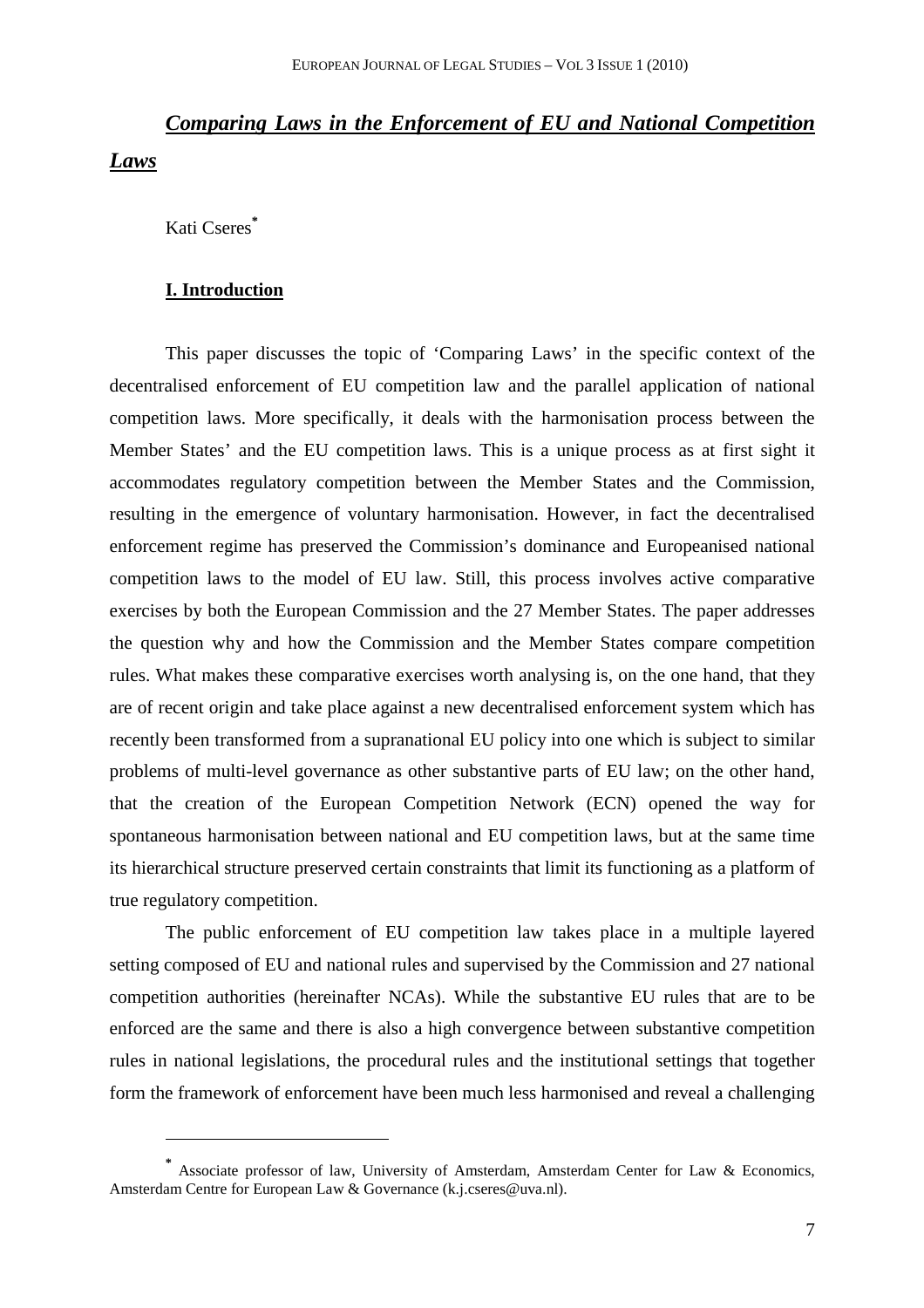landscape for comparative analysis. The role of the Commission in conducting such comparisons among the various enforcement methods and institutional settings of the Member States will be examined in the Report on the functioning of Regulation 1/2003 and the Commission Staff Working Paper accompanying the Report on the functioning of Regulation 1/2003**<sup>1</sup>** , as well as through the work of the ECN. The role of the NCAs in comparing the various enforcement rules and agency models can be analysed through their work in the ECN.

In analysing these comparative exercises, the paper will look into the question of what the purpose of these comparative efforts is and which methods of comparison are being used. Furthermore, the paper will also critically analyse the methods of voluntary convergence that are being applied in the Member States and the possibility of further extended harmonisation of the administrative procedural rules, as well as certain substantive rules, in the Member States.

Accordingly, the next section sets out the background of the comparative analysis and explains the legal changes that opened the comparative discourse on competition laws in Europe. Section III describes the impact of Regulation 1/2003 on the Member States' substantive rules, procedural rules and their NCAs' institutional designs. Section IV discusses the methods and the underlying reasons behind the Commission's comparative studies and the work within the ECN. Finally, section V takes a critical look at the Commission's proposal to further harmonise substantive and procedural rules as well as at the present voluntary harmonisation between the EU and national rules. The paper closes with conclusions.

## **II. The challenging landscape of EU competition law enforcement for comparative study**

Competition law has for long offered little challenge for comparative research. This was due to a number of facts. First, many Member States lacked a proper competition law and enforcement regime until the 1980s or even late 1990s. Second, competition law in many Member States has not been regarded as an economic policy tool of primary importance.**<sup>2</sup>** Third, the question of convergence and divergence between the different national regimes remained largely unaddressed and without significant legal or economic consequences. This,

l

**<sup>1</sup> European Commission**, *Commission Staff Working Paper Accompanying the Report on the Functioning of Regulation 1/2003*, SEC/2009/574 final, 29 April 2009, paras. 160-169, 180-181.

**<sup>2</sup> F. CENGIZ**, *Regulation 1/2003 Revisited*, TILEC Discussion Paper No. 2009-042, 24 November 2009, p. 26.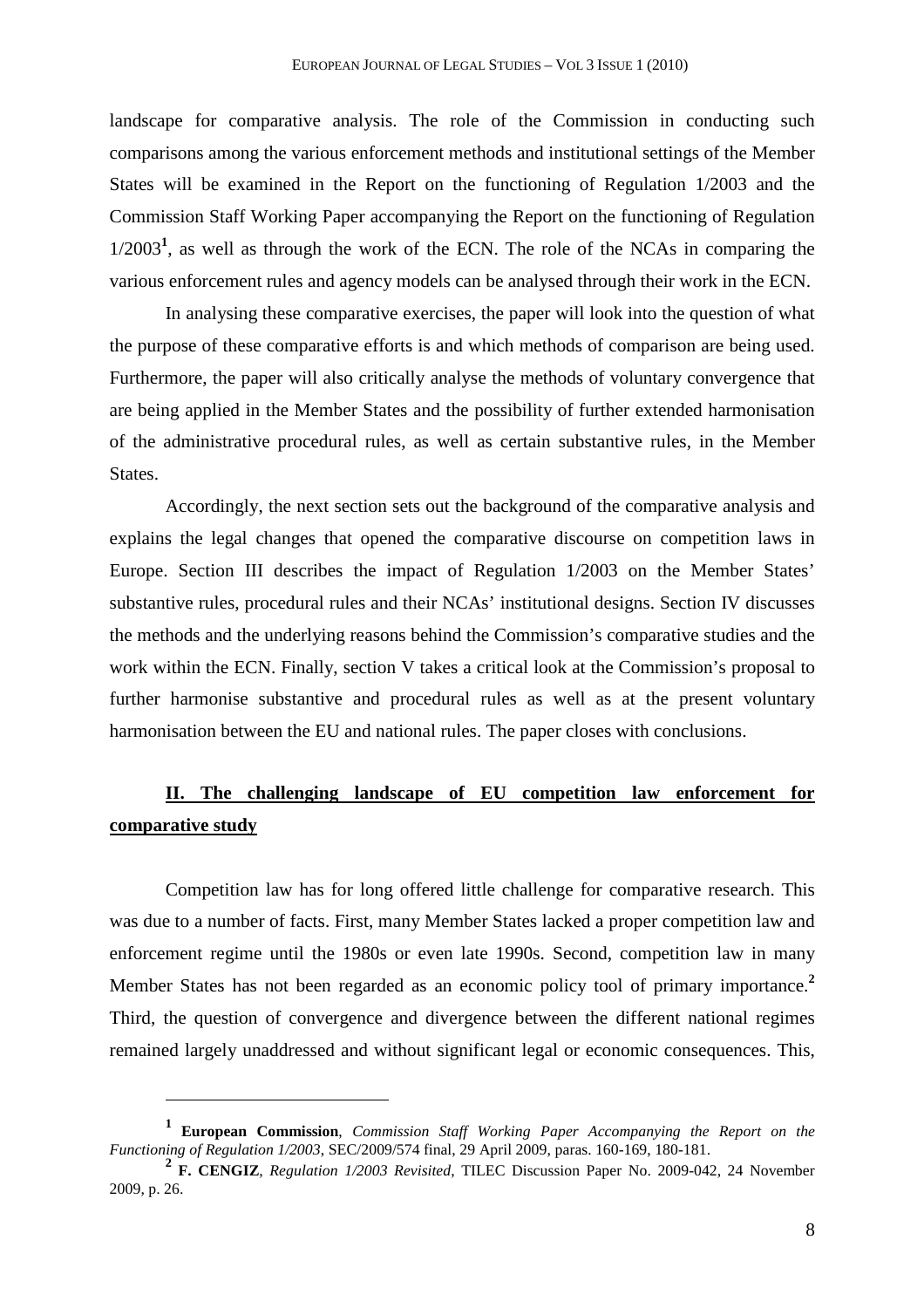however, all changed with the process of enlargement and the modernisation of EU competition law in 2004.

Before modernisation in 2004 the enforcement of European competition law was concentrated in the hands of the Commission and was an important exception to the general enforcement method of Community laws by Member States' authorities. This meant, on the one hand, that the relations between Community and national competition laws remained mostly unaddressed, in contrast to the judicial supremacy doctrine in other substantive areas of EU law, and, on the other hand, that competition policy was immune from general problems of multi-level governance.**<sup>3</sup>** Modernisation and more specifically Article 3(1) of Regulation 1/2003 have imposed not only a possibility but also an obligation on the Member States' NCAs to apply Articles 101 and 102 TFEU parallel to their national competition rules when the effect on trade criterion is fulfilled, and introduced a strict supremacy standard. In fact, this meant that national provisions have to comply with the EU interpretations of Articles 101 and 102 TFEU when they are applied parallel to their national rules. In accordance with Article 3(2) and (3) of Regulation 1/2003 the convergence rule does not apply to unilateral conduct, national merger laws and laws pursuing a predominantly different objective such as unfair trade practices.

While the convergence rule acts as a radical intervention in the domestic legal systems of the Member States, it should be remembered that this convergence had taken place or had been ongoing before Regulation 1/2003 came into force.**<sup>4</sup>** Many EU Member States had abandoned their ineffective competition regulation based on the so-called administrative control model during the 1980s and 1990s and had adopted a competition law system similar to the rules laid down in Articles 101 and 102 TFEU and the EC Merger Regulation.**<sup>5</sup>**

**<sup>3</sup>** *Ibid*., pp. 26, 30.

**<sup>4</sup> R.J. VAN DEN BERGH and P.D. CAMESASCA**, *European Competition Law and Economics: A Comparative Perspective*. Antwerpen, Intersentia, 2001, pp. 125-126.

<sup>&</sup>lt;sup>5</sup> This is equally true for the new Member States, where competition was actually non-existent in the socialist area and where competition was of great importance in creating a functioning market economy. The basic conditions for free competition were introduced by the legal reforms between 1989 and 1991. From 1990 onwards new national competition laws were enacted and thus the enforcement of competition law could begin. After 1990 accession to the European Union became the most relevant external pressure to influence competition policies in Eastern Europe. See, for more details: **K.J. CSERES**, "Multijurisdictional Competition Law Enforcement: the Interface Between European Competition Law and the Competition Laws of the New Member States", *European Competition Journal*, 2007, Vol. 3, Issue 2, pp.465-502; **K.J. CSERES**, "The Impact of Regulation 1/2003 in the New Member States", *Competition Law Review*, 2010, Vol. 6, Issue 2, forthcoming.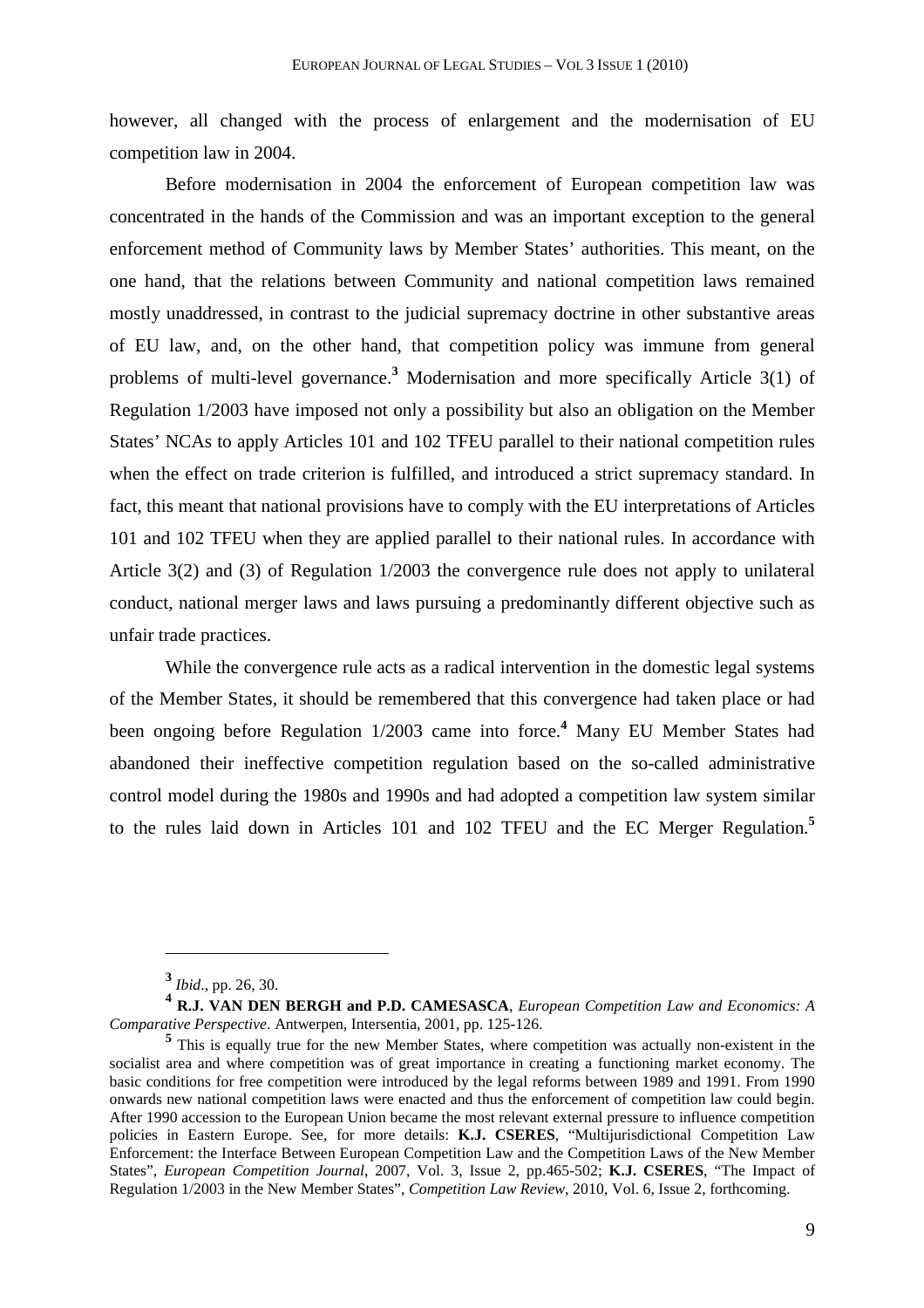Competition law and policy had gained importance and the ineffective abuse systems, which in certain jurisdictions included criminal law enforcement, had been abandoned.**<sup>6</sup>**

However, Regulation 1/2003 did accelerate the process of convergence and Europeanisation in the field of substantive competition rules. This convergence was most prominent with regard to Article 101-like cartel prohibitions but not with regard to unilateral conduct and procedural rules. Legal diversity of national procedures and institutional designs remains a challenge to the envisaged goal of uniform and consistent application of EU competition law by all 28 enforcers, the Commission and the 27 NCAs.

This challenge began to take shape when the enlargement of 2004 made the relevance of enforcement for the effective working of EU rules manifest. Procedural diversity among Member States became visible not only in competition law but also in other substantive fields such as consumer law. While previously issues of enforcement and institutional structures were regarded to remain in the exclusive competence of the Member States, in accordance with the Community principles of procedural autonomy and institutional neutrality, enlargement has pushed crucial questions of enforcement and institutional choice to the forefront of the EU agenda.**<sup>7</sup>** In the absence of a clear Union blueprint for effective enforcement methods and optimal institutional design, the old and new Member States were given considerable leeway in adapting the *acquis* to their own institutional preferences and legal systems.

EU competition law now offers a unique platform for comparative analysis for four reasons. First, European competition law is legislated through directly applicable Treaty provisions and regulations and thus European competition rules directly enter national legal systems and represent a higher pressure and form an important incentive to align national competition rules to the EU rules. This incentive has been even more pressing in the new

**<sup>6</sup> D.J. GERBER,** *Law and Competition in Twentieth Century Europe: Protecting Prometheus*, Oxford, Clarendon Press, 1998, pp. 402-403. The new competition laws followed a prohibition system and enforcement was entrusted to an administrative body with judicial-like decision-making. Enforcement became primarily administrative law-based, with administrative law sanctions. These new competition regimes worked more effectively than their predecessors and indeed their main achievement was to gain social and political support for the enforcement of competition law.

<sup>&</sup>lt;sup>7</sup> This trend can be seen in many other policy areas. In consumer protection, for example, very similar developments take place today. See **K.J. CSERES**, "Collective Consumer Actions: A Competition Law Perspective", in **W. H. VAN BOOM and M. LOOS** *eds***.**, *Collective Consumer Interests and How They Are Served Best in Europe: Legal Aspects and Policy Issues on the Border Between Private Law and Public Policy*, Europa Law Publishing, 2007; **K.J. CSERES**, "Consumer Protection in Eastern-European Member States", in *Vergelijkend Wijs*, Kluwer, 2007, forthcoming.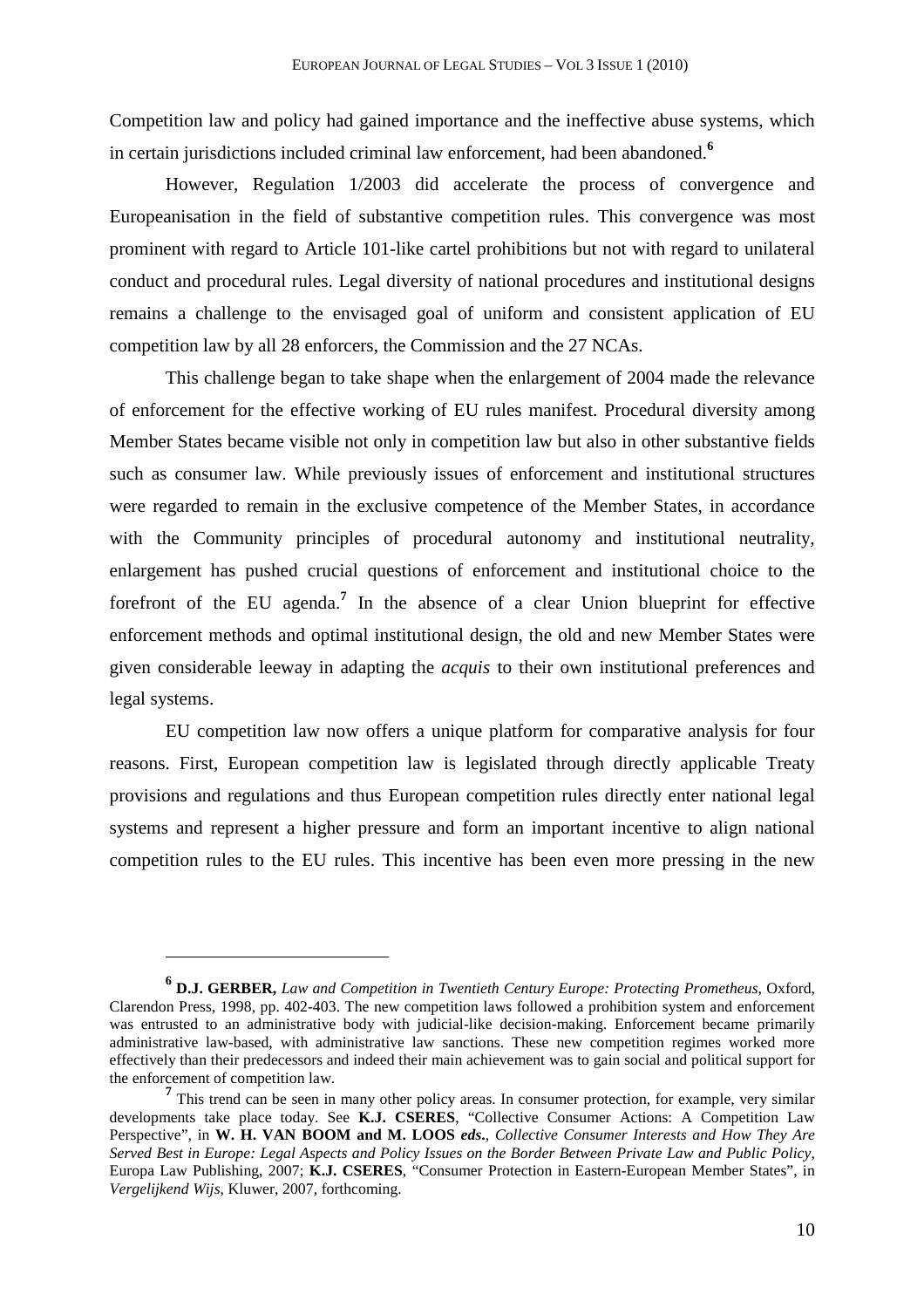Member States, where the whole arsenal of competition law had to be created within a short period of time.**<sup>8</sup>**

Second, Regulation  $1/2003^9$  and the so-called modernisation package devolved enforcement powers to the national competition authorities and the national courts**<sup>10</sup>** and have created a system of parallel competences and simultaneous application of EU and national competition law. The new enforcement system not only delegated enforcement powers to national actors but also increased the Europeanisation of competition laws through cooperation between the European Commission and the NCAs. In the new framework, national competition legislations operate in parallel with EU competition law and the national competition authorities and/or courts apply both national and European competition rules. In enforcing the EU competition rules, full cooperation between the Commission and the national authorities of the Member States is necessitated by the fact that the European competition rules became directly applicable in the whole Union. The interaction between the European Commission and the national competition authorities is required by Article 11 of Regulation 1/2003. The NCAs and the Commission form a network of public authorities cooperating closely together. This so-called European Competition Network provides a focus for regular contact and consultation on enforcement policy and the Commission has a central role in the network in order to ensure consistent application of the rules.

Third, the new decentralised enforcement system preserved one of the most controversial elements of the previous centralised system, namely the Commission's central role in the enforcement framework. Before the 2004 modernisation of EU competition law, the Commission had a central monopoly-like role in the enforcement of EU competition law. In fact, competition law and policy acted as the "first supranational policy in the European Union".<sup>11</sup> Under the enforcement framework of Regulation 17/62<sup>12</sup>, the Commission enjoyed a broad margin of discretion in applying the conditions under Article 101(3). On several occasions, the European Courts have acknowledged the Commission's discretionary powers

**<sup>8</sup>** Accession to the EU acted as considerable political and economic pressure and provided the most significant influence on the way competition laws have been shaped in the CEECs.

**<sup>9</sup> EC Council**, *Regulation on the Implementation of the Rules on Competition Laid Down in Articles 81 and 82 of the Treaty*, No 1/2003/EC, 16 Dec. 2002, *Official Journal*, 2003, L 1.

**<sup>10</sup>** Articles 5 and 6 of Regulation 1/2003.

**<sup>11</sup> L. McGOWAN and S. WILKS**, "The First Supranational Policy in the European Union: Competition Policy", *European Journal of Political Research*, 1995, Vol 28, p. 141, at p. 149.

**<sup>12</sup> EEC Council**, *First Regulation Implementing Articles 85 and 86 of the Treaty*, No 17/62 (EEC), *Official Journal*, 2003, L 1.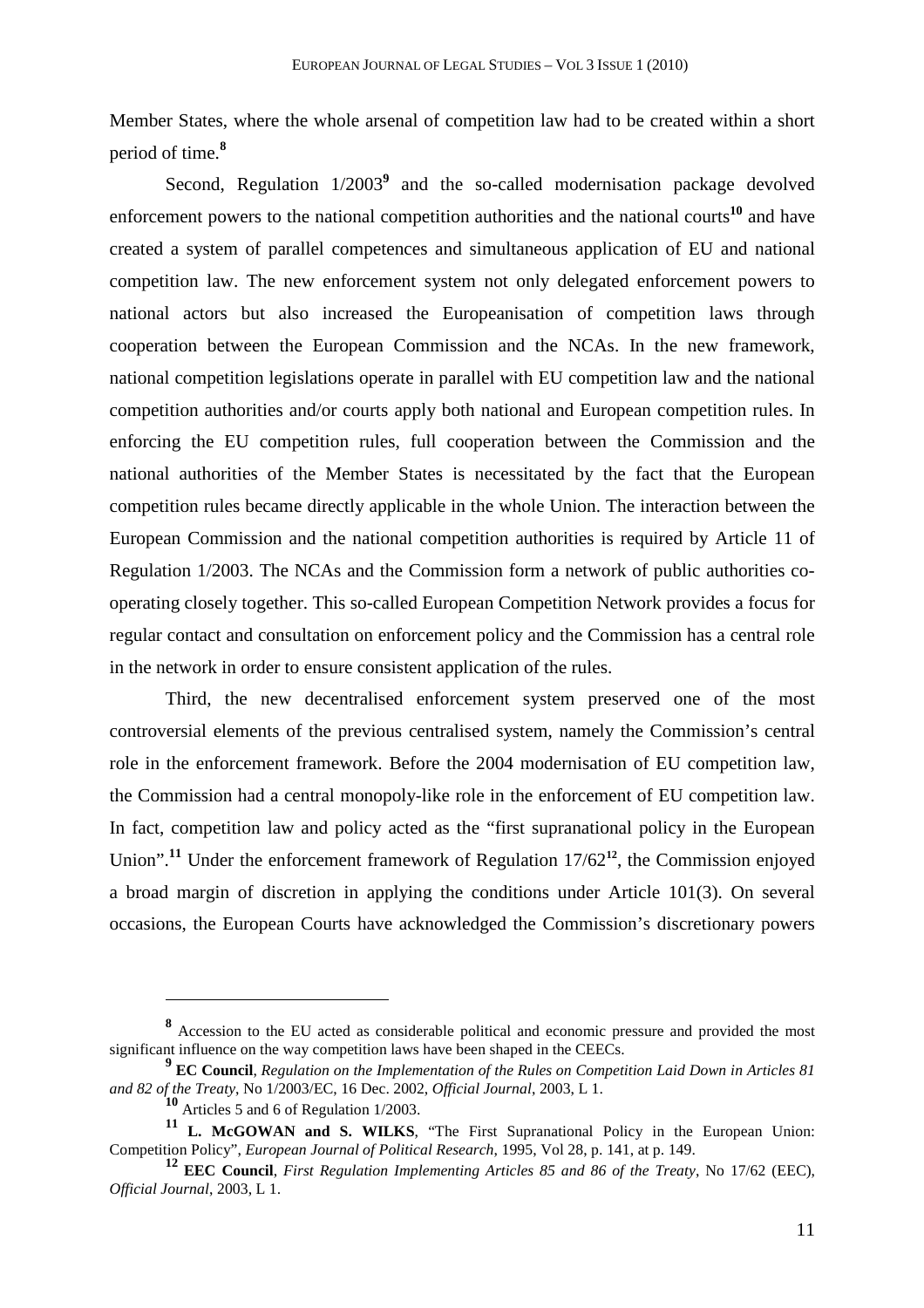under Article  $101(3)^{13}$  and have neither dealt with the Commission's substantive application of the criteria under Article 101(3), nor intervened in Commission decisions.**<sup>14</sup>** The fact that the Commission no longer has a monopoly on the application of Article 101(3) and this provision can be applied by the NCAs and the national courts of the Member States has relevant implications for uniform law enforcement. As the Commission no longer has such considerable leeway under Article 101(3), it tried to narrow down the application of this provision to accommodate only pro-competitive effects as potential justification for anticompetitive restraints.**<sup>15</sup>**

Regulation 1/2003 granted the Commission new enforcement powers and extended some existing ones,**<sup>16</sup>** and has given it the prerogative to end investigations under Article 101 and 102 by NCAs by opening its own proceedings against the same violation.**<sup>17</sup>** In the hierarchical structure of the ECN, the Commission acts as *primus inter pares* and as manager of the system that needs to guard uniform application of EU rules. However, the Commission escapes accountability and control mechanisms through the informal character of the ECN.

Fourth, while Member States significantly harmonised substantive competition rules, a similar convergence of procedural rules or institutional designs has not taken place. The exact puzzles of converging and diverging rules across the Member States and EU law are subject to comparisons by both the Commission and the Member States.

**<sup>13</sup> E.C.J.,** Case C-26/76, *Metro I v. Commission*, para. 45; **E.C.J.**, Case C-71/74, *Frubo v. Commission*, para. 43. The Courts have held that the judicial review of the Commission's decisions under Article 81(3) is limited to establishing whether the Commission committed a manifest error of assessment, whether procedural rules had been complied with, or whether proper reasons had been provided. **E.C.J.**, Case C-42/84, *Remia BV and Others v. Commission*, para. 38; **E.C.J.**, Case C-45/85 *Verband der Sachversicherer e.V. v. Commission*, para. 15; more explicitly, the CFI even noted that "the Commission is entitled to base itself on considerations connected with the pursuit of the public interest in order to grant exemption under Article 85(3) of the Treaty." However, in this case it did not show that such considerations required exclusivity of rights to transmit sports events and that exclusivity was indispensable in order to allow a fair return on investments. **C.F.I.**, Cases T-528/93, T-542/93, T-543/93 and T-546/93, *Métropole Télévision and Others v. Commission*, para. 118.

**<sup>14</sup>** This, however, did not mean that the logic and rationality of Commission decisions under Article 81 (3) have not been scrutinised and criticised. The CFI has on several occasions criticised the lack of a proper economic analysis in the Commission's decisions. See, for example, **C.F.I.**, Case T-374/94, *European Night Services and Others v. Commission*, paras. 103-115, 140, 159; **C.F.I.**, Cases T-528/93, T-542/93, T-543/93 and T-546/93, *Métropole Télévision and Others v. Commission*, para. 120.

<sup>&</sup>lt;sup>15</sup> The Commission can set out the lines of European competition policy but cannot alter the legal framework, namely the open and broad norm of Article 101(3) that allows national authorities to balance public policy goals with competition principles. Even though the new approach is laid down in the Guidelines on the application of Article 101(3), the question whether and to what extent non-competition policy objectives can be taken into account under Article 101(3) remains unclear. **H. SCHWEITZER**, *Competition Law and Public Policy: Reconsidering an Uneasy Relationship. The Example of Art. 81*, EUI Working Paper, LAW 2007/30, Florence, European University Institute, 2007, pp. 8-9.

**<sup>16</sup>** Article 9 of Regulation 1/2003 grants the Commission the power of accepting commitments from the parties under investigation in Articles 101 and 102 procedures and making these commitments binding. Regulation 1/2003 also extended its search powers during sector inquiries.

**<sup>17</sup>** Article 11(6) of Regulation 1/2003.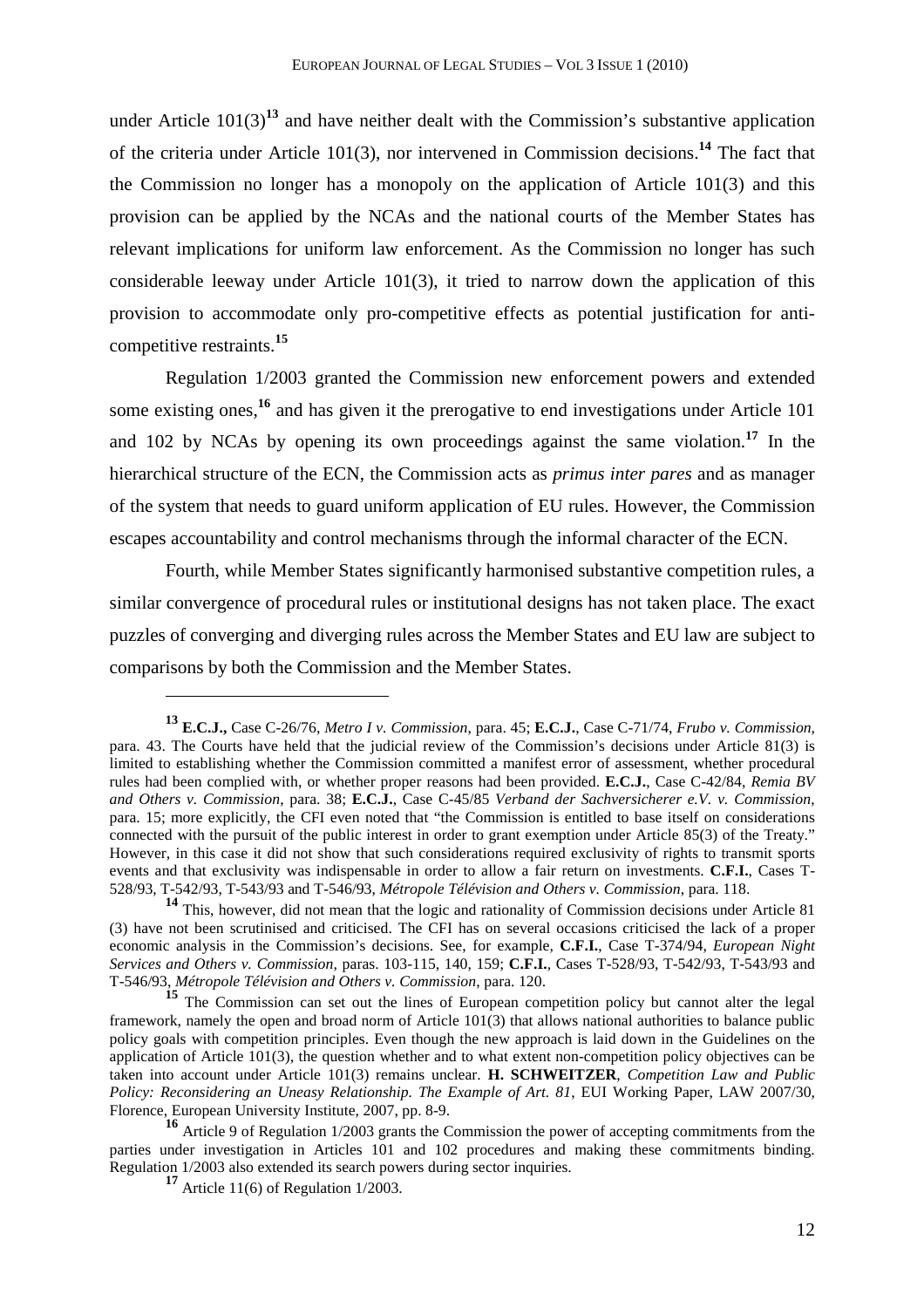In sum, despite the obligatory and voluntary convergence of substantive and certain procedural rules in national competition laws, the change was radical, with relevant policy implications for the Commission. On the one hand, the relevance of national competition laws and especially procedural rules has increased and has been pushed to the center of the Commission's attention. When NCAs apply Articles 101 and 102 TFEU, they make use of their national procedural rules and impose remedies and sanctions that are available in their respective legal system. On the other hand, the issue was raised whether consistent policy enforcement and the effective functioning of a network requires a certain degree of harmonisation of procedures, resources, experiences and independence of the NCAs.**<sup>18</sup>**

The Commission started relying on the effective administrative enforcement of EU rules through national administrative procedures and institutions. Immune from EU law regulation until 2004, now the national procedural rules and institutional settings became crucial for the uniform and consistent application of EU competition law, and, as a result, were subjected to the Commission's comparative analysis.

In the following, first, the present enforcement system will be described briefly by focusing on the impact of Regulation 1/2003 on the substantive, procedural rules and the institutional designs of the Member States. This section describes the scene where the new challenges of convergence and divergence between national laws took shape and which forms the subject of the comparative analysis in EU competition law. Then the Commission's and the ECN's comparative analysis will be further reviewed by revealing the ratio as well as the method of their comparative exercises. Finally, the harmonisation proposals will be evaluated.

## **III. Regulation 1/2003: the framework of comparison**

#### **A. The impact of Regulation 1/2003**

 $\overline{a}$ 

The impact of Regulation 1/2003 on national legal systems can be seen clearly in the substantive competition rules. EU leverage has been most noticeable and direct on the statutory enactments of substantive competition law. However, the Regulation and the

**<sup>18</sup> F. CENGIZ**, *Regulation 1/2003 Revisited*, *o.c.*, p. 17; **C. GAUER**, "Does the Effectiveness of the EU Network of Competition Authorities Require a Certain Degree of Harmonisation of National Procedures and Sanctions?", in **C.D. EHLEMANN and I. ATANASIU eds.**, *European Competition Law Annual 2000: The Modernisation of EC Antitrust Policy*, Oxford, Hart Publishing, 2001, pp. 187-201; **F. JENNY**, "Does the Effectiveness of the EU Network of Competition Authorities Depend on a Certain Degree of Homogeneity within its Membership?", in **C.D. EHLEMANN and I. ATANASIU eds.**, *European Competition Law Annual 2000*, *o.c.*, pp. 208-210.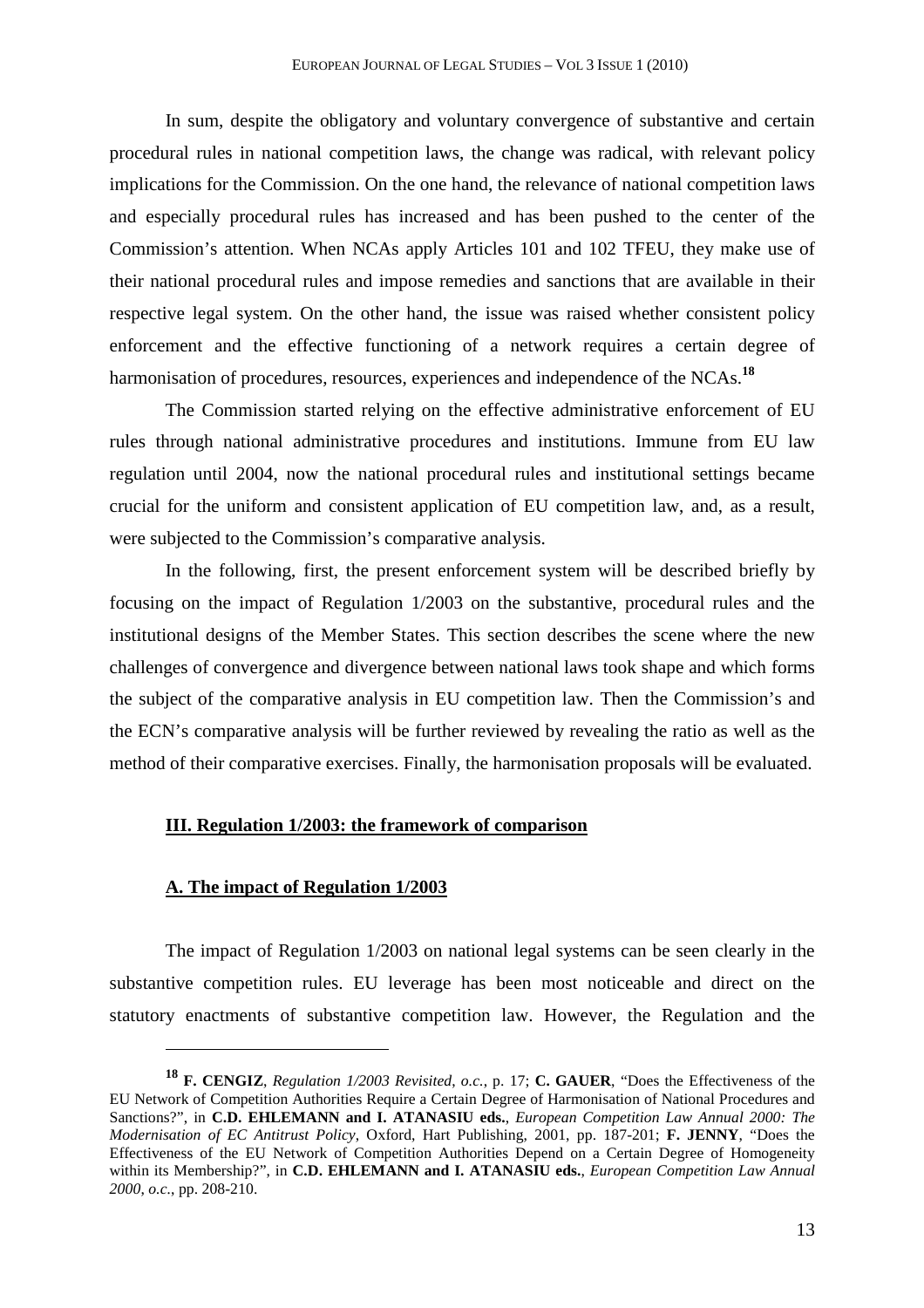Commission's policy were less pronounced with regard to the development of procedural rules and the institutional framework to be chosen by the Member States.

The new procedural framework abolished the notification system and Article 101 became directly applicable in its entirety, thus including Article 101(3). This required the Member States to enforce Articles 101 and 102 TFEU, without the need for notification and a prior administrative decision on Article 101(3). The most important legal obligations that stemmed from Regulation 1/2003 for all the Member States were laid down in Article 3, namely the obligation for national competition authorities and national courts to apply Articles 101 and 102, as well as the convergence rule for Article 101, and in Article 35 in conjunction with Article 5, the obligation to empower national competition authorities.

Beyond these specific obligations laid down in Regulation 1/2003, it has not been made clear what institutional and substantive solutions the Member States had to implement in their respective legal system beyond the obligation to bring their competition rules in conformity with EU law. For example, the candidate countries were never presented the exact parameters of their obligation to harmonise their competition laws. Therefore, it can be argued that harmonisation in their respective legislative systems was required as far as it was indispensable. This is also in line with the general principle of subsidiarity as enshrined in Article 5 TEU. In other words, the new Member States, just like the old Member States, had considerable latitude in deciding what kind of substantive and institutional regime they would adopt.

This freedom is, however, not unlimited. Article 4(3) TEU requires the Member States to take all appropriate measures to ensure fulfillment of the obligations arising out of the EU Treaty and facilitate achievement of the Community's tasks. Moreover, they should "abstain from any measure which could jeopardise the attainment of the objectives of this Treaty". On the basis of this loyalty principle, the European Court of Justice has also developed the socalled useful effect doctrine within the realm of competition law. According to this doctrine, the Member States may not introduce legislation or take decisions which would deprive the competition rules of their useful effect.**<sup>19</sup>**

**<sup>19</sup>** This doctrine has no explicit legal basis in the EC Treaty. It was founded on Article 3(1) (g)(now implemented in Protocol No. 27 on the internal market and competition), read in conjunction with Article 10 (now Article 4(3) TEU) and Articles 81 and 82 EC (now Articles 101 and 102 TFEU). **E.C.J.,** Case 267/86, *Van Eycke v. ASPA*, 1988 ECR 4769, para. 16.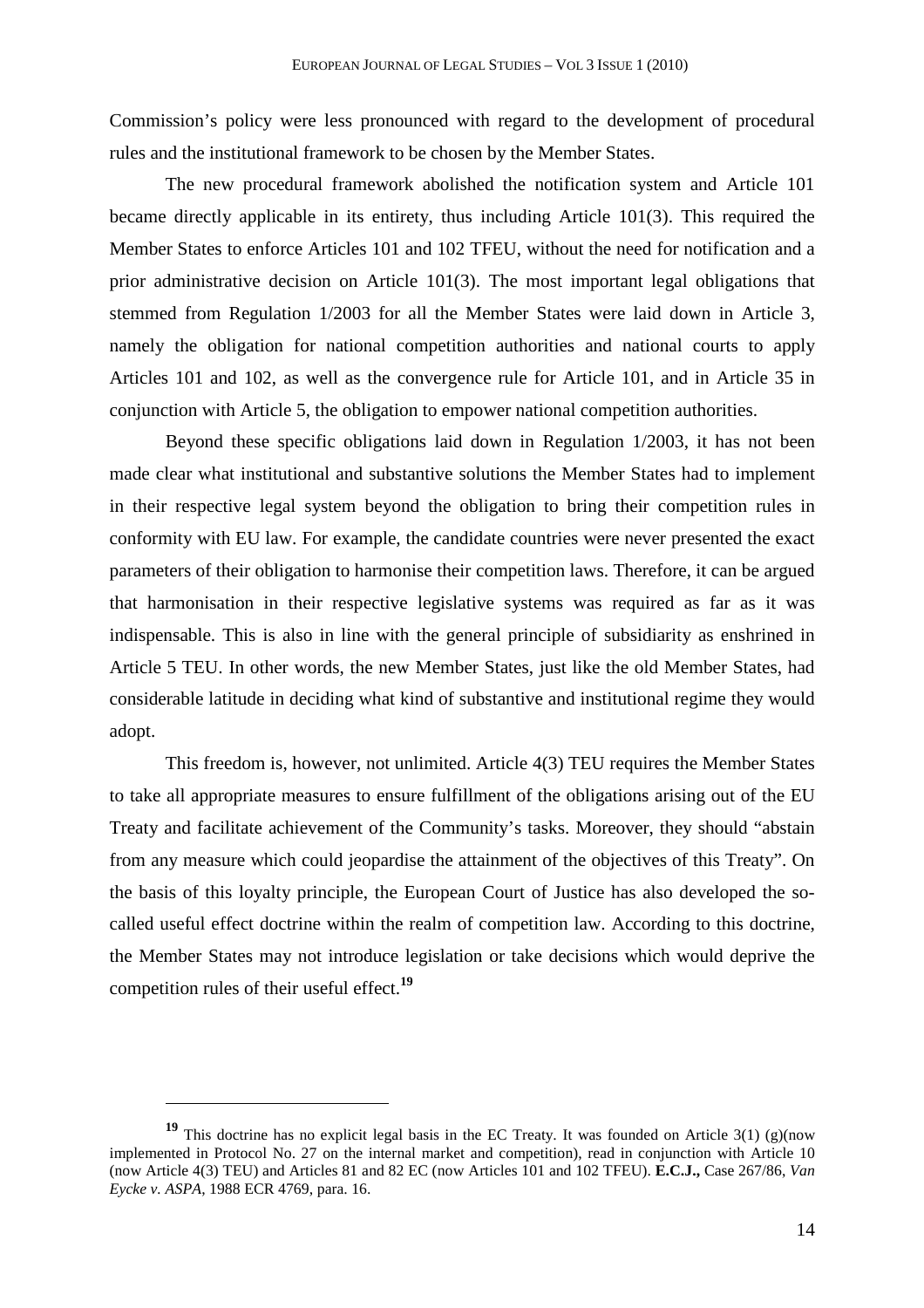## **B. The impact of Regulation 1/2003 on substantive rules**

Article 3 of Regulation 1/2003 has directly influenced the substance of national competition rules. Article 3(1) defines the principle of simultaneous application of national law and competition law with the limitation posed in Article 3(2): Member States may not adopt and apply on their territory stricter national competition laws which prohibit agreements, decisions by associations of undertakings or concerted practices which may affect trade between Member States but which do not restrict competition within the meaning of Article 101(1), or which fulfill the conditions of Article 101(3) or which are covered by a Regulation for the application of Article 101(3). In other words, stricter national competition laws are not as such objectionable, as long as they are not applied, in breach of Article 3(2), to agreements, concerted practices and decisions of associations of undertakings that fall within the jurisdictional scope of the EU competition rules. The convergence rule contained in paragraph 2, seeks to create a level playing field by providing for a single standard of assessment which allows undertakings to design EU-wide business strategies without having to check them against all the relevant national sets of competition rules. While leeways for national law still exist under Article 3(2), such as inherent restrictions, national group exemptions and national statutory *de minimis* rules, most of the Member States have enacted similar provisions to Article 101 and certain countries such as Italy and Luxembourg even opted for the exclusive application of EU competition law.**<sup>20</sup>** Stakeholders from the legal and business communities have largely confirmed that Regulation 1/2003 has positively contributed to the creation of a level playing field, along with the substantive convergence of national laws with EC competition rules.**<sup>21</sup>**

Nevertheless, this principle of convergence does not apply with regard to prohibiting and imposing sanctions on unilateral conduct.<sup>22</sup> Article  $3(3)$  further excludes from the principle of convergence national merger laws and laws having a different objective than the protection of competition.**<sup>23</sup>**

The application of stricter national rules for unilateral conduct is worth further remarks. Recital 8 of Regulation 1/2003 explicitly mentions provisions regulating cases of

**<sup>20</sup> European Commission**, *Commission Staff Working Paper Accompanying the Report on the Functioning of Regulation 1/2003*, *o.c.*, paras .141, 152.

 $\frac{21}{21}$ *Ibid.*, par a. 142.

**<sup>22</sup>** Recital 8 of Regulation 1/2003.

**<sup>23</sup>** Recital 9 of Regulation 1/2003.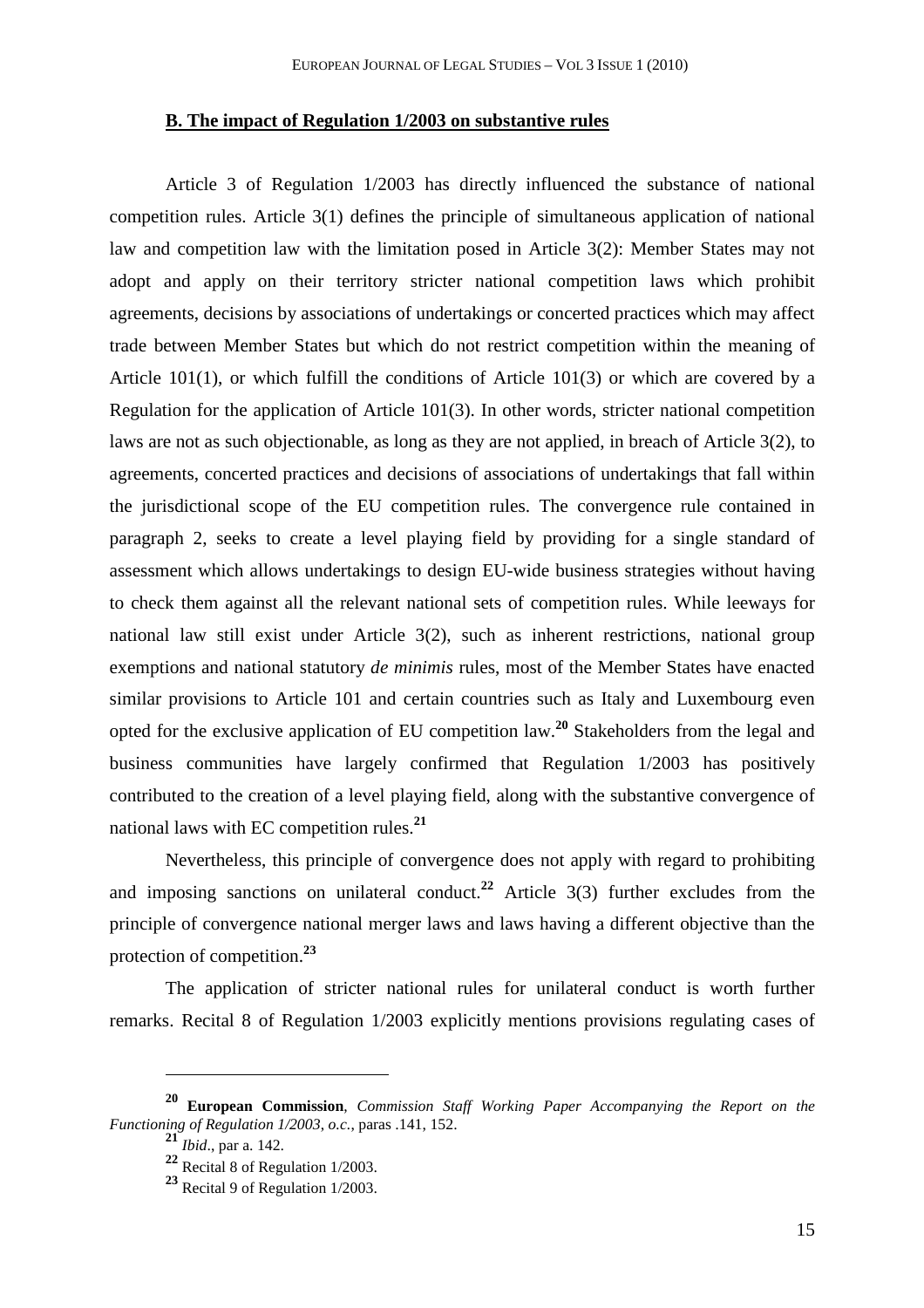abuse of superior bargaining power or economic dependence. The assessment of unequal bargaining power is currently the subject of vigorous discussion in competition law and one of the questions being discussed is whether competition law or private law or other specific legislation should regulate this issue and when regulation exists, whether competition authorities or civil courts should enforce it. Both the EU Commission *Staff Working Paper Accompanying the Report on the functioning of Regulation 1/2003***<sup>24</sup>** and a recent survey of the International Competition Network**<sup>25</sup>** discussed the controversial topic of abuse of superior bargaining power (ASBP).**<sup>26</sup>**

Some jurisdictions, for example Germany, employ specific provisions in their competition law prohibiting abuse of superior buying power, others employ them in other specific contexts such as tort liability under the commercial code like France. Again in other jurisdictions, a private civil remedy (Italy) or separate administrative regulation of retail chains exist. A separate administrative act is often the legislative model opted for by the CEECs, like in Hungary,**<sup>27</sup>** Slovakia,**<sup>28</sup>** and a draft law in the Czech Republic.**<sup>29</sup>** However, in Latvia the provision is part of the competition law. **<sup>30</sup>** The diversity of regulatory standards on

**<sup>24</sup> European Commission**, *Commission Staff Working Paper Accompanying the Report on the Functioning of Regulation 1/2003*, *o.c.*, paras. 160-169, 180-181.

**<sup>25</sup> International Competition Network**, *Report on Abuse of Superior Bargaining Position*, 2008, http://internationalcompetitionnetwork.org/uploads/library/doc386.pdf; see also **F. JENNY**, *The "Coming Out"*  of Abuse of Superior Bargaining Power in the Antitrust http://www.unctad.org/sections/ditc\_ccpb/docs/ditc\_ccpb0008\_en.pdf.

**<sup>26</sup>** Abuse of superior bargaining power typically includes, but is not limited to, a situation in which a party makes use of its superior bargaining position relative to another party with whom it maintains a continuous business relationship to take any act such as to unjustly, in light of normal business practices, cause the other party to provide money, service or other economic benefits. A party in the superior bargaining position does not necessarily have to be a dominant firm or firm with significant market power. **International Competition Network**, *Report on Abuse of Superior Bargaining Position, o.c.*, p..3.

<sup>&</sup>lt;sup>27</sup> Act on Trade of 2005 lists abuses of "significant market power", created basically for supermarket practices against retailers. It introduced specific rules on undertakings of significant market power and empowered the GVH (NCA) to apply the procedural rules on abuse of dominance in cases of infringements of the prohibitions enumerated by the Act on Trade.

**<sup>28</sup>** Act on Unfair Conditions in Business Relationships (AUC) of 11 April 2008.

<sup>&</sup>lt;sup>29</sup> There have been several attempts to introduce the prohibition of the abuse of economic dependency into national law. A proposal currently being discussed in parliament suggests that such a position on the relevant market, which enables an undertaking to establish substantially more favourable business conditions with an economically dependent undertaking than it could without such a position, shall be considered an abuse of economic dependency and shall be prohibited. It seems that at least concerning food, the described regulations will be introduced. **D. BICKOVÁ and A. BRAUN**, *Section 4: Country Chapters, Czech Republic*, in *The European Antitrust Review 2010*; **International Competition Network**, *Report on Abuse of Superior Bargaining Position, o.c.*, p. 6; **European Commission**, *Commission Staff Working Paper Accompanying the Report on the Functioning of Regulation 1/2003*, *o.c.*, paras. 160-169.

<sup>&</sup>lt;sup>30</sup> Section 13(2) of the Competition Law provides that a dominant position in the retail sector is held by such market participant or several market participants, which, taking into consideration its purchasing power for a sufficient length of time and dependency of suppliers in the relevant market, has the capacity to directly or indirectly apply or impose unfair and unjustified conditions, provisions and payments on the suppliers and has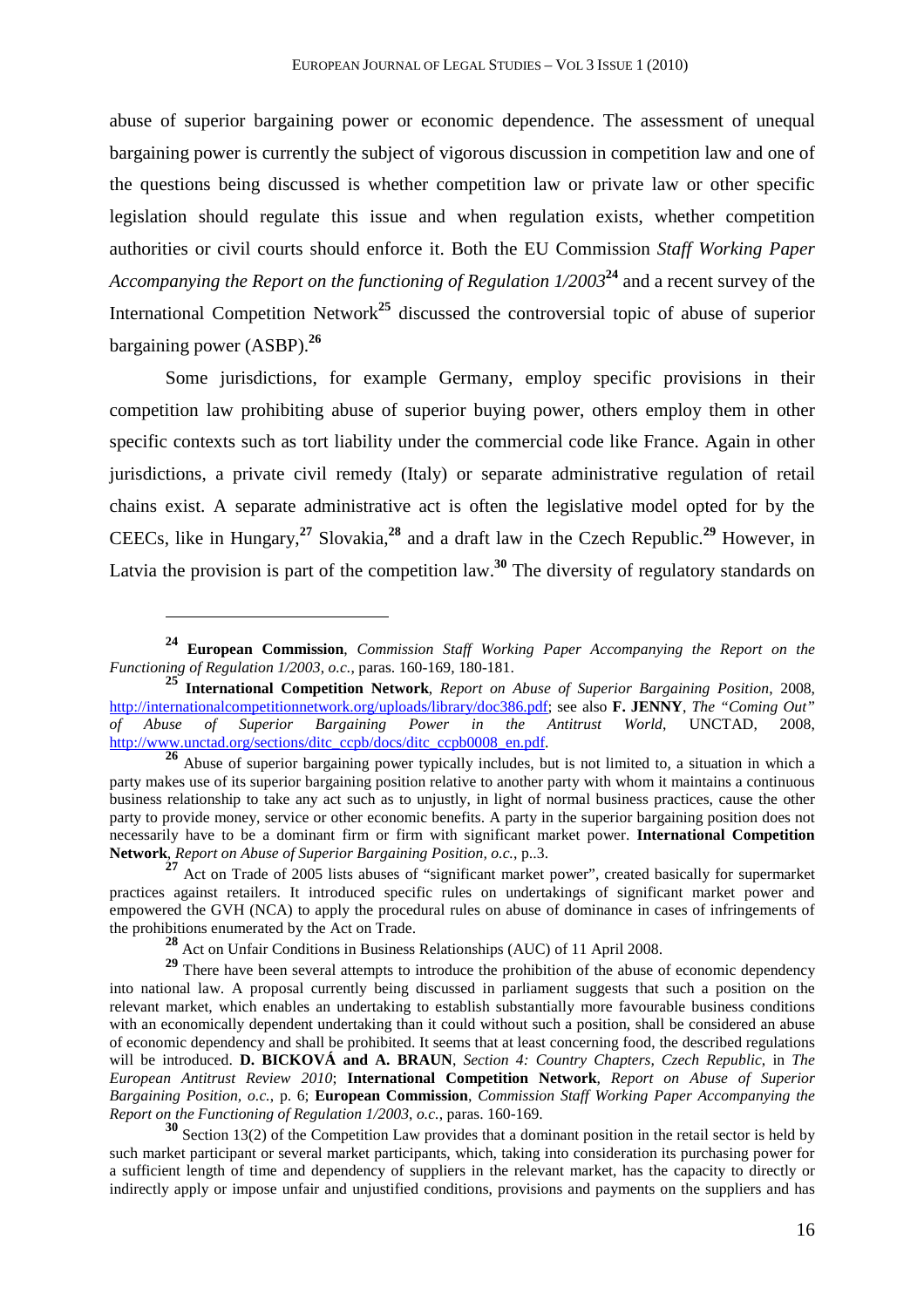unilateral conduct in the Member States has been critically assessed by stakeholders in the consultation process on Regulation 1/2003 and the Commission has devoted substantial analysis to the various legislations in the *Staff Working Paper*. **<sup>31</sup>** Moreover, the Commission has proposed to examine further the matter both with regard to the problems such as the causes of diversity as well as the need for some kind of harmonisation action.**<sup>32</sup>** This issue will be further discussed below in section IV.

#### **C. The impact of Regulation 1/2003 on procedural rules**

Regulation 1/2003 also contains certain procedural rules with regard to the powers of the national competition authorities. Article 5 lists the powers of the NCAs when they apply Articles 101 and 102 such as finding an infringement, ordering interim measures, accepting commitments and imposing fines. The *Commission Staff Working Paper accompanying the Report on Regulation 1/2003* admits that Article 5 is a very basic provision and does not formally regulate or harmonise the procedural rules followed by the NCAs or the ECN beyond Article 5.**<sup>33</sup>** This means that the NCAs apply the same substantive rules but in divergent procedural frameworks and they may impose different sanctions as well. These procedural differences were to some extent addressed in Articles 11 and 12 of Regulation 1/2003 with regard to the cooperation within the ECN. Despite this fact, the Member States have voluntarily converged their procedural rules to the EU procedural provisions applicable to the Commission. Table I. below shows this voluntary convergence.

l

the capacity to significantly hinder, restrict or distort competition in any relevant market in the territory of Latvia. Any market participant that holds the dominant position in the retail sector is prohibited from abusing such dominant position in the territory of Latvia. The relevant section then provides an exhaustive list of abuses of a dominant position in the retail sector.

**<sup>31</sup> European Commission**, *Commission Staff Working Paper Accompanying the Report on the Functioning of Regulation 1/2003*, *o.c.*, paras. 160-176.

**<sup>32</sup>** *Ibid*., para. 179.

**<sup>33</sup>** *Ibid*., para. 200.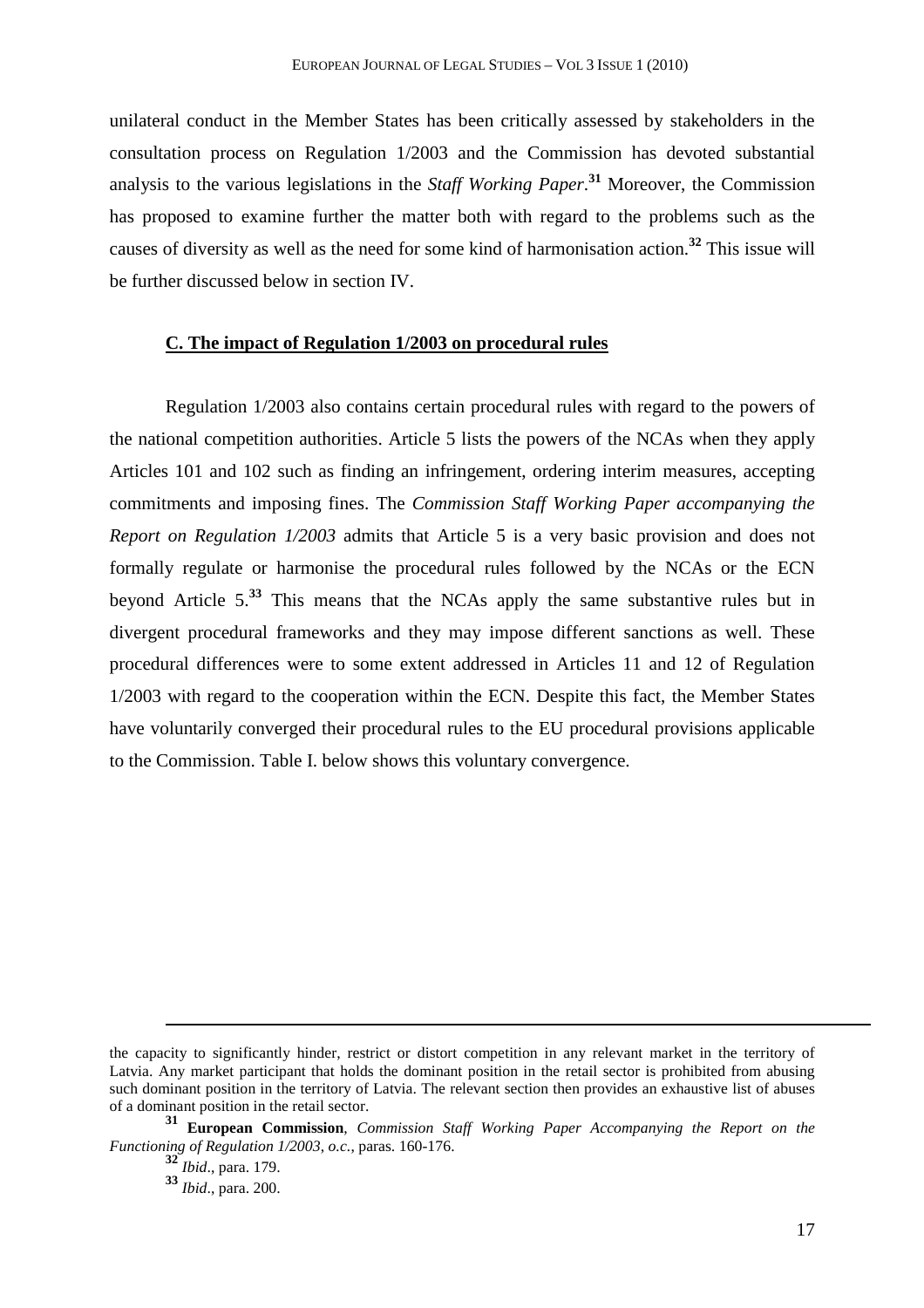| <b>Convergence of</b><br>national competition<br>laws with Regulation<br>1/2003 | <b>YES</b>                                                                                                                                                                                                                   | NO                                                                                                        | <b>Partial implementation</b>                |
|---------------------------------------------------------------------------------|------------------------------------------------------------------------------------------------------------------------------------------------------------------------------------------------------------------------------|-----------------------------------------------------------------------------------------------------------|----------------------------------------------|
| Power to impose<br>structural remedies                                          | Czech Republic,<br>Slovenia, Austria,<br>Belgium, Spain, Greece,<br>Ireland, Malta,<br>Netherlands, UK,<br>Germany                                                                                                           | Estonia, Hungary, Latvia,<br>Lithuania, Poland,<br>Slovakia, Denmark,<br>Finland, Portugal,<br>Luxembourg | Bulgaria, Romania,<br>Sweden, France         |
| Power to order interim<br>measures                                              | Poland, Hungary, Czech<br>Republic, Romania,<br>Lithuania, Slovakia,<br>Slovenia, Austria,<br>Belgium, Spain, Greece,<br>Ireland, Malta,<br>Netherlands, UK,<br>Germany, Finland,<br>France, Sweden,<br>Portugal, Italy      | Estonia, Denmark                                                                                          | Bulgaria, Luxembourg,<br>Cyprus              |
| Power to adopt<br>commitments                                                   | Bulgaria, Romania,<br>Lithuania, Hungary,<br>Slovenia, Slovakia, Czech<br>Republic, Poland,<br>Austria, Belgium, Spain,<br>Greece, Ireland,<br>Netherlands, UK,<br>Germany, Finland,<br>France, Sweden, Italy,<br>Luxembourg | Estonia, Malta                                                                                            | Latvia, Portugal, Cyprus                     |
| <b>Power to seal business</b><br>premises, books                                | Lithuania, Hungary,<br>Slovakia, Czech<br>Republic, Poland,<br>Belgium, Spain, Greece,<br>Netherlands, UK,<br>Germany, Finland,<br>France, Sweden,<br>Denmark                                                                | Slovenia, Austria,<br>Ireland, Luxembourg                                                                 | Bulgaria, Latvia,<br>Romania, Italy, Cyprus, |
| Power to inspect<br>private premises                                            | Estonia, Hungary,<br>Poland, Czech Republic,<br>Slovakia, Slovenia,<br>Romania, Austria,<br>Belgium, Spain, Finald,<br>France, Greece, Ireland,<br>Luxembourg, Malta,<br>Netherlands, Sweden,<br><b>UK</b>                   | Bulgaria, Italy, Portugal,<br>Denmark                                                                     | Lithuania, Cyprus,<br>Germany                |
| <b>Calculation of fine</b><br>Max. 10% of<br>undertaking's turnover             | Czech Republic,<br>Slovenia, Slovakia,<br>Latvia, Romania,<br>Lithuania, Bulgaria,<br>Hungary, Poland                                                                                                                        | Estonia (fixed)                                                                                           |                                              |

**TABLE I - Powers of NCAs: legislative implementation after Regulation 1/2003**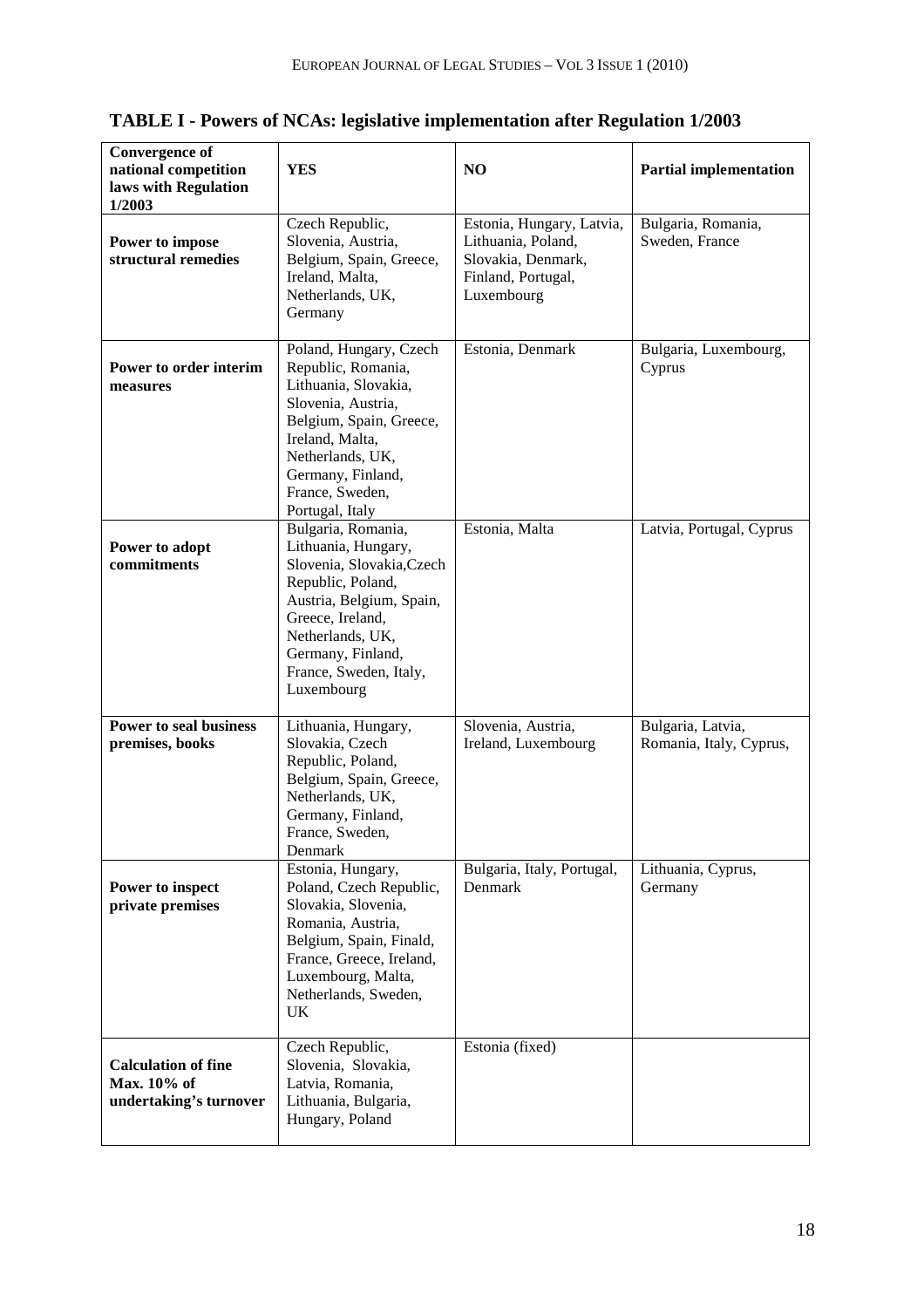|                          | Hungary, Latvia          | Estonia, Slovakia, | Czech Republic,             |
|--------------------------|--------------------------|--------------------|-----------------------------|
| Fines on association of  | Lithuania, Belgium,      | Slovenia, Poland,  | Bulgaria, Austria,          |
| undertakings             | Spain, Finland,          | Romania            | Germany, Denmark,           |
|                          | Netherlands              | Luxembourg         | France, Greece, Ireland,    |
|                          |                          |                    | Italy, Portugal, Sweden,    |
|                          |                          |                    | UK                          |
|                          |                          |                    |                             |
|                          | Latvia, Poland, Romania, | Czech Republic,    | Lithuania, Slovakia,        |
| <b>Informal guidance</b> | Slovenia, Austria,       | Hungary, Estonia,  | Bulgaria, Finland, Italy,   |
|                          | Belgium, Denmark,        | France, Greece,    | Cyprus                      |
|                          | Germany, Ireland, Spain, | Luxembourg, Malta  |                             |
|                          | Netherlands, Portugal,   |                    |                             |
|                          | Sweden, UK               |                    |                             |
|                          | Czech Republic,          | Malta              | 34<br>Slovenia <sup>®</sup> |
| Leniency                 | Slovakia, Hungary,       |                    |                             |
|                          | Poland, Latvia,          |                    |                             |
|                          | Lithuania, Romania,      |                    |                             |
|                          | Bulgaria, Estonia,       |                    |                             |
|                          | Austria, Belgium,        |                    |                             |
|                          | Denmark, Germany,        |                    |                             |
|                          | Ireland, Spain,          |                    |                             |
|                          | Netherlands, Portugal,   |                    |                             |
|                          | Sweden, UK, France,      |                    |                             |
|                          | Greece, Luxembourg,      |                    |                             |
|                          | Finland, Italy, Cyprus   |                    |                             |

*Source: Results of the questionnaire on the reform of Member States' national competition laws after EC Regulation No. 1/2003; International Comparative Legal Guide, Enforcement of Competition Law 2009, Global Legal Group, Cartels & Leniency 2009, Country Reports, 2009* 

Yet, the Commission acknowledges that divergences of Member States' enforcement systems remain on important aspects such as fines, criminal sanctions, liability in groups of undertakings, liability of associations of undertakings, succession of undertakings, prescription periods and the standard of proof, the power to impose structural remedies, as well as the ability of Member States' competition authorities to formally set enforcement priorities. The *Commission Staff Working Paper* provides neither data nor an overview of these divergences; however, these differences have significant implications for how cases are eventually enforced by the NCAs. For example, the Member States' procedural rules on complaints and the rights of complainants during investigation largely differ from one another. While some countries provide extensive rights for complainants more or less on similar conditions as the European Commission<sup>35</sup> in a number of countries the NCAs initiate

**<sup>34</sup>** A true leniency program does not exist. However, according to Article 76 of the Competition Act the fine applicable to an undertaking in a cartel may be waived by the Office if certain conditions are fulfilled. **Z. ZORIC, N. PIPAN NAHTICAL**, "Chapter 37: Slovenia" in **Global Legal Group**, *Cartels & Leniency*, 2009, p. 219.

**<sup>35</sup>** The legal framework for handling of complaints has been laid down by Regulation 1/2003, *Commission Regulation (EC) 773/2004 of 7 April 2004 relating to the conduct of proceedings by the Commission pursuant to Articles 81 and 82 of the EC Treaty*, No 773/2004/EC, 7 April 2004, *Official Journal*, 2004, L 123, and the *Commission Notice on the handling of complaints by the Commission under Articles 81 and 82 of the EC Treaty, Official Journal*, 2003, L 1.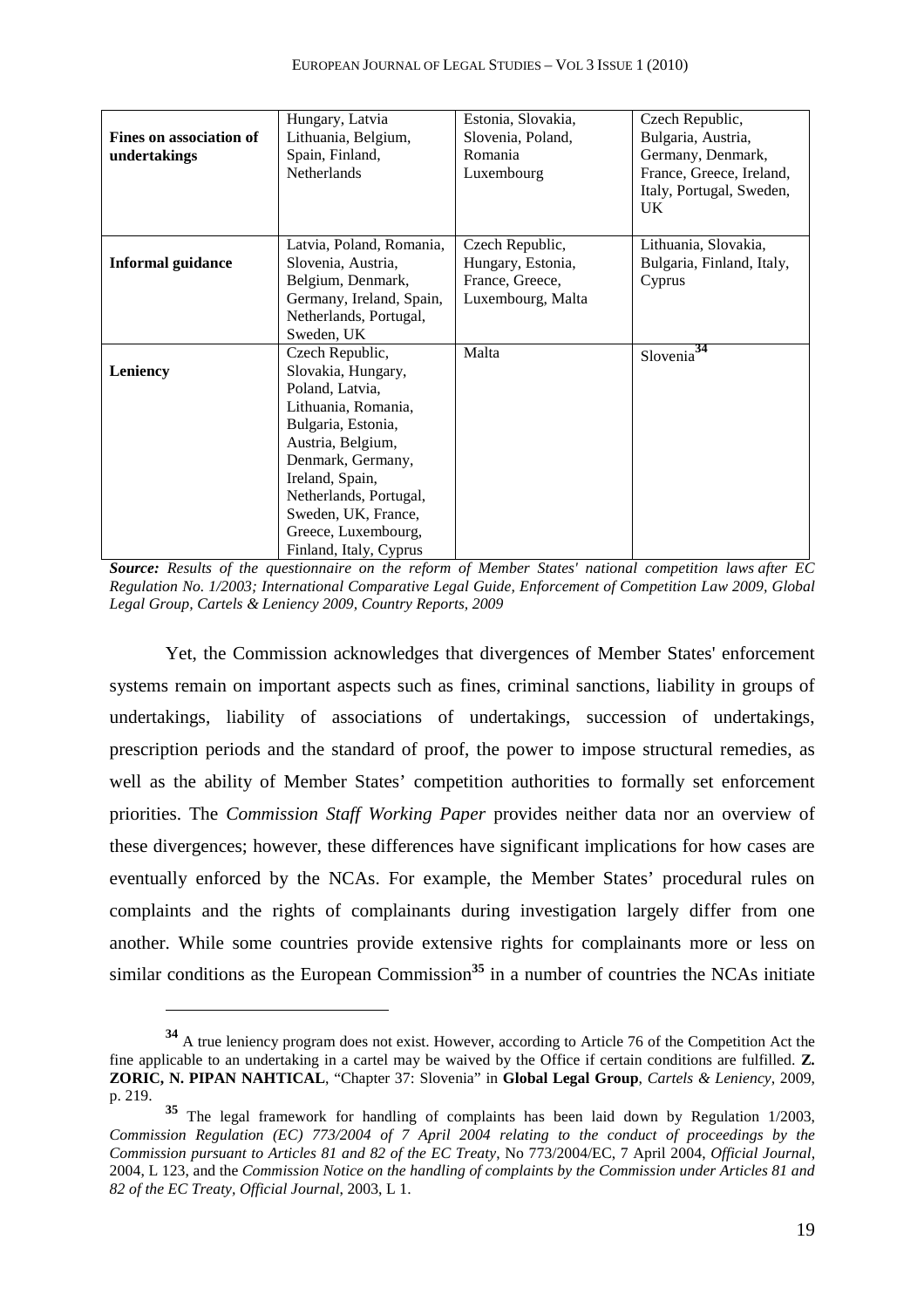proceedings exclusively on their own initiative and use complaints merely as a source of information. Differences still exist among those countries that grant certain procedural rights to complainants. The varying degrees of participation rights in the national procedures can jeopardise the uniform application of EU competition law.**<sup>36</sup>**

#### **D. The impact of Regulation 1/2003 on institutions**

 $\overline{a}$ 

While the transfer of substantive rules could rely on well-defined EU rules, clear guidance on how to enforce these rules has not been provided by the EU. Crucial questions of institutional choice were left unanswered except for some very general rules in Regulation 1/2003.

Under Article 35 of Regulation 1/2003, each Member State had a clear obligation to draw up a national competition law and designate a competition authority responsible for the application of Articles 101 and 102 before 1 May 2004;**<sup>37</sup>** however, the details were left to the Member States themselves. These authorities could be administrative or judicial. The only requirement imposed by Article 35, was that the authorities had to be designated in order to guarantee that the provisions of Regulation 1/2003 were effectively complied with.**<sup>38</sup>** The accession process merely required an adequate administrative capacity through well-

**<sup>36</sup>** Complaints are not only significant sources of market information for NCAs, but complainants' participation in the competition law proceedings constitutes relevant procedural safeguards of good administration. On the one hand, while the rights of complainants are not "as far reaching as the right to a fair hearing of the companies which are the object of the Commission's investigation" and their limits "are reached where they begin to interfere with those companies' right to a fair hearing" (**E.C.J.,** Joined Cases 142 and 156/84*, BAT and Reynolds v. Commission*, 1987, para. 20), both too broadly and too narrowly defined rights of complainants can lead to problems of administrative accountability *vis-à-vis* the undertakings concerned. On the other hand, granting certain procedural rights to those persons and organisations, in particular end-consumers whose economic rights have been adversely and directly affected by anti-competitive practices, also serves the purpose of sufficiently accounting for the representation of these interests in the procedure of the NCAs. NCAs are administrative authorities that must act in the public interest, not a judicial authority the function of which is to safeguard individual rights. Moreover, denying participation rights to complainants and structuring the procedure exclusively around the rights of the defence of the undertakings targeted is inconsistent with the overall aim of the procedure: effective enforcement of competition rules. It is also incongruous with the ultimate aim of these rules: ensuring consumer welfare. See also **C.F.I.**, Joined cases T-213/01 and T-214/01, *Österreichische Postsparkasse v. Commission*, para. 112; T-114/92, *BEMIM* v *Commission*, 1995, ECR II-147, para. 28.

**<sup>37</sup>** Article 35(1) of Regulation 1/2003: "The Member States shall designate the competition authority or authorities responsible for the application of Articles 81 and 82 of the Treaty in such a way that the provisions of this regulation are effectively complied with. The measures necessary to empower those authorities to apply those Articles shall be taken before 1 May 2004. The authorities designated may include courts."

**<sup>38</sup>** Point 2 of the Notice on cooperation within the Network of Competition Authorities provides that "[u]nder general principles of Community law, Member States are under an obligation to set up a sanctioning system providing for sanctions which are effective, proportionate and dissuasive for infringements of EC law". See also, **E.C.J.**, Case C-176/03, *Commission of the European Communities v. Council of the European Union*, 13 September 2005, ECR I-7879, paras. 46-55.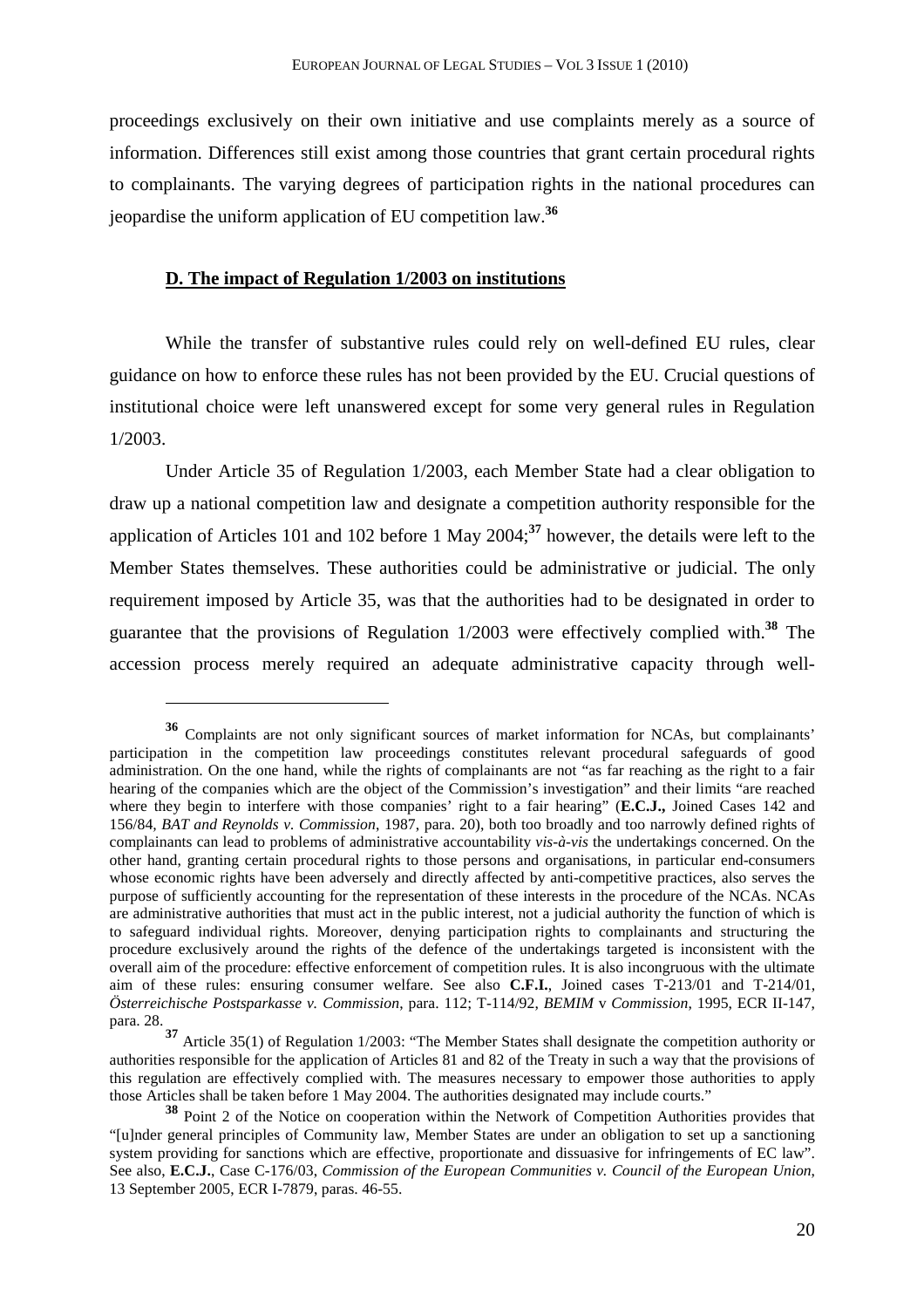functioning competition authorities and thus the new Member States had a great deal of freedom in designing the institutional framework of competition law enforcement. Beyond Article 35 of Regulation 1/2003, neither further requirements nor formal rules had been formulated on the powers and procedures of these competition authorities.**<sup>39</sup>** The competences of the national authorities were very roughly set out in Articles 5 and 6 of Regulation 1/2003.

The *Report on the Functioning of Regulation 1/2003***<sup>40</sup>** has acknowledged this institutional deficit. In the absence of Community guidance, institutional choices were guided by a learning process characterised by improvisation and experimentation. While the Community institutions seemed to have pushed towards separate treatment of competition law, unfair trade practices and consumer protection, the institutional division of competencies at the Community level (DG Competition, DG Sanco, DG Internal Market) has not served as a prototype in all Member States. In fact, many Member States have enforcement powers in several fields of market regulation and combine several (quasi-)regulatory competences in one agency. The diversity of institutional design among competition authorities across the EU is based on country-specific institutional traditions and legacies. For example, traditionally the new Member States in Central and Eastern Europe entrusted their regulatory agencies with broad market regulatory tasks and sometimes with overlapping competences (see Table II).

Three different models can be distinguished. There are NCAs that have competences in other regulatory fields than competition law. For example, the Netherlands Competition Authority (NMa) also accommodates the Energy Chamber. Similar institutional change has taken place in Estonia and Bulgaria recently. The Estonian NCA (ECA) was transformed into an integrated authority by merging with the previously separate communications, energy market and railway regulators at the beginning of 2008.**<sup>41</sup>** The Bulgarian NCA took up regulatory tasks in the fields of procurement and concession procedures under the Public Procurement Act and the Concession Act.**<sup>42</sup>** Monitoring public procurement is a task that can

**<sup>39</sup>** Although national procedural rules have to provide for admission of the Commission as *amicus curiae* in national procedures, NCAs will have to be empowered to conduct examinations in accordance with Regulation 1/2003, and Member States will have to report to the Commission. The Commission retains broad supervisory powers that allow it to intervene in proceedings before the national authorities and which in fact enable it to act as *primus inter pares*. See Article 11(6).

**<sup>40</sup> European Commission**, *Commission Staff Working Paper Accompanying the Report on the Functioning of Regulation 1/2003*, *o.c.*, paras. 190 and 200.

**<sup>41</sup>** As a result of the merger, the ECA consists of three divisions - competition, railway and energy regulation and communications regulation. Hence, the different divisions of the ECA regulate also specific sectors.

**<sup>42</sup> Bulgarian Law on Protection of Competition (LPC)**, *State Gazette*, Issue 102, 28 Nov. 2008, entered into force in May 2009. Prior to the adoption of the 2008 Law on Protection of Competition, there was quite some debate around whether or not prosecution of unfair trade practices should be excluded from the remit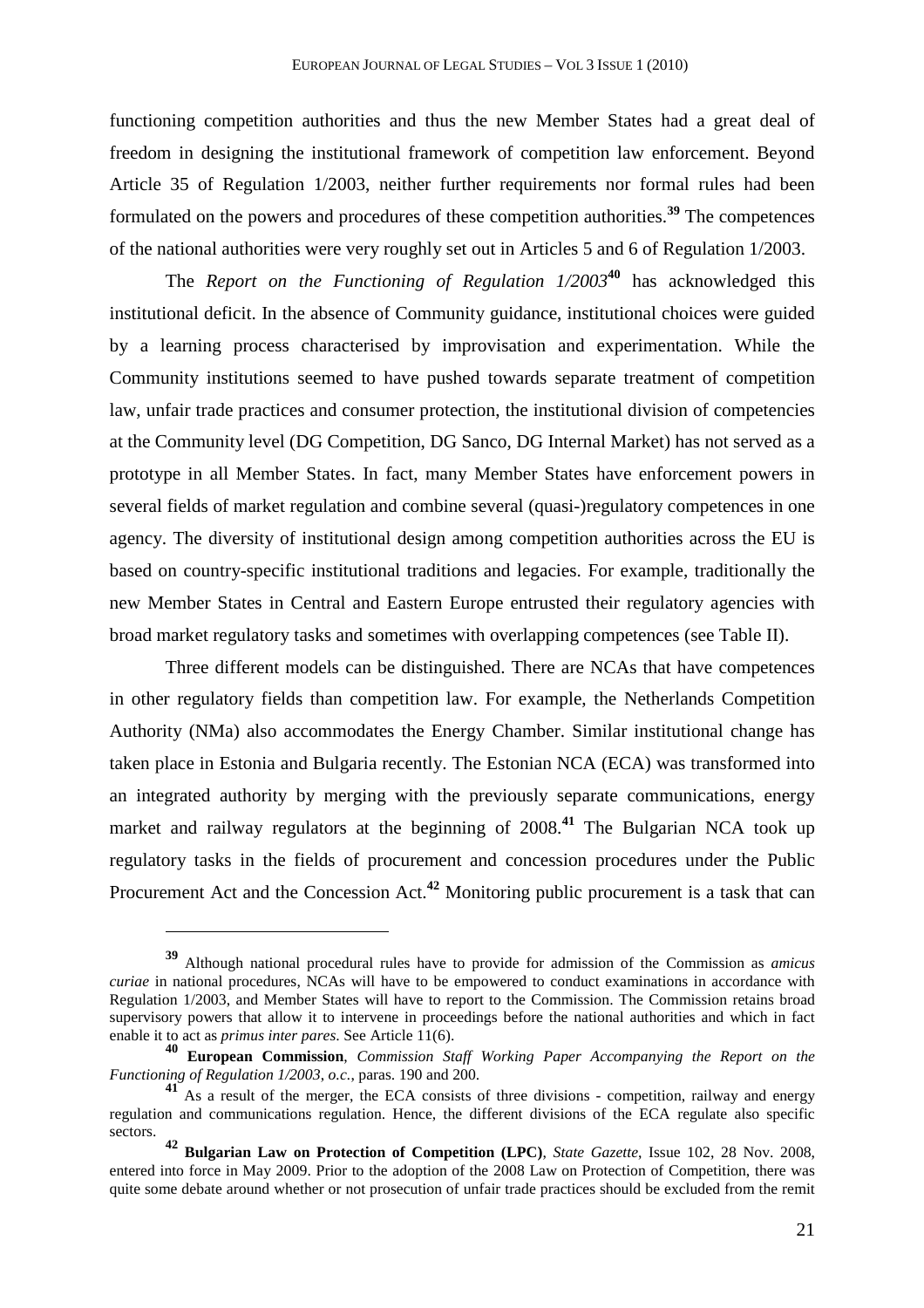be found in the portfolio of other NCAs as well, for example in Germany. Then there are NCAs that combine the enforcement of competition law and some specific parts of consumer law related to information, such as rules against deception or misleading advertising. This is the case in Hungary or Italy. A variation on this model is an agency with a double mission: responsibilities for the enforcement of both competition law and consumer protection law such as the United Kingdom's Office of Fair Trading (OFT) or the Polish Office of Competition and Consumer Protection (*UOKiK*).**<sup>43</sup>** The third model is where the sole competence of the NCA includes the enforcement of competition law, like in Romania or Portugal. An overview of the different models is provided in Table II.

 $\overline{a}$ 

| <b>Competence of</b><br>competition agency<br>includes unfair<br>competition or consumer<br>protection                  | Competence of competition agency<br>includes other regulator yarea than<br>competition law                                  | Competence of competition<br>agency include sonly competition<br>law                      |
|-------------------------------------------------------------------------------------------------------------------------|-----------------------------------------------------------------------------------------------------------------------------|-------------------------------------------------------------------------------------------|
| Bulgaria, Poland,<br>Hungary, Lithuania,<br>Latvia, Estonia, Italy,<br>Malta, France, United<br>Kingdom, Ireland, Spain | Austria, Bulgaria, Poland, Hungary,<br>Lithuania, Latvia, Estonia, Czech Republic,<br>Netherlands, Sweden, Denmark, Germany | Romania, Greece, Portugal,<br>Belgium, Luxembourg, Finland,<br>Slovakia, Cyprus, Slovenia |

The relevance of the different agency models can be seen in the growing recognition of the importance of institutions in economic and legal reforms. Institutions can considerably influence the implementation of legal rules and administrative policies.**<sup>44</sup>** Therefore, the effectiveness of law and economic reforms also depends on the institutional environment

**<sup>44</sup>** The relevance of institutions has already been emphasised by Stiglitz, who argued that stages of economic development indicated the existence of the necessary pre-conditions for the development of the institutions required for a well-functioning market economy and the capability of the institutional apparatus to generate wealth for the citizens. **J. STIGLITZ**, "Participation and Development: Perspectives from the Comprehensive Development Paradigm", *Review of Development Economics*, Vol. 6, No. 2, June 2002, pp. 163- 182, at p. 164.

of the Commission for the Protection of Competition and vested with the Commission for Consumer Protection. Eventually, the Commission for the Protection of Competition retained the powers to enforce the unfair trade practice rules.

**<sup>43</sup>** The Office of Competition and Consumer Protection (UOKiK) was established in 1990 as the Antimonopoly Office. (AO) A significant change took place in 1996, when after the reform of the central administration, the AO received its present name - the Office of Competition and Consumer Protection (*Urząd Ochrony Konkurencji i Konsumentów - UOKiK*.) The extent of its activities was simultaneously extended to include the protection of consumer interest. In 2000 the Office started monitoring the state aid granted to entrepreneurs and supervision of general product safety. On 16 February 2007 a new Act of Competition and Consumer Protection was adopted. In order to improve the effectiveness of the Office's operations, the Act eliminated the institution of proceedings launched upon a motion with regard to practices restricting competition and infringing collective consumer interests. The Act empowers the President of the Offices to impose fines on undertakings which have infringed collective consumer interest. In 2002 the Offices made an effort to create a market supervision system for products under community directives and a fuel quality monitoring system.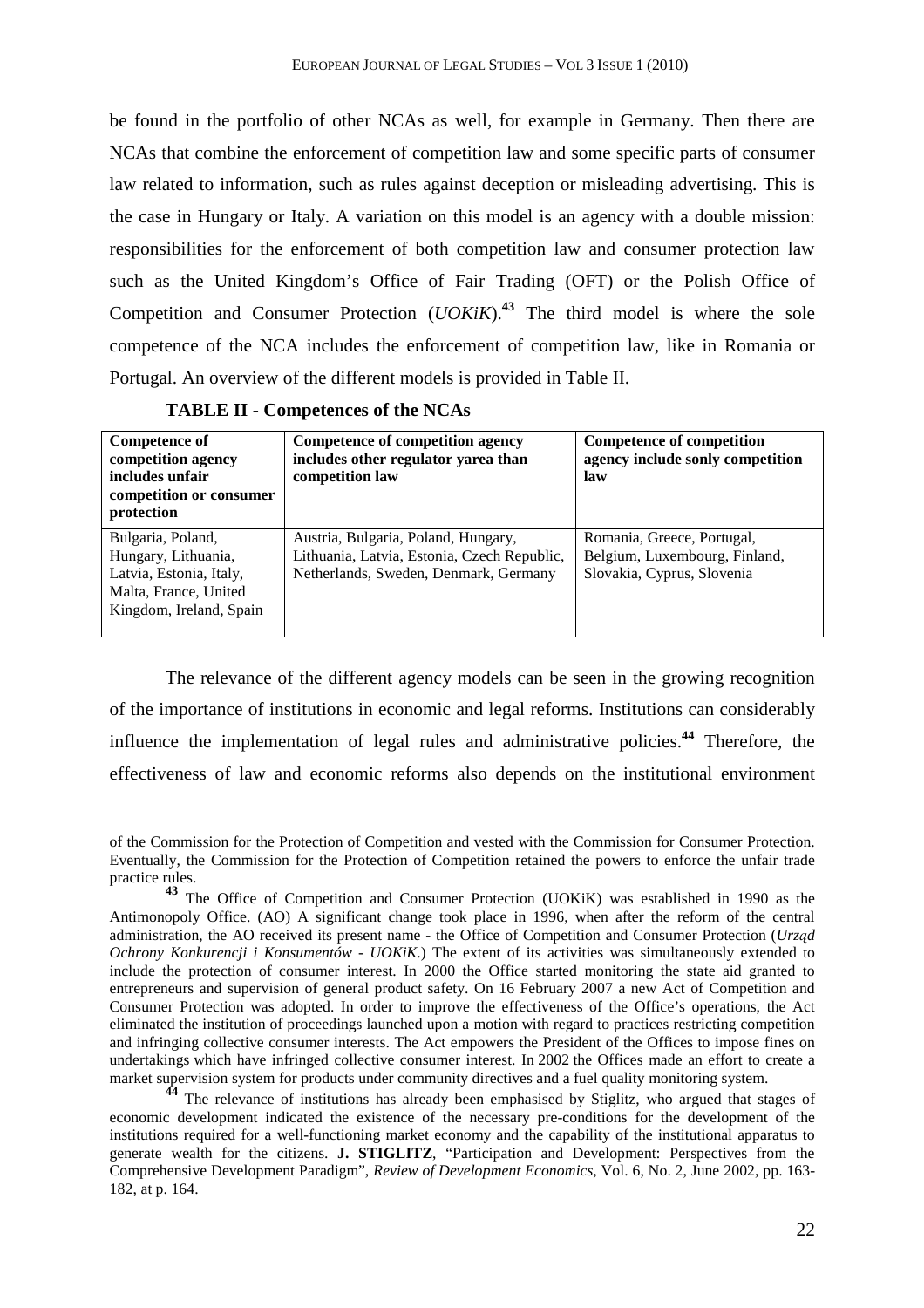comprising background constraints that guide individual behaviour. These constraints can be formal explicit rules such as codes of conduct, norms of behaviour and conventions, and informal, often implicit, rules.**<sup>45</sup>** Moreover, not only the institutional design but also reorganisations in the form of shifting legislative powers between regulatory agencies, can substantially influence the actual enforcement of legal rules. For example, many Member States have introduced the power to investigate private premises, but its practical application has remained limited. Similarly, many Member States have followed the Commission's example in introducing leniency programmes, but the application of these programmes has faced resource constraints, or, due to inappropriate design of the law, has resulted in uncertainty for businesses with regard to eligibility.

Despite the relevance of institutional designs, comparative studies have so far remained modest and have taken place within the framework of larger international organisations such as the OECD and the ICN. The OECD has previously discussed optimal competition agency, but the focus of this survey was on the 'external' design, that is, the place of this authority in the administrative structure, its relations to other bodies - horizontal and vertical - and its competences rather than the 'internal' organisational structure.**<sup>46</sup>** The Seventh Global Competition Forum of the OECD discussed the allocation of regulatory powers in the field of consumer protection and competition law.**<sup>47</sup>** Discussions on agency design have taken place within the International Competition Network, which has even launched a project and allocated a Working Group to the subject of agency effectiveness.**<sup>48</sup>** The ICN project produced a report in 2009, which contains an analysis of the relation between the definition of priorities and resource allocation and the effectiveness of competition agencies' decisions with a focus on compliance with agency decisions (e.g. payment of fines, compliance with behavioural and structural remedies imposed; for example, divestitures, amendments to contracts).**<sup>49</sup>** The report

**<sup>45</sup> P.G. KLEIN**, "New Institutional Economics", in **B. BOUCKAERT and G. De GEEST eds.**, *Encyclopedia of Law and Economics*, Cheltenham, Edward Elgar, 2000, pp. 458-459; **W.E. KOVACIC**, "Institutional Foundations for Economic Legal Reform in Transition Economies: The Case of Competition Policy and Antitrust Enforcement", *Chicago-Kent Law Review*, Vol. 77, 2001, p. 265.

**<sup>46</sup> OECD**, *Optimal Design of a Competition Agency*, C CNM/GF/COMP(2003)2, p. 2.

**<sup>47</sup> OECD**, *Global Forum on Competition, The interface between competition and consumer policies, Background Note*, DAF/COMP/GF(2008)4.

**<sup>48</sup> International Competition Network**, Competition Policy implementation Working Group: sub group 1, Agency Effectiveness Project, http://www.internationalcompetitionnetwork.org/workinggroups/current/agency-effectiveness.aspx. See also **W.E. KOVACIC**, *The Federal Trade Commission at 100: Into Our Second Century*, Presentation Before the 21st Annual Western Conference of the Rutgers University Center for Research in Regulated Industries, Monterey, California, 18 June,2008.

**<sup>49</sup> International Competition Network**, *Report on the Agency Effectiveness Project: Second Phase – Effectiveness of Decisions*, 2009, http://www.internationalcompetitionnetwork.org/uploads/library/doc375.pdf.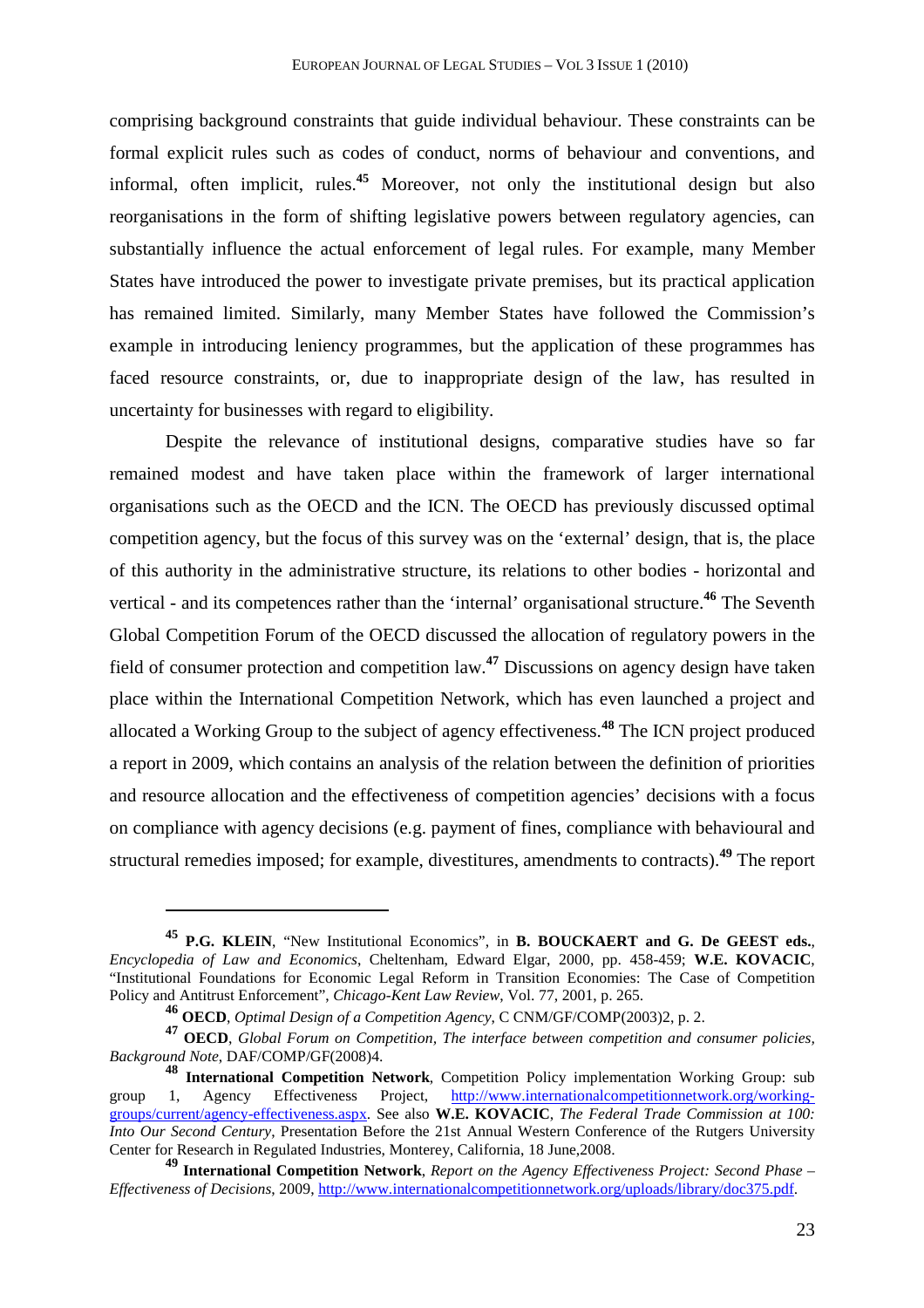acknowledges that effectiveness of agencies depends on a variety of factors such as strategic planning, prioritisation, project delivery, knowledge management, ex-post evaluation, human resource management and communication and accountability. However, it does not elaborate on the portfolio of the authorities, the tasks and competences they have and how those factors influence the effectiveness of enforcement. No similar studies exist on the institutional designs of the NCAs in the EU Member States.

## **IV. Comparing competition laws of the EU Member States**

In the following the Commission's and the Member States' incentives and methods as well as the effects of comparing national and EU competition laws will be discussed by analysing the *Report on the Functioning of Regulation 1/2003* and the work of the ECN.

#### **A. Report on the functioning of Regulation 1/2003**

Regulation 1/2003 required the Commission to prepare a report on its operation by 1 May 2009. The aim of the Report on the functioning of Regulation 1/2003 was to understand and assess how modernisation of the EU competition enforcement rules has worked during the first five years from its entry into force. The preparation of the report involved a fact-finding phase to obtain input from stakeholders.**<sup>50</sup>** The *Report on the Functioning of Regulation 1/2003* and the accompanying *Staff Working Paper* evaluate the substantive and procedural aspects of the enforcement of Articles 101 and 102 by both the Commission and the national authorities. Thus in fact, these two documents serve as a comparative analysis of the EU and national legal rules as well as EU and national practice of enforcement. The Staff Working Paper extensively discusses national rules concerning unilateral conduct where the convergence rule does not apply,**<sup>51</sup>** the procedural rules defining the NCAs' enforcement powers**<sup>52</sup>** as well as the evolving structures of NCAs.**<sup>53</sup>**

The Commission concludes that the *Report*, and thus this comparative analysis, serve as a basis for the Commission to assess, at a further stage, whether it is appropriate to propose

**<sup>50</sup>** The Commission received submissions from businesses and business associations, law firms, lawyers' associations and academia. The Member States' competition authorities have been closely associated with the preparation of the report and have provided detailed input.

**<sup>51</sup> European Commission**, *Commission Staff Working Paper Accompanying the Report on the Functioning of Regulation 1/2003*, *o.c.*, paras. 160-176

**<sup>52</sup>** *Ibid*., paras. 195-207.

**<sup>53</sup>** *Ibid*., paras. 190-194.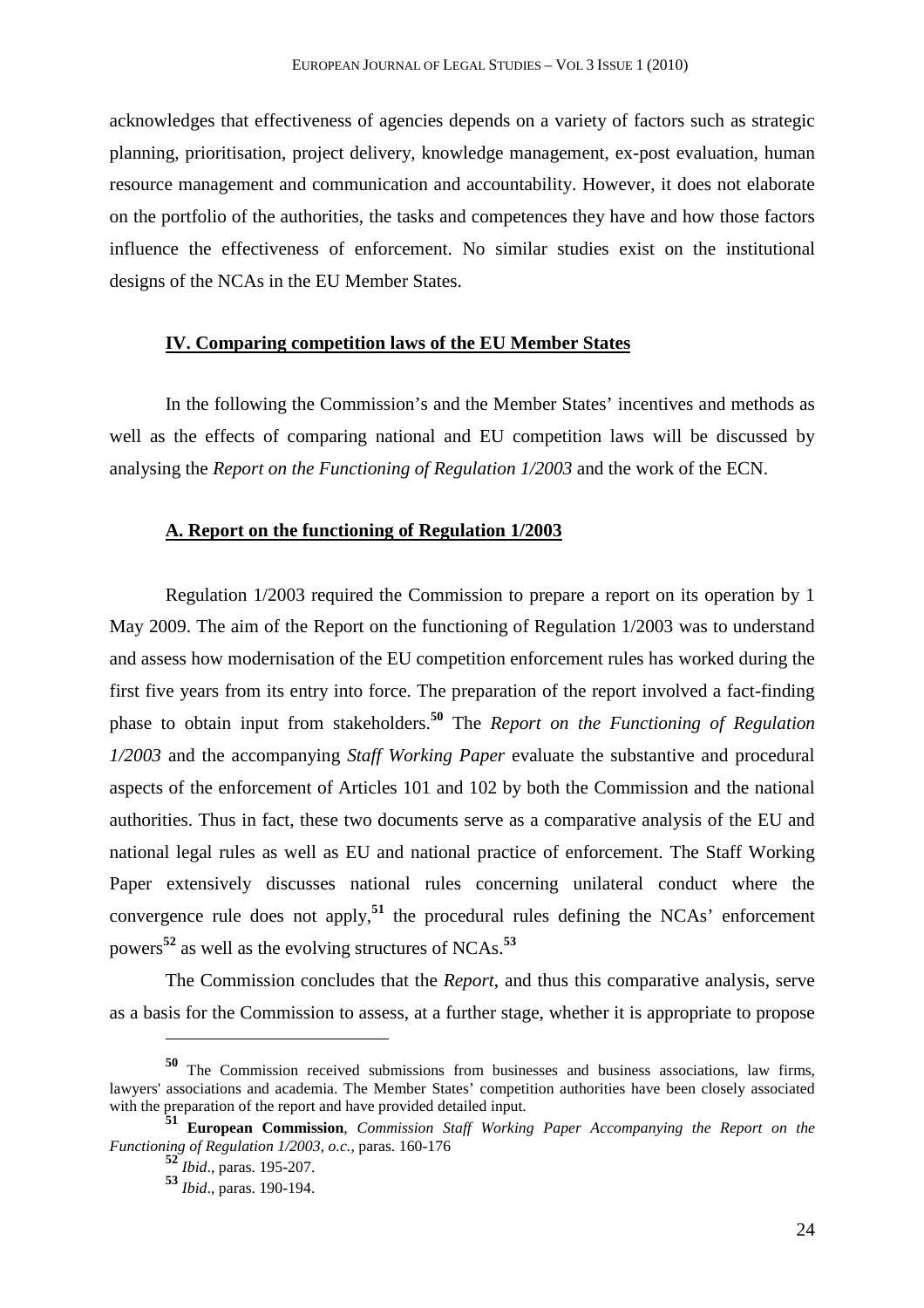any revision of the Regulation and extend the conversion of national rules in accordance with the EU legal framework. The *Staff Working Paper* actually says that "such a policy discussion should also explore the means by which procedural convergence could best be achieved, e.g. soft harmonisation or the adoption of certain minimum standards through legislative rules." **<sup>54</sup>**

The report highlights a limited number of areas which merit further evaluation, such as the procedures of national competition authorities and the area of unilateral conduct. However, the enforcement of EU competition laws is not only influenced by the fact that NCAs apply the EU rules according to divergent procedures and may impose a variety of sanctions, but also by divergent institutional settings, which should also be examined. The possibility of further harmonisation will be discussed in section V. In the next section the comparative work of the ECN will be analysed.

## **B. Comparing laws in the ECN**

The ECN is a network formed by the national competition authorities of the EU Member States and the Commission, co-operating closely on European competition law. The ECN was created as a forum for discussion and regular contact and consultation in the application and enforcement of EU competition policy as well as in cases where NCAs apply Articles 101 and 102 TFEU. The two main pillars of the network are case allocation and information exchange.

The ECN is a highly juridified network with detailed cooperation mechanisms defined in Regulation 1/2003 and the *Notice on Cooperation within the Network of Competition Authorities*. **<sup>55</sup>** The ECN did not emerge at the initiative of the Member States, but was centrally designed and established by the Commission. It is characterised by formalism in order to safeguard consistent law application and it has a hierarchical structure where the Commission holds a central position *vis-à-vis* the Member States. While the ECN was primarily designed as a policy enforcement network, in fact it seems to function as a policy making network operating through policy discussions and mutual policy learning among the NCAs. It is clear that the ECN represents an active platform of comparative analysis among

**<sup>54</sup>** *Ibid*., para. 207.

**<sup>55</sup> European Commission**, *Notice on Cooperation within the Network of Competition Authorities*, 27 April 2004,*Official Journal*, 2004, C 101.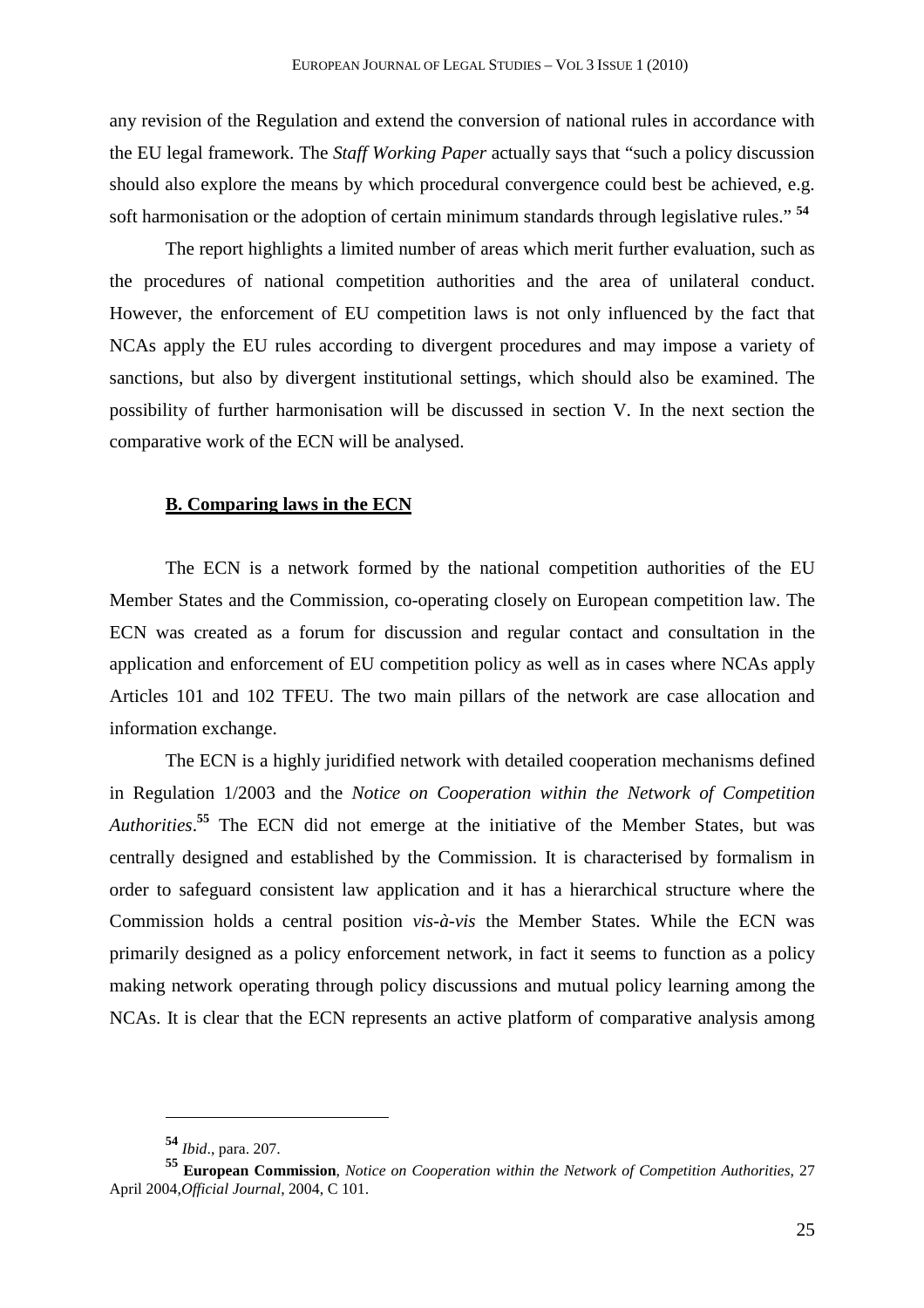the NCAs**<sup>56</sup>**, resulting in visible harmonisation, such as the ECN Model Leniency Programme,**<sup>57</sup>** the review process of Article 102 and sector specific regulations.**<sup>58</sup>**

The work of the ECN is organised at four different levels: yearly meetings of the Directors General of the European Competition Authorities, Plenary meetings, horizontal working groups and sector-specific subgroups. The Director General's meeting is the forum for discussing major policy issues such as the review of the Commission's policy on Article 102, the ECN Model Leniency Programme, increases in food and energy prices and the financial crisis. The ECN Plenary discusses horizontal policy issues of common interest such as the ability of national competition authorities to disapply state measures in their application of the EU competition rules. Within the ECN Plenary, several working groups operate which deal with horizontal issues of a legal, economic or procedural nature, situated at the interface between EU law and the different national laws, for example leniency programmes, sanctions, or even the review of vertical and horizontal agreements. Within these horizontal working groups, there are subgroups that engage in discussions on particular sectors. **<sup>59</sup>**

The ECN has a clear influence on both EU and national competition laws, demonstrated by the voluntary harmonisation of procedural rules. Cengiz argues that the success of the ECN is mainly to be found in its informal mechanisms of information exchange. She adds that at the same time, this comes with certain costs in terms of accountability and due process as a result of the ECN's isolation from the outside world.**<sup>60</sup>** While in theory national parliaments control NCAs, and the European Parliament the Commission, these mechanisms have proved weak due to information asymmetries.**<sup>61</sup>** Moreover, the procedures of the ECN and its main output in the form of soft law instruments marginalise judicial control by the European courts, as confirmed by the General Court in *France Télécom*. **62**

**<sup>56</sup>** See **ECN Working Group on Cooperation Issues**, *Results of the Questionnaire on the Reform of Member States National Competition Laws after EC Regulation No. 1/2003*, 14 April 2008, http://ec.europa.eu/competition/ecn/ecn\_convergencequest\_April2008.pdf.

**<sup>57</sup> ECN Model Leniency Programme**, *Report on Assessment of the State of Convergence*, 2009, http://ec.europa.eu/competition/ecn/model\_leniency\_programme.pdf.

**<sup>58</sup> European Commission**, *Commission Staff Working Paper Accompanying the Report on the Functioning of Regulation 1/2003*, *o.c.*, paras. 248-249.

**<sup>59</sup>** *Ibid*.

**<sup>60</sup> F. CENGIZ**, *Regulation 1/2003 Revisited*, *o.c.*, pp. 23-25.

**<sup>61</sup>** *Ibid.*, p. 24; **C. SCOTT**, "Accountability in Regulatory State", *Journal of Law and Society*, 2000, pp. 38-60.

**<sup>62</sup> C.F.I.**, Case T-340/03, *France Télécom SA v. Commission*, 2007, ECR II-107, para.83.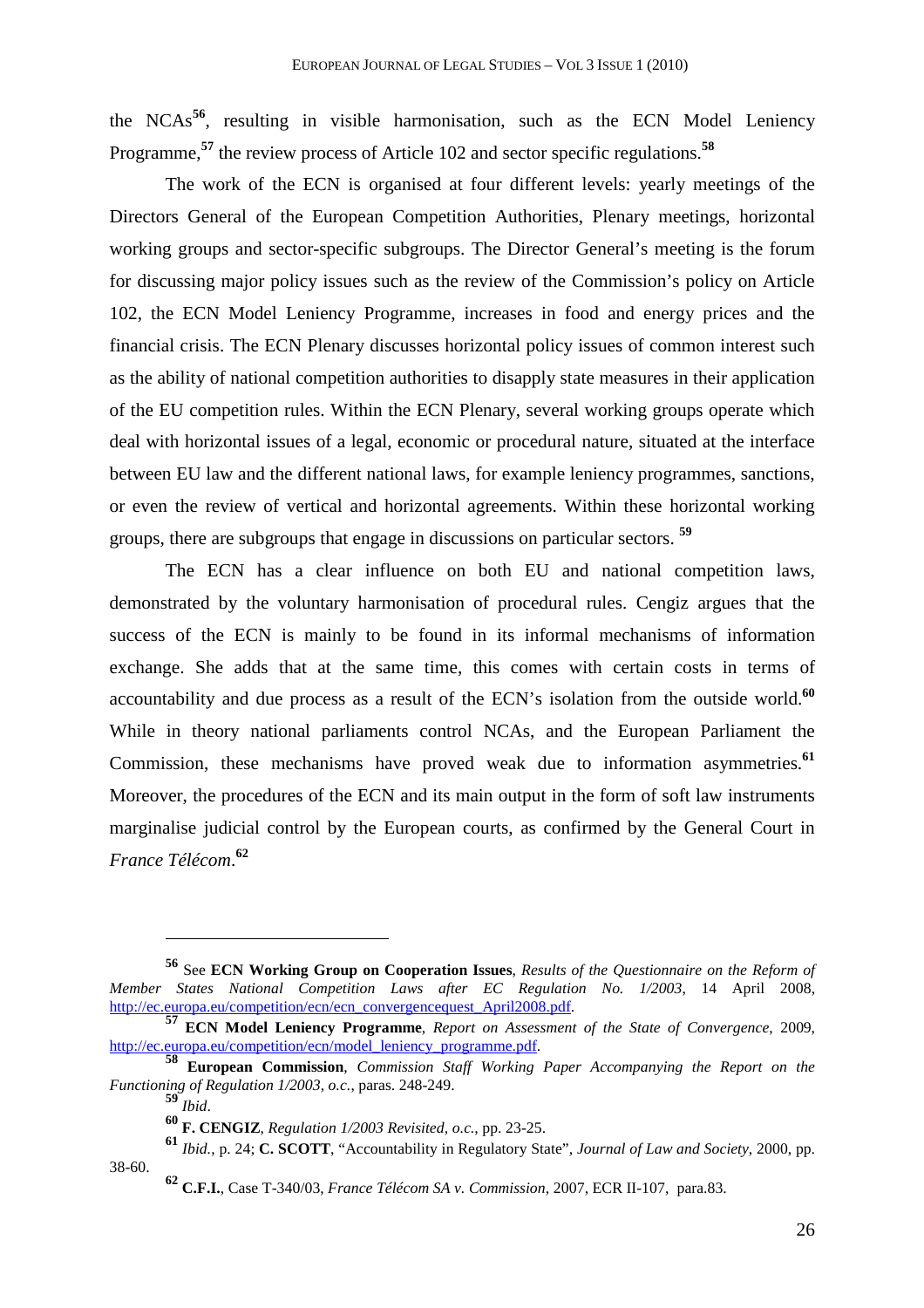The output of the ECN as well as these accountability problems also have to be evaluated by having regard to the Commission's role in the ECN. The comparative work within the ECN and the possibility to function as a melting pot of national laboratories is limited by the dominance of the Commission and its clear intention to push EU law as the benchmark of harmonisation. This can be seen through the convergence rule in Article 3 of Regulation 1/2003 and the Commission's plan to harmonise further substantive and procedural rules.

#### **C. The purpose of comparing laws**

 $\overline{a}$ 

The reason behind comparing national and EU competition laws is the need for coherent and uniform application of EU competition law, effective judicial protection and effective administrative enforcement in compliance with the principle of *effet utile*. Comparing national laws was brought about by the increased role of national procedural rules in the enforcement of EU competition rules. The direct connection between procedural and substantive rules can affect the outcome of a case considerably. As mentioned above, the decentralised enforcement of EU competition law made the actual outcome of EU competition rules subject to 27 administrative procedural laws. The Commission is concerned about the transparency of such a multi-faceted enforcement system and how this affects legal certainty and ultimately the level playing field for undertakings. Transparency, equal and fair access to justice might not be guaranteed by such an enforcement system with diverging national procedures.**<sup>63</sup>**

As for the Member States, they can use the consultative nature of the ECN to justify 'Europeanisation' of national policy. On the other hand, while the NCAs are being held accountable and they are evaluated by national control and audit mechanisms such as annual reports submitted to the parliaments, there is also a certain 'peer accountability' present within the ECN and other international networks such as the ICN and the OECD.**<sup>64</sup>** Even though the ECN was initially created in order to guard uniform and consistent enforcement of Articles

**<sup>63</sup>** Similarly, the Storme Commission argued that international businesses required an effective and transparent system of procedural law, and citizens an equal and fair access to justice; these results could only be achieved if a harmonised system of procedural rules was set up. **M. STORME** *ed.*, *Approximation of Judiciary Law in the European Union*, Dordrecht, Martinus Nijhoff, 1994, pp. 44-45.

**<sup>64</sup>** Within the ECN, for example, all NCAs' annual reports are published in English on the website of the Commission's DG Competition, http://ec.europa.eu/comm/competition/ecn/annual\_reports.html.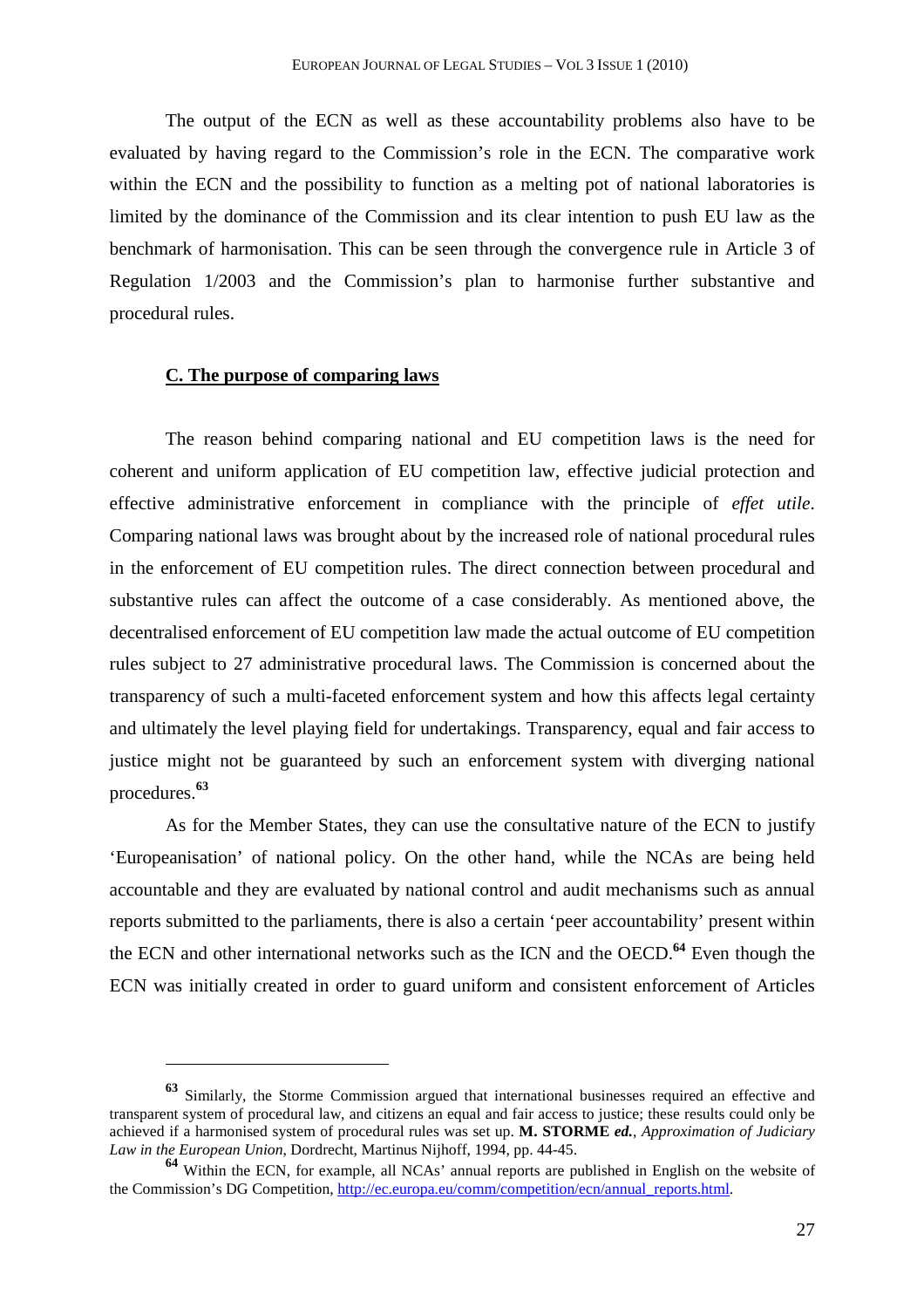101 and 102 TFEU, it has proved to be a notable forum for discussing enforcement methods, for mutual learning and even for informally converging enforcement policies.

It is apparent from the Report on the functioning of Regulation 1/2003 that the Commission is using Regulation 1/2003 and its further legislation in EU competition law, such as the Leniency Notice<sup>65</sup>, as the benchmark of comparison.<sup>66</sup> However, if the ECN was to serve as a valid framework for regulatory competition between Member States' laws, then it should be left to this competitive process to yield the most effective or most efficient rules between all the 27 national laws and the EU law. The comparison of national laws should not be steered by the Commission and should not be based on the benchmark provided by the EU rules. Even though application of EU rules in parallel with national law makes convergence with EU law easier in practice, it is argued that a more objective and more efficient approach would be to enable competition between all 28 alternatives.

So far, the Commission has conducted the most extensive and comprehensive comparative studies in the field of private enforcement of competition law with the clear purpose of harmonising national procedural laws at a later stage. This comparative exercise is worth mentioning as it also illuminates the Commission's overall policy with regard to harmonising national procedural rules.

## *a. Comparing laws for private enforcement of competition law*

 $\overline{a}$ 

Irrespective of the Community's lack of competence in private law matters, the European Commission has taken a number of concrete steps in order to facilitate damages actions for the breach of European competition rules. The Commission published the Ashurst study in 2004, which found an "astonishing diversity and total underdevelopment" of private damages actions in the EU.**<sup>67</sup>** In order to stimulate private enforcement, the Commission published a *Green Paper* on how to facilitate actions for damages caused by violations of EC competition rules in December 2005.**<sup>68</sup>** The *Green Paper* outlined the reasons for the low levels of private enforcement of competition rules and found that the failure is largely due to

**<sup>65</sup> European Commission**, *Notice on Immunity from Fines and Reduction of Fines in Cartel Cases*, 8 Dec. 2006, *Official Journal*, C 298.

**<sup>66</sup> ECN Working Group on Cooperation Issues**, *Results of the Questionnaire on the Reform of Member States National Competition Laws after EC Regulation No. 1/2003*, *o.c.*

**<sup>67</sup> D. WAELBROEK, D. SLATER and G. EVEN-SHOSHAN**, *Study on the Conditions of Claims for Damages in Case of Infringement of EC Competition Rules*, 2004.

**<sup>68</sup> European Commission**, *Green Paper: Damages Actions for Breach of the EC Anti-trust Rules*, No COM(2005) 672 final, 19 December 2005.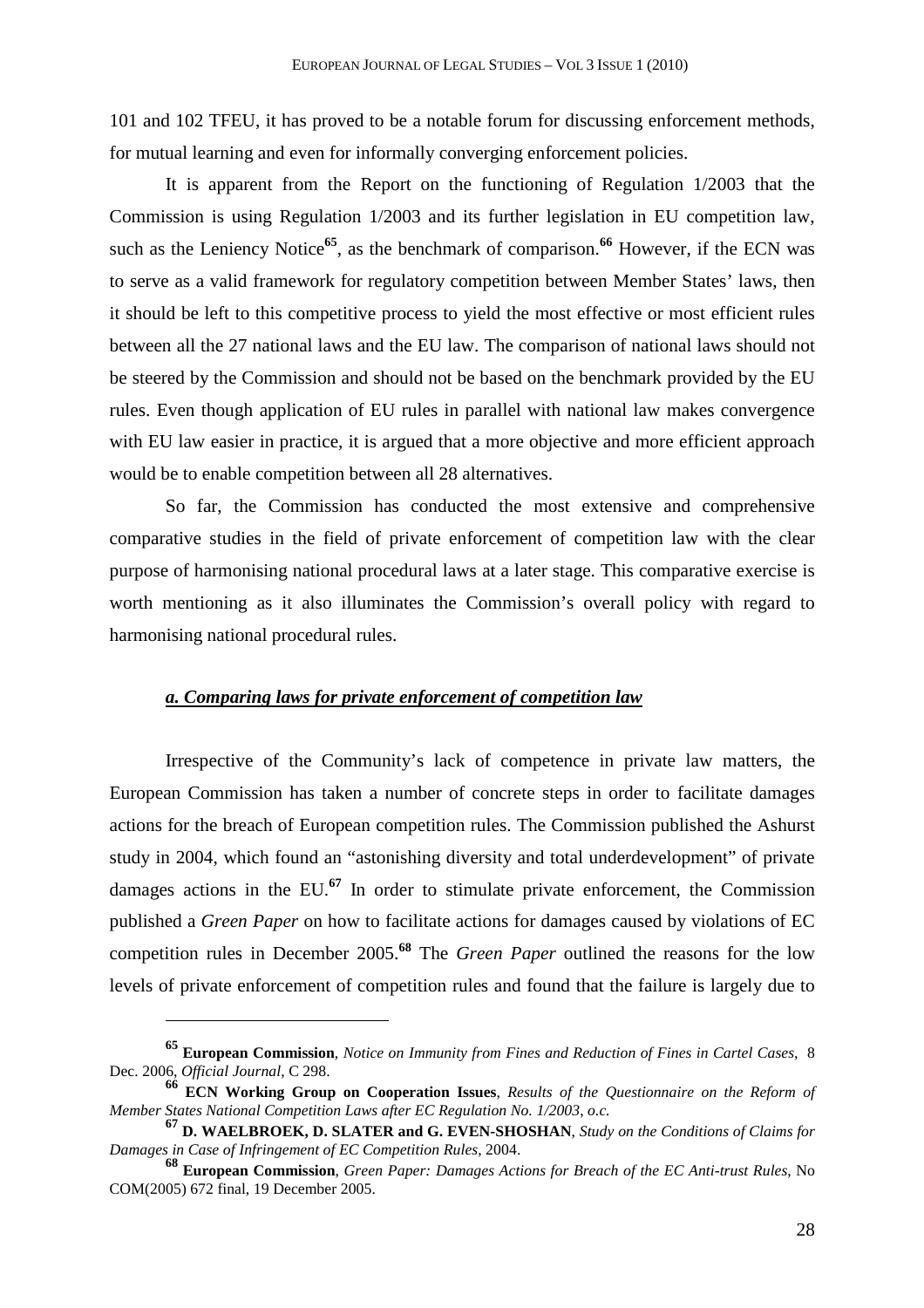various legal and procedural hurdles in the Member States' rules governing actions for antitrust damages before national courts. In 2008, the Commission published a *White Paper***<sup>69</sup>** that made detailed and specific proposals to address the obstacles to effective damages actions.

Both the *Green Paper* and the *White Paper* addressed the main divergences of tort laws across the various Member States. The documents in fact argued that the differences among the various models of tort laws jeopardise the effective private enforcement of European competition law. At the same time they also clearly contrasted the high convergence of competition laws with the considerable divergences in tort laws.**<sup>70</sup>**

After the major comparative Ashurst study on the development of damages claims in the 25 Member States the Commission laid a causal link between the low degree of litigation resulting in much of the harm caused by anti-competitive practices remaining uncompensated, and the disparities in the tort and procedural laws of the Member States. This causal link was clearly stated in both the *Green Paper* of 2005 and the *White Paper* of 2008. In both documents the Commission concluded that the exercise of the right to damages in Europe is still facing considerable hurdles because the "traditional tort rules of the Member States, either of a legal or procedural nature, are often inadequate for actions for damages in the field of competition law, due to the specificities of actions in this field." In addition, the different approaches taken by the Member States can lead to differences in treatment and to less foreseeability for the victims as well as the defendants, *i.e.* to a high degree of legal uncertainty.**<sup>71</sup>**

The Commission established a similar line of argumentation in the *Report on the Functioning of Regulation 1/2003* and its accompanying *Staff Working Paper*, indicating that it is necessary to assess the potential problems related to the divergences of unilateral conduct

**<sup>69</sup> European Commission**, *White Paper on Damages Actions for Breach of the EC Antitrust rules*, No COM(2008) 165, 2 April 2008; **European Commission**, *Commission Staff Working paper Accompanying the White Paper on Damages for Breach of the EC Antitrust Rules*, No SEC(2008) 404, 2 April 2008.

**<sup>70</sup> F. MARCO and A. SÁNCHEZ GRAELLS**, "Towards a European Tort Law? Damages Actions for Breach of the EC Antitrust Rules: Harmonizing Tort Law through the Back Door?, *ERPL*, 3/2008, p. 472-473

**<sup>71</sup>** "[A]ntitrust damages cases display a number of particular characteristics that are often insufficiently addressed by traditional rules on civil liability and procedure. This gives rise to a great deal of legal uncertainty. These particularities include the very complex factual and economic analysis required, the frequent inaccessibility and concealment of crucial evidence in the hands of defendants and the often unfavourable risk/reward balance for claimants." *White Paper*, Section 1.1; **European Commission**, *Commission Staff Working paper Accompanying the White Paper on Damages for Breach of the EC Antitrust Rules*, *o.c.*, point 5; **European Commission**, *Impact Assessment Accompanying the White Paper on Damages COM(2008) 165 final*, No SEC(2008) 405, 2 April 2008, Section 2.3.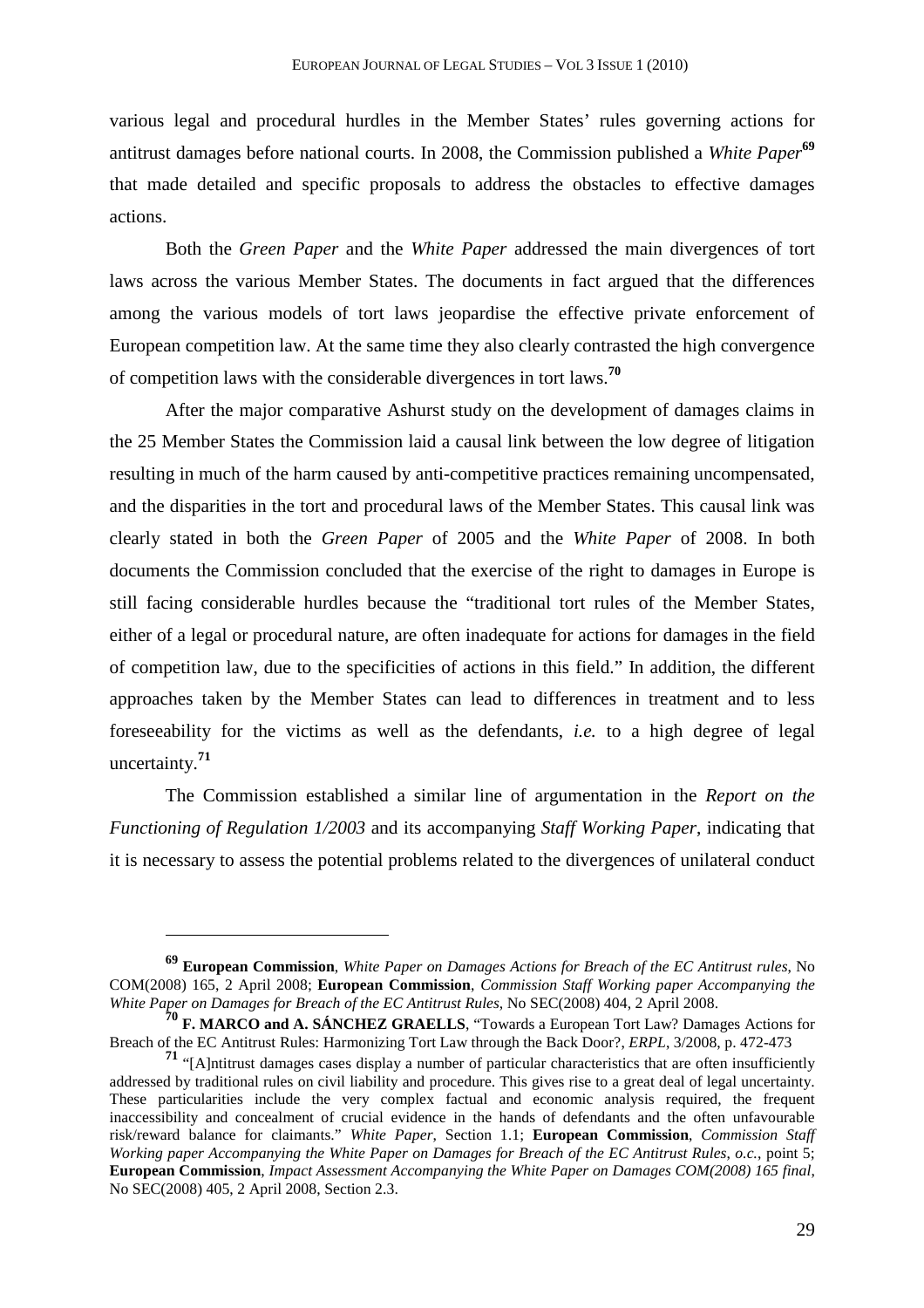rules, procedural rules and institutional matters and to explore alternative further actions.**<sup>72</sup>** The Commission in fact, now makes a far-reaching attempt to bridge "what until now seemed to be the 'unbridgeable'."**<sup>73</sup>**

## **V. Further harmonisation of national substantive and procedural rules**

While harmonisation and convergence of substantive competition laws is well advanced, a similar convergence and harmonisation of the procedural rules and institutional frameworks has not taken place. The Commission argued that these divergences merit further examination and reflection. In fact, it has taken an initial step towards further harmonising substantive rules on unilateral conduct and procedural rules. It has stated that it considers soft harmonisation or the adoption of certain minimum standards through legislative rules.<sup>74</sup> Whether procedural rules and substantive rules on unilateral conduct (mostly administrative but in some Member States criminal) should be harmonised is questionable.

In the following, a critical look is taken at the Commission's proposal to further harmonise rules on unilateral conduct and the procedural framework of competition law enforcement. First, it will be examined whether this is legally, *i.e.* what legal basis and which legal arguments the Commission could use in order to further harmonise procedural rules. Second, it will be examined whether harmonising rules on unilateral conduct and further harmonisation of procedural rules would be more efficient than the existing legal diversity. The economics of harmonisation will be applied to assess the top-down harmonisation by the Union and comparative law and economics is applied to evaluate the bottom-up voluntary harmonisation of the Member States.

## **A. Harmonisation of procedural rules through the backdoor?**

 $\overline{a}$ 

The Commission's intention to further harmonise national procedural rules for the public enforcement of EU competition law exhibits similar legal problems as the Commission's ongoing ambitious policy project on private enforcement, where in fact the

**<sup>72</sup> European Commission**, *Report on the Functioning of Regulation 1/2003*, *o.c.*, paras. 22, 33; **European Commission**, *Commission Staff Working Paper Accompanying the Report on the Functioning of Regulation 1/2003*, *o.c.*, paras. 177, 179, 207.

**<sup>73</sup> W. VAN GERVEN**, "Bridging the Unbridgeable: Community and National Tort Laws After *Francovich* and *Brasserie*", *International and Comparative Law Quarterly*, Vol. 45, 1996, pp.507-544.

**<sup>74</sup> European Commission**, *Commission Staff Working Paper Accompanying the Report on the Functioning of Regulation 1/2003*, *o.c.*, para. 207.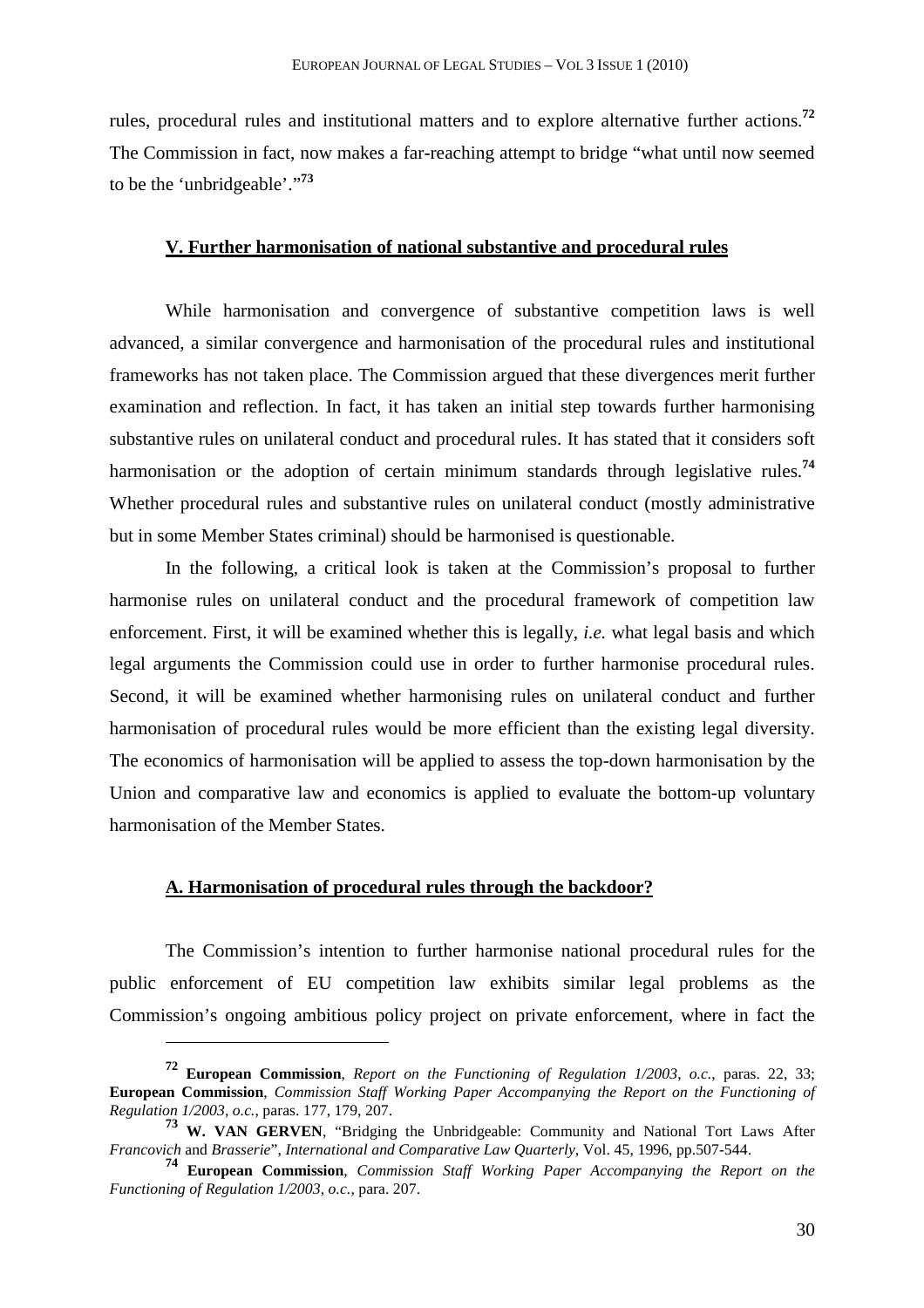harmonisation of private law rules and civil procedures is at stake.**<sup>75</sup>** In both cases, the Commission faces the problem that it lacks competence and a clear legal basis to harmonise procedural rules. The private law consequences of competition law infringements as well as the administrative procedures fall within the competence of the Member States in accordance with the principle of subsidiarity and so-called national procedural autonomy. It is, therefore, for the Member States to provide for remedies to effectuate damages actions and it is for the national courts to hear cases.**<sup>76</sup>**

In accordance with Article 5 TEU, the Union is only empowered to act within the competences conferred upon it by the Treaty. With regard to the harmonisation of procedural rules, one could turn to Article 114 TFEU (ex 95 EC), which forms the legal basis for harmonisation measures when such measures have as their objective the establishment and the functioning of the internal market. For example, the Public Procurement Remedies Directives were issued on this legal basis.**<sup>77</sup>** However, this Article has been strictly interpreted by the Community Courts and it can be applied only when it can be proved that without the harmonisation measures the functioning of the internal market would be endangered and competition distorted. The ECJ, among others, held that the goal of the Commission's intervention had to be stated precisely by explaining the actual problems consumers faced in the internal market and the actual obstacles to the free movement principles as well as the distortions of competition. In *Germany v. Parliament and Council*, the ECJ said explicitly that "a measure adopted on the basis of Article 100a of the Treaty must genuinely have as its

**<sup>75</sup>** Private enforcement of competition law in fact is a question of national private law rules, contract, tort and corresponding civil procedural rules. The ECJ's judgment in *Courage* raised a number of legal questions that are related to the core of private law, such as invalidity of contract clauses, contractual and non-contractual liability, the nature of the damages (direct pecuniary loss and lost business opportunities) as well as the amount of damages, causal link between the damages and the infringement. **E.C.J.**, Case C-453/99, *Courage v. Crehan*, 2001 ECR I-6297.

**<sup>76</sup>** The ECJ has consistently held that "in the absence of Community rules governing the matter, it is for the domestic legal system of each Member State to designate the courts and tribunals having jurisdiction and to lay down the detailed procedural rules governing actions for safeguarding rights which individuals derive directly from Community law, provided that such rules are not less favourable than those governing similar domestic actions (principle of equivalence) and that they do not render practically impossible or excessively difficult the exercise of rights conferred by Community law (principle of effectiveness)." **E.C.J.,** Joined cases C-295/04 to C-298/04 *Manfredi v. Lloyd Adriatico Assicurazioni SpA and Others*, 2006 ECR, para. 62; **E.C.J.**, Case 33/76, *Rewe-Zentralfinanz eG and Rewe-Zentral AG v. Landwirtschaftskammer für das Saarland (Rewe I)*, 1976 ECR 1989, para. 5; **E.C.J.**, Case C-261/95 *Palmisani v. INPS*, 1997 ECR I-4025, para. 27; **E.C.J.**, Case C-453/99, *Courage v. Crehan*, para. 29,

**<sup>77</sup> EEC Council**, *Directive on the Coordination of the Laws, Regulations and Administrative Provisions Relating to the Application of Review Procedures to the Award of Public Supply and Public Works Contracts*, No 89/665/EEC, 21 December 1989, *Official Journal*, 1989, L 395/33; **EEC Council**, *Directive Coordinating the Laws, Regulations and Administrative Provisions Relating to the Application of Community Rules on the Procurement Procedures of Entities Operating in the Water, Energy, Transport and Telecommunications Sectors*, No 92/13/EEC, 25 February 1992, *Official Journal*, 1992, L 76/14.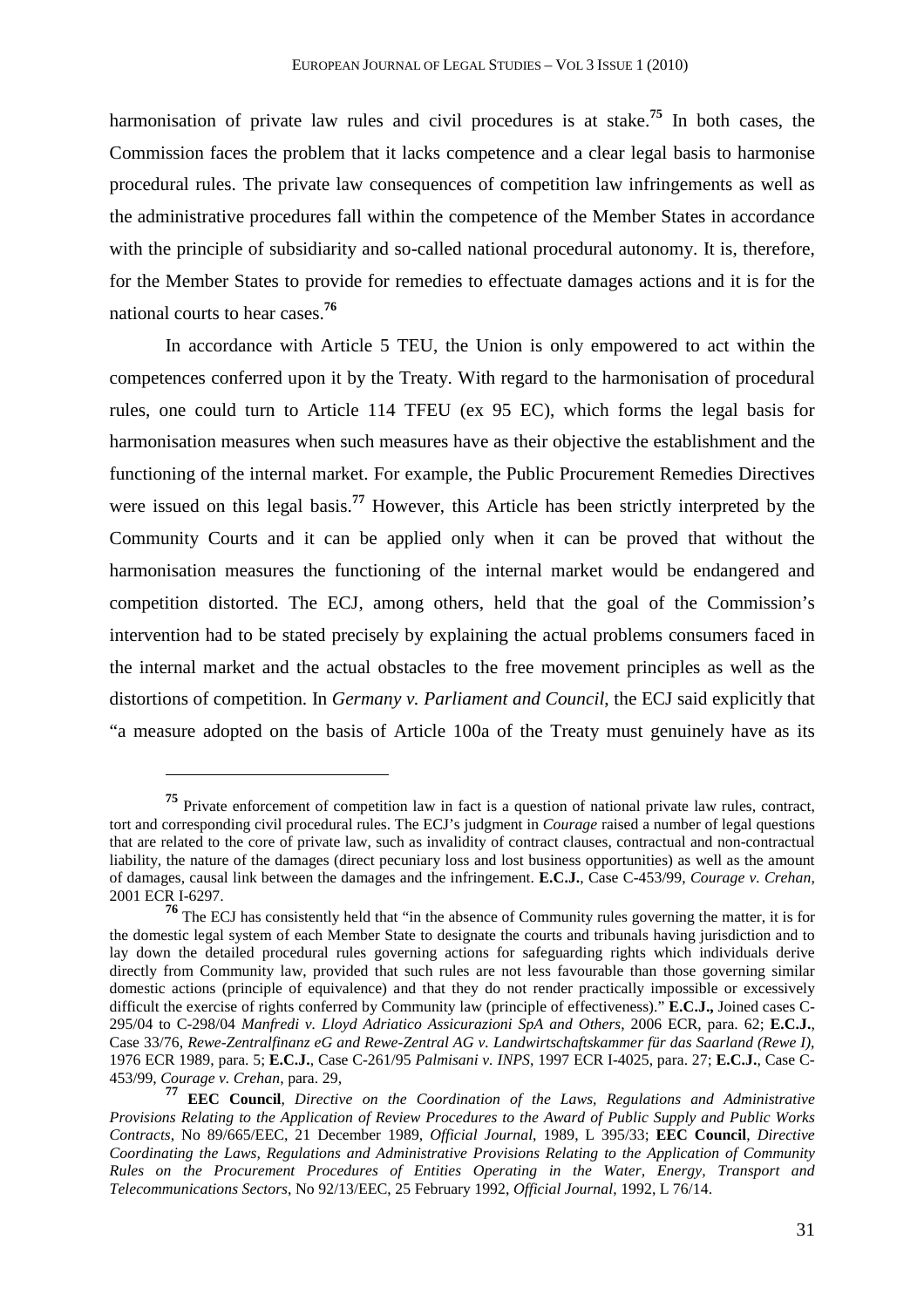object the improvement of the conditions for the establishment and functioning of the internal market. If a mere finding of disparities between national rules and of the abstract risk of obstacles to the exercise of fundamental freedoms or of distortions of competition liable to result therefrom were sufficient to justify the choice of Article 100a as a legal basis, judicial review of compliance with the proper legal basis might be rendered nugatory."**<sup>78</sup>** Accordingly, the Commission has to define the legal problems precisely by providing clear evidence of their nature and magnitude, explaining why they have arisen and identifying the incentives of affected entities and their consequent behaviour.

Since the Amsterdam Treaty, Article 81 TFEU (ex Article 65 TEC) can be applied as the legal basis for harmonisation of civil procedural law. This legal basis can be used with regard to civil matters which have cross-border implications and as long as common rules are necessary for the functioning of the internal market. It could be argued that even though this legal basis concerns civil procedural measures, it could be applicable also to administrative procedural law.**<sup>79</sup>**

Both Article 114 and 81 TFEU require a justification for procedural harmonisation measures by showing that the functioning of the internal market is at stake, namely that the direct effect of substantive EU law might be at risk and market competition would not take place on equal terms, unless at least some minimal requirements concerning procedure were upheld in all Member States. Only then, there would be adequate grounds to support the introduction of harmonised remedies in national courts. Accordingly, in order to decide upon the necessity of EU harmonisation measures in the field of procedural law, the negative effects of diverging judicial remedies for European integration should be estimated.

The influence of procedural differences in the Member States on the internal market could be analysed by looking at their impact on business actors. For example, competition

**<sup>78</sup> E.C.J.**, Case C-376/98, *Germany v. Parliament and Council*, 5 Oct. 2000, ECR I-8419, para. 84. Two years later, in the 'Tobacco Labelling' judgment, when applying the same arguments, the Court approved the adoption of the Tobacco Labelling Directive on the basis of Article 95 EC and it thereby reaffirmed its interpretation of Article 95 as a legal basis for measures of harmonisation. **E.C.J.**, Case C-491/01, *British American Tobacco v. The Queen*, 2002 ECR; **EC Council**, *Directive 2001/37 on Tobacco Labelling*, *Official Journal*, 2001, L 194/26. The Court argued that the measures referred to in Article 95 EC "are intended to improve the conditions for the establishment and functioning of the internal market" and "must genuinely have that object, actually contributing to the elimination of obstacles to the free movement of goods or to the freedom to provide services, or to the removal of distortions of competition." The ECJ further stated that "recourse to Article 95 EC as a legal basis is possible if the aim is to prevent the emergence of future obstacles to trade resulting from multifarious development of national laws, the emergence of such obstacles must be likely and the measure in question must be designed to prevent them." *Germany v. Parliament and Council*, paras. 83-84, cited in *British American Tobacco*, paras. 60-61.

**<sup>79</sup> M. ELIANTONIO**, "The Future of National Procedural Law in Europe: Harmonisation vs. Judgemade Standards in the Field of Administrative Justice", *Electronic Journal of Comparative Law*, Vol. 13.3, September 2009, p. 4.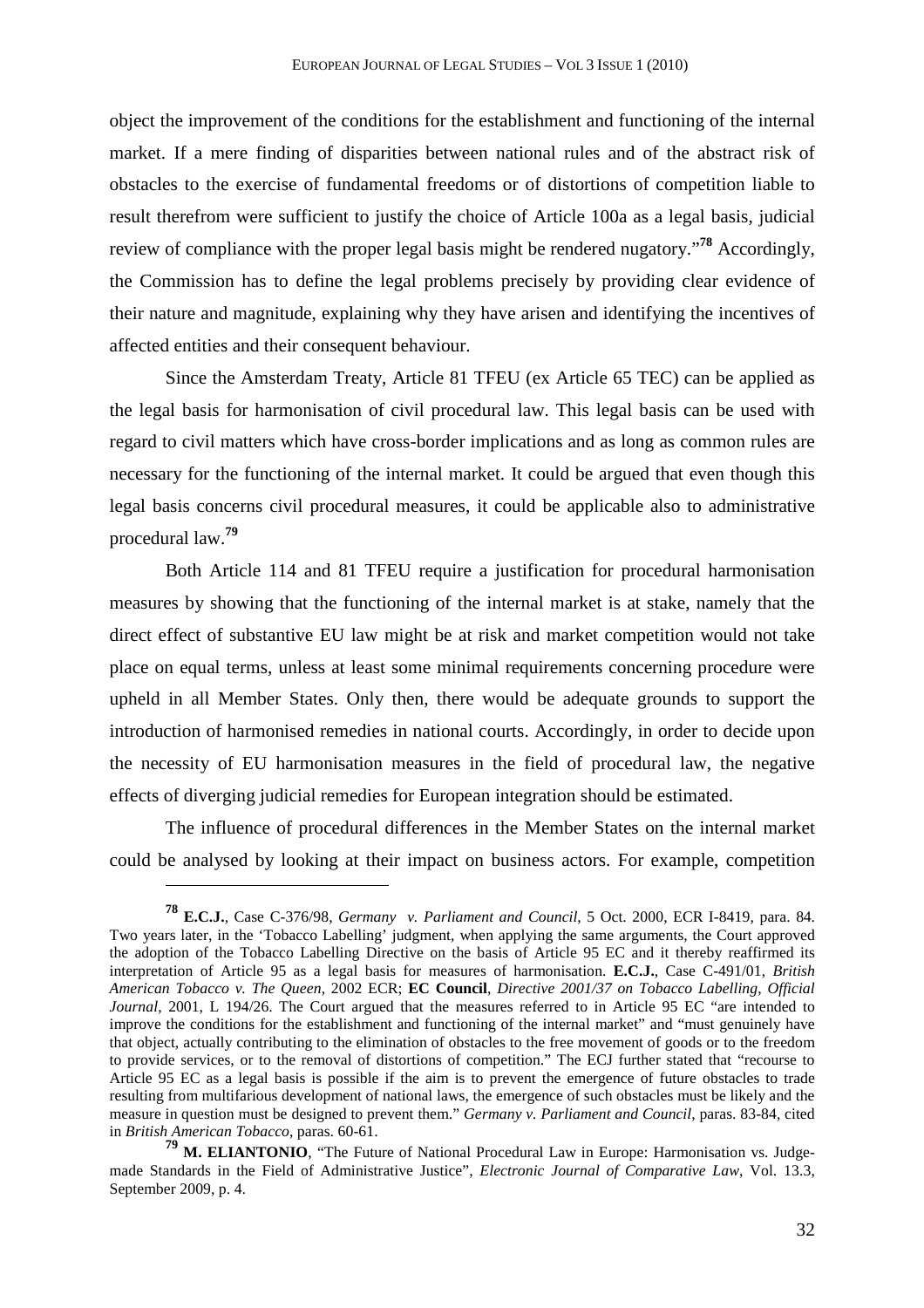would be distorted when business actors have to reduce their business in a certain Member State because of the difficulty that they might encounter in enforcing their EU law. Consequently, the benefits of harmonised procedural rules may be transparency and legal certainty, which might be much appreciated especially from the perspective of economic policy and competition. In particular, it can be argued that those participating in the economic life of the Community would benefit from a clear and transparent system in which they would be able to enforce their claims against public authorities all over Europe, pursuant to the same procedural rules.**<sup>80</sup>** This raises the question whether procedural harmonisation may be pursued in a 'compartmentalised' way for specific policy areas.**<sup>81</sup>** Two suggestions in the private enforcement debate are worth mentioning with regard to administrative procedures. They both concern a separate harmonisation of economic torts or in the present case economic administrative procedures. Heinemann proposed that general tort rules of the DCFR could be examined against the backdrop of the special needs of competition law.**<sup>82</sup>** Van Boom proposed a compartmentalised approach to work with the existing modest body of European tort law. By addressing the policy issues involved in each of these torts one by one, the European Union can make harmonised tort law more attainable. He pointed out that a likely candidate for harmonisation is the category of economic torts, such as the protection of intellectual property through tort law, liability for infringement of competition rules and liability for misleading advertising.**<sup>83</sup>**

The next section discusses the economic arguments of harmonisation and legal diversity.

**<sup>80</sup>** *Ibid*., p. 6; **J. NORMAND**, "Le Rapprochement des Procédures Civiles dans l'Union Européene", *European Review of Private Law*, 1998, Vol. 6, pp. 383-399.

**<sup>81</sup>** In the *White Paper on Damages Claims*, the Commission did acknowledge that some of the problems identified in the *Green Paper on Damages Actions* also occur in other areas of civil/tort litigation and that some of the suggestions of the *White Paper* might thus also be appropriate beyond the boundaries of competition damages actions. **European Commission**, *Commission Staff Working paper Accompanying the White Paper on Damages for Breach of the EC Antitrust Rules*, *o.c.*, point 312.

**<sup>82</sup> T.M.J. MÖLLERS and A. HEINEMANN** *eds.*, *The Enforcement of Competition Law in Europe,*  Cambridge, Cambridge University Press, 2007, p.377.

**<sup>83</sup> W.H. VAN BOOM**, "European Tort Law: An Integrated or Compartmentalized Approach?", in **A. VAQUER** *ed***.**, *European Private Law Beyond the Common Frame of Reference – Essays in Honour of Reinhard Zimmermann,* Europa Law Publishing, 2008, pp. 133-149.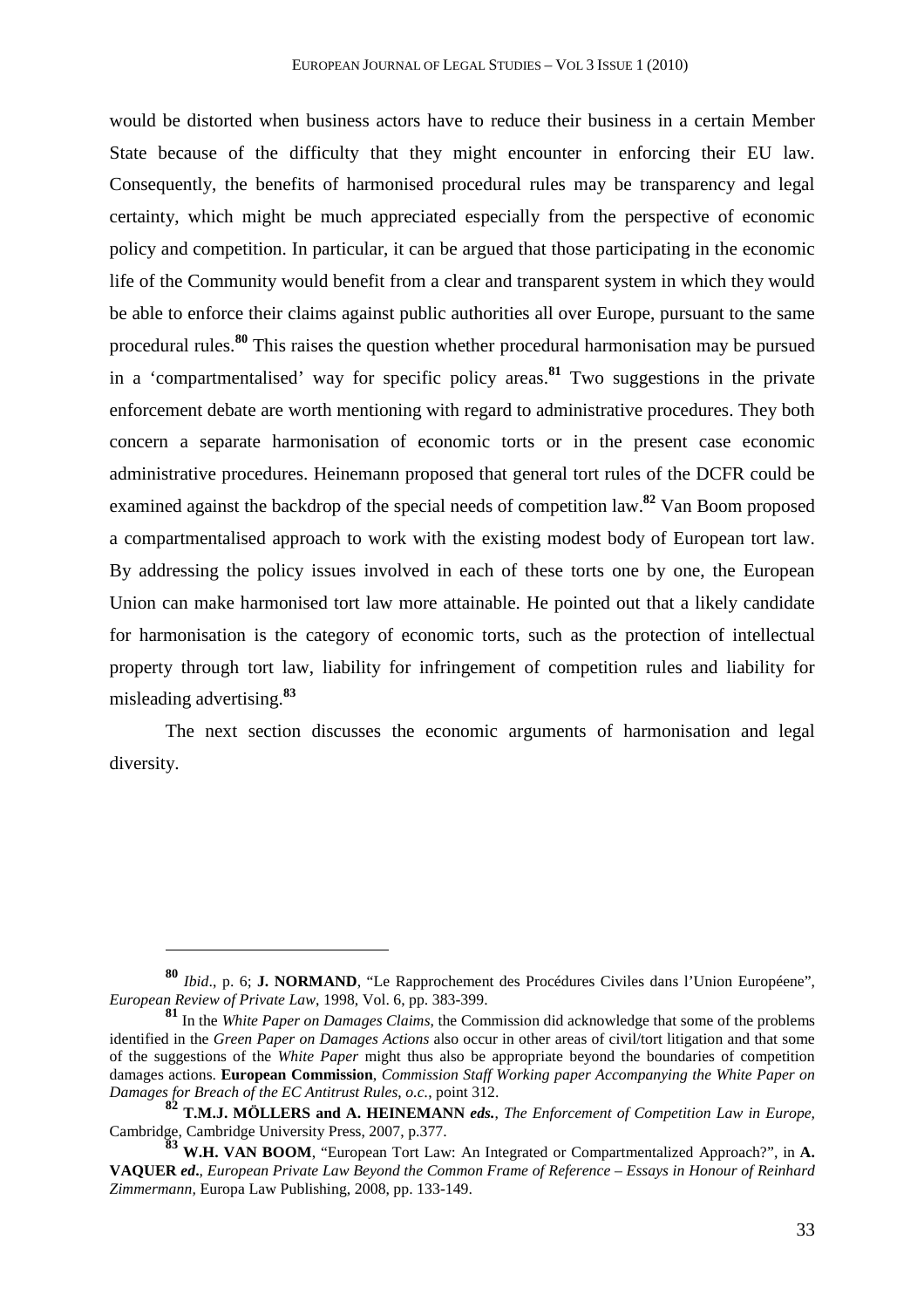## **B. The economics of harmonisation**

 $\overline{a}$ 

As mentioned above, in EU law the harmonisation process is governed by the principles of subsidiarity and proportionality. These principles entail a cost-benefit analysis of legislation and require minimisation of transaction costs. The economics of harmonisation discusses the costs and benefits of legal diversity and harmonization. It addresses the optimal level of intervention by applying the economic theory of federalism as extended to the theory of regulatory competition.

The idea that decentralised decision making may contribute to efficient policy choices in markets for legislation was first formulated by Tiebout in his classic article on the optimal provision of local public goods.**<sup>84</sup>** Tiebout's model has been extended to legal rules and institutions. The theory of regulatory competition applies the dynamic view of competition to sellers of laws and choice between legal orders offering a number of criteria to judge whether centralisation or decentralisation is more successful in achieving the objectives of the proposed legislation.**<sup>85</sup>** In this section, these criteria will be applied to the Commission's harmonisation proposals in order to analyse the probable costs and benefits of top-down rulemaking.

One reason to harmonise rules of unilateral conduct as well as procedural rules is that their difference across countries may lead to adverse externalities for other Member States. Such negative spillover effects could very likely flow from the protection of national interests

**<sup>84</sup>** This economic theory argues that local authorities have an information advantage over central authorities and are therefore better placed to adjust the provision of public goods to the preferences of citizens. Under certain strict conditions, the diffusion of powers between local and central levels of government favours a bottom-up subsidiarity. The economics of federalism deals with the allocation of functions between different levels of government. Tiebout argued that buyers "vote with their feet" by choosing the jurisdiction which offers the best set of laws that satisfy their preferences. The economics of federalism rests upon a number of assumptions. When the 'Tiebout conditions' are fulfilled, competition between legal orders will lead to efficient outcomes. There has to be a sufficiently large number of jurisdictions from which consumers and firms can choose. Consumers and firms enjoy full mobility among jurisdictions at no cost. Last, there are no information asymmetries, which on the one hand means that states have full information as to the preferences of firms and citizens and on the other, suppliers of production factors must have complete information on the costs and benefits of alternative legal arrangements. Only in the presence of these information requirements will consumers and firms be able to choose the set of laws, which maximises their utility or profit. Furthermore, no external effects should exist between states and regions. There must be no significant scale economies or transaction savings that require larger jurisdictions. **C. TIEBOUT**, "A Pure Theory of Local Expenditures", *Journal of Political Economy*, 1956, Vol. 64, No. 5, pp. 416-424.

**<sup>85</sup> R. VAN DEN BERGH**, "The Subsidiarity Principle in European Community Law: Some Insights from Law and Economics", *Maastricht Journal of European and Comparative Law*, 1994, Vol. 1, p. 337; **R. VAN DEN BERGH**, "Modem Industrial Organisation versus Old-fashioned European Competition Law", *European Competition Law Review*, 1996, pp. 7-19; **R. VAN DEN BERGH**, "Regulatory Competition or Harmonization of Laws? Guidelines for the European Regulator in The Economics of Harmonizing European Law", in **A. MARCIANO and J.-M. JOSSELIN** *eds.***,** *The Economics of Harmonizing European Law*, Cheltenham, Edward Elgar, 2002.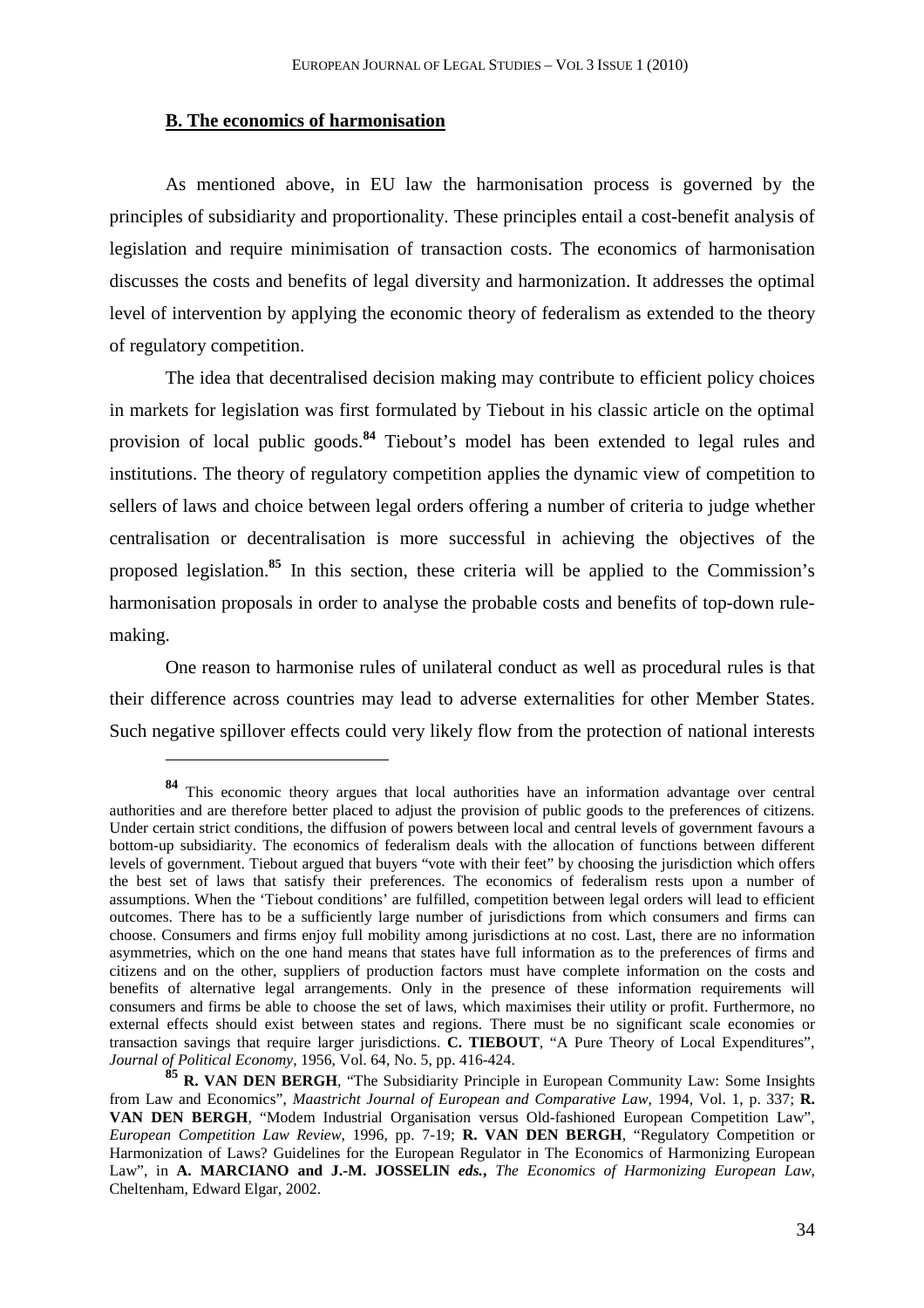by unilateral conduct rules, but might be present with regard to different procedures as well. While such negative externalities can be internalised by harmonisation, bargaining between the Member States can also solve this problem. According to the Coase theorem, when property rights are well specified, transaction costs are low, and information is complete, bargaining can be an efficient solution.**<sup>86</sup>** In fact, the ECN provides an appropriate institutional framework for such bargaining between the Member States. As mentioned above, one of the successes of the ECN has been policy cooperation in the field of unilateral conduct and procedures.

Another reason in favour of harmonisation is that different legal rules carry the risk of destructive competition. Such a 'race to the bottom' development has often been linked to and criticised as a result of competition among jurisdictions. It has been argued that competition among legal rules drives social, environmental, cultural and other standards down. This argument has mainly been embraced in international corporate law by making reference to the 'Delaware effect'. However, the risk of such declining levels of standards has not yet been proved**<sup>87</sup>** and what little empirical evidence exists is inconclusive. Furthermore, international trade may even stimulate a race to the top.**<sup>88</sup>** Gomez also argues that the outcome of such a competitive process cannot be examined without taking into account the relative power of the affected groups.**<sup>89</sup>** Such competition might not harm powerful and well-organised groups, but could have different effects for small and medium sized enterprises and consumers. Furthermore, the ECN serves as a platform for discussion and cooperation, and as such it can function as an information device between Member States. This function of the ECN reduces the prisoners' dilemma conditions, where a race to the bottom is likely to take place. As explained above, it also acts as an incentive to align the national laws voluntarily.

A third argument often raised to support harmonisation, is to achieve economies of scale and to reduce transaction costs. Transaction costs can be high when firms and consumers have to search and comply with different sets of national rules. In case of uniform rules, the search costs of information could be saved and complying with one set of rules can achieve economies of scale. Uniform competition rules can guarantee more stable and predictable

**<sup>86</sup> R.J. VAN DEN BERGH and P.D. CAMESASCA**, *European Competition Law and Economics*, *o.c.*, p. 132.

**<sup>87</sup> G. WAGNER**, *The Virtues of Diversity in European Private Law*, in **J. SMITS**, *The Need for a European Contract Law: Empirical and Legal Perspectives*, Europa Law Publishing, 2005.

**<sup>88</sup> R.J. VAN DEN BERGH and P.D. CAMESASCA**, *European Competition Law and Economics*, *o.c.*, pp. 153-154.

**<sup>89</sup> F. GOMEZ**, "The Harmonization of Contract Law through European Rules: a Law and Economics Perspective", *ERCL*, 2/2008.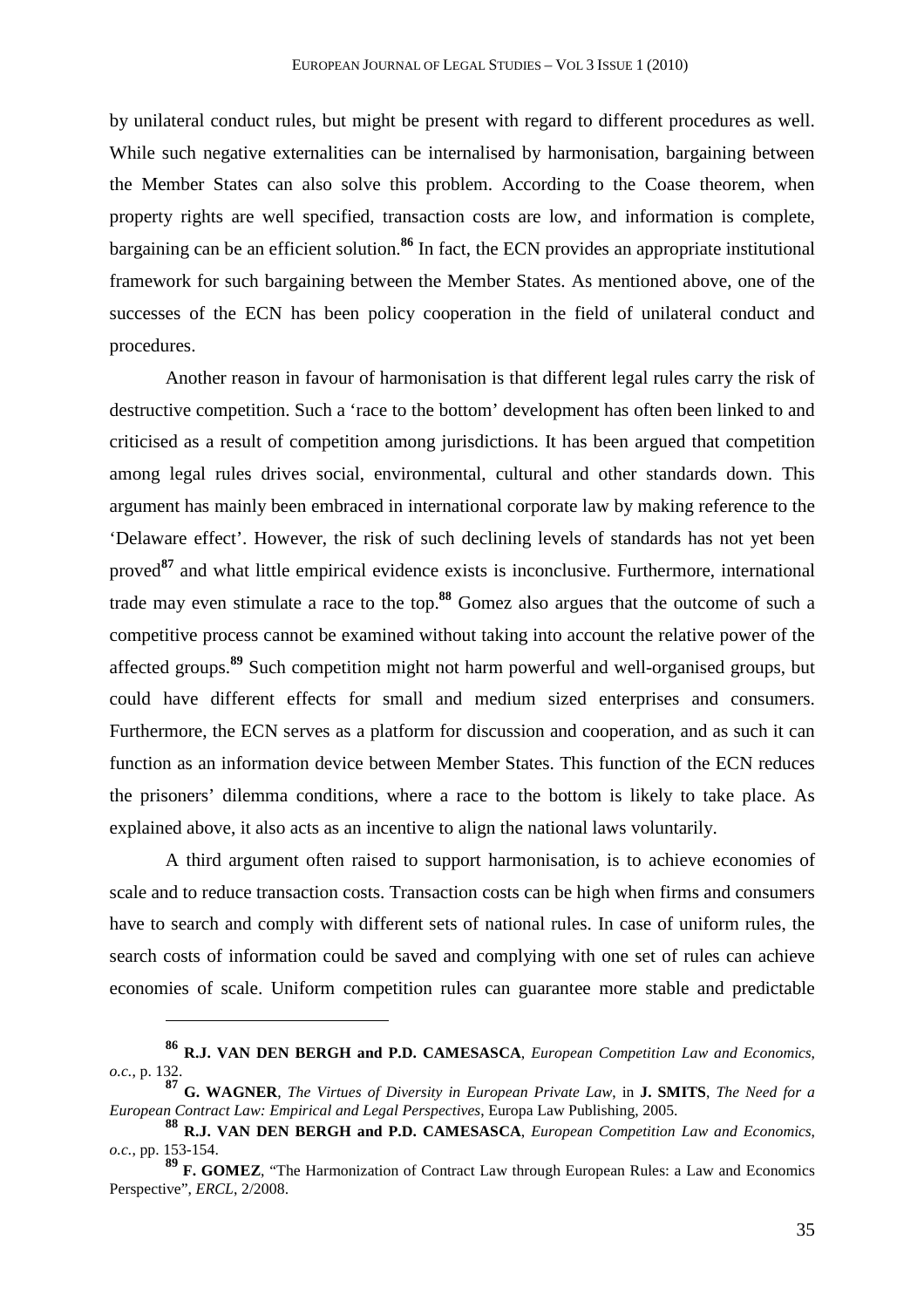jurisprudence and contribute considerably to transparency and legal certainty. These arguments promote centralised rules in competition law, and this has clearly been formulated by the stakeholders in the review process of Regulation 1/2003 as well.**<sup>90</sup>** However, these costs can be especially relevant for large firms operating in interstate commerce, the same might not hold for small and medium sized undertakings operating mainly in national markets or for consumers. Therefore, as mentioned above the impact of such harmonization also has to be analyzed with having regard to the relative power of the affected groups.

Furthermore, while uniform rules help to maintain economies of scale, which is an important argument for centralisation, they can only be advantageous from an *ex ante* perspective, when neither the Member States nor the Community have as yet adopted certain legislation.**<sup>91</sup>** This is neither the case with regard to the rules on unilateral conduct, nor with regard to administrative procedural rules, which are rooted in old legal traditions and characteristics of the different legal systems.

When all parties in one region have identical preferences, cost efficiency considerations might point to harmonising through one single instrument that suits all. This is clearly in line with the preferences of the business community, which is in favour of uniform rules.**<sup>92</sup>** However, the preferences of consumers and public administration can diverge significantly. In fact, it has been argued that the legal systems of the Member States are built through habits, customs and practices which dictate how law is going to be interpreted,**<sup>93</sup>** and that public law "has particularly deep roots inside a cultural and political framework".**<sup>94</sup>** This is clearly the case with regard to unilateral conduct as the above description of the various legislative alternatives of the Member States has shown.

Accordingly, the possibility of achieving a common procedural administrative law in Europe is doubtful, because the political conditions are missing and because the national legal

**<sup>90</sup> R. VAN DEN BERGH**, "The Subsidiarity Principle in European Community Law", *o.c.*; **European Commission**, *Commission Staff Working Paper Accompanying the Report on the Functioning of Regulation 1/2003*, *o.c.*, para. 206.

**<sup>91</sup> R. VAN DEN BERGH**, "Modem Industrial Organisation versus Old-fashioned European Competition Law", *o.c.*

**<sup>92</sup> R. VAN DEN BERGH**, "The Subsidiarity Principle in European Community Law", *o.c.*; **European Commission**, *Commission Staff Working Paper Accompanying the Report on the Functioning of Regulation 1/2003*, *o.c.*, para. 206.

**<sup>93</sup> P. LEGRAND**, "Public Law, Europeanisation and Convergence: Can Comparatists Contribute?", in **P. BEAUMONT, C. LYONS and N. WALKER** *eds.*, *Convergence and Divergence in European Public Law*, London, 2002, p. 230.

**<sup>94</sup> C. HARLOW**, "Voices of Difference in a Plural Community", in **P. BEAUMONT, C. LYONS and N. WALKER** *eds.*, *Convergence and Divergence*, *o.c.*, p. 208.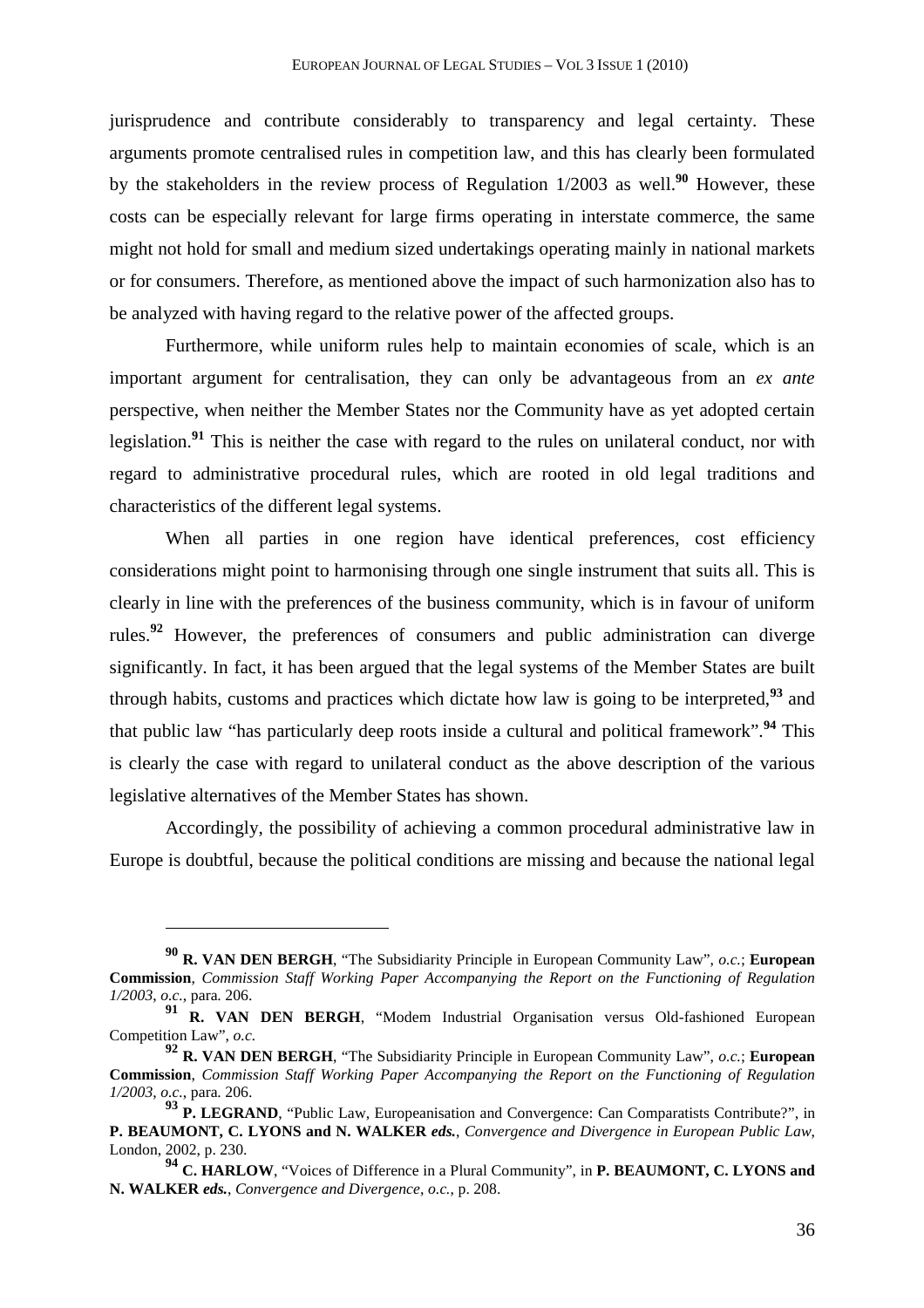systems are based on very different conceptions.<sup>95</sup> The same is true for bridging the gaps between the various economic policies and the corresponding national rules on unilateral conduct. Harmonisation of administrative procedures might conflict with legitimate national interests, such as the need to protect fairness and efficiency in the administration of justice.**<sup>96</sup>** Due to these fundamental differences in national administrative procedures, it would be very difficult to agree on common rules for all 27 jurisdictions. In fact, it has been argued that "a general codification could be achieved only by reducing the requirements to the level of a common denominator, in which case it would prove as a barrier rather than an asset for an effective and uniform enforcement of Community law". **<sup>97</sup>** Moreover, some Member States may prefer to implement criminal law procedures for the enforcement of the most severe competition law violations, as is already the case in a significant number of Member States.**<sup>98</sup>**

In sum, there are insufficient economic arguments in favour of harmonisation, but there are good economic arguments in support of legal diversity. One such argument is that a larger set of legislations can satisfy a wider range of preferences, which leads to allocative efficiency. The broad range of preferences can easily be seen behind the various different regulations on unilateral conduct, but it also holds for administrative procedures. Another argument is the existence of information asymmetries which support decentralisation by maintaining the principles of subsidiarity and procedural autonomy. When information at the local level is more valuable for rule-making and law enforcement, decentralisation is more efficient.<sup>99</sup> Competition between these legal rules has the advantages of a learning process.

**<sup>95</sup>** For example, in some countries there is no procedural code, and there is no desire to have one; moreover, in some countries, there is no difference between the procedural rules with regard to civil and administrative claims. **M. ELIANTONIO**, "The Future of National Procedural Law in Europe", *o.c.*, p. 8.

**<sup>96</sup>** *Ibid*., p. 7.

**<sup>97</sup>** This point can also be found in Jürgen Schwarze's well-known publication, in which the national experts taking part in the research project were asked whether they thought that a codification of administrative rules concerning the indirect enforcement of Community law would be possible. **J. SCHWARZE**, "The Europeanization of National Administrative Law", in **J. SCHWARZE** *ed.*, *Administrative law under European Influence: on the Convergence of the Administrative Laws of the EU Member States*, London, 1996, p. 832.

**<sup>98</sup>** The United Kingdom, Ireland, the Czech Republic, Estonia, Romania, Slovenia, Slovakia and Latvia have introduced criminal sanctions for the most severe violations of cartel rules while Hungary, Germany, and Poland have adopted criminal procedures for specific cartel cases such as bid-rigging. Actual invocation of criminal sanctions and procedures has, however, not taken place in these countries.

**<sup>99</sup>** Information asymmetries arise because centralised actors have an information disadvantage compared to decentralised actors with respect to the firms they have to control. As firms may be unwilling to reveal information needed for central agencies, there is a possibility of providing false information. Therefore, the information obtained might have to be checked and cross-checked against information from competitors, consumers and official sources. Local authorities will have a better overview of the market and thus of the firms to be controlled than a supranational authority.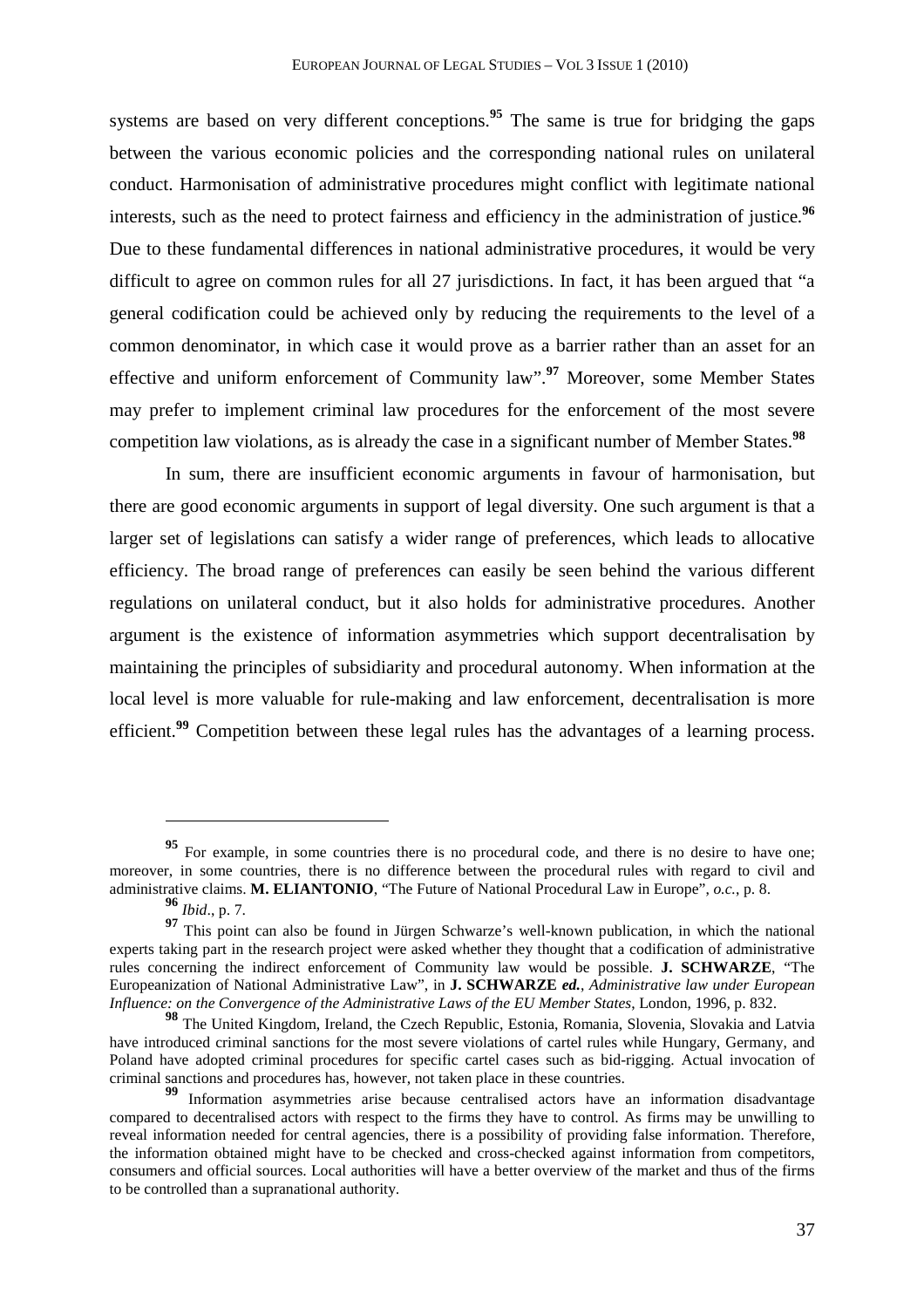National laboratories**<sup>100</sup>** produce different rules that allow for different experiences and which can improve the understanding of alternative legal solutions. These advantages are relevant both to the formulation of substantive rules as well as law enforcement. Moreover, legal diversity and competition does not necessarily exclude harmonisation. In fact, dynamic competition between legal rules can lead to voluntary convergence, which in turn can be more effective and successful than forced coordination of legislations. Instead, the Commission could guarantee the conditions for regulatory competition and let this process work up to voluntary harmonisation. These conditions could in fact be ensured within the ECN. However, the ECN does have some relevant shortcomings in functioning as a true platform for regulatory competition and voluntary harmonisation. These shortcomings will be addressed in the next section.

#### **C. Voluntary harmonisation**

l

As explained above, Regulation 1/2003 did not formally intervene in the procedures of national competition authorities over and beyond Article 5 of the Regulation and the rules applicable to cooperation mechanisms. The *Staff Working Paper stated* that in important respects, the Regulation reconciled the requirements of substantive coherence with the existing procedural diversity amongst European competition authorities.**<sup>101</sup>** Moreover, the *Joint Statement of the Council and the Commission on the Functioning of the Network of Competition Authorities* stated that the "Member States accept that their enforcement systems differ but nonetheless mutually recognize the standards of each other's system as a basis for cooperation."**<sup>102</sup>** Still, the *Staff Working Paper* acknowledged that the entry into force of Regulation 1/2003 has generated an unprecedented degree of voluntary convergence of the procedural rules dedicated to the implementation of Articles 101 and 102 TFEU. This section will analyse the underlying reasons and incentives behind this process of voluntary harmonisation by making use of insights from comparative law and economics.

**<sup>100</sup>** Justice Brandeis' famous metaphor for states as laboratories of law reform and his plea for decentralisation has been laid down in his dissenting opinion in **United States Supreme Court**, *New State Ice Corp. v. Liebmann*, 1932, 285 US 262; see also **R. VAN DEN BERGH**, "Regulatory Competition or Harmonization of Laws?", *o.c.*, p. 255.

**<sup>101</sup> European Commission**, *Commission Staff Working Paper Accompanying the Report on the Functioning of Regulation 1/2003*, *o.c.*, para. 200.

**<sup>102</sup>** *Joint Statement of the Council and the Commission on the Functioning of the Network of Competition Authorities*, http://ec.europa.eu/competition/ecn/joint\_statement\_en.pdf, point 8.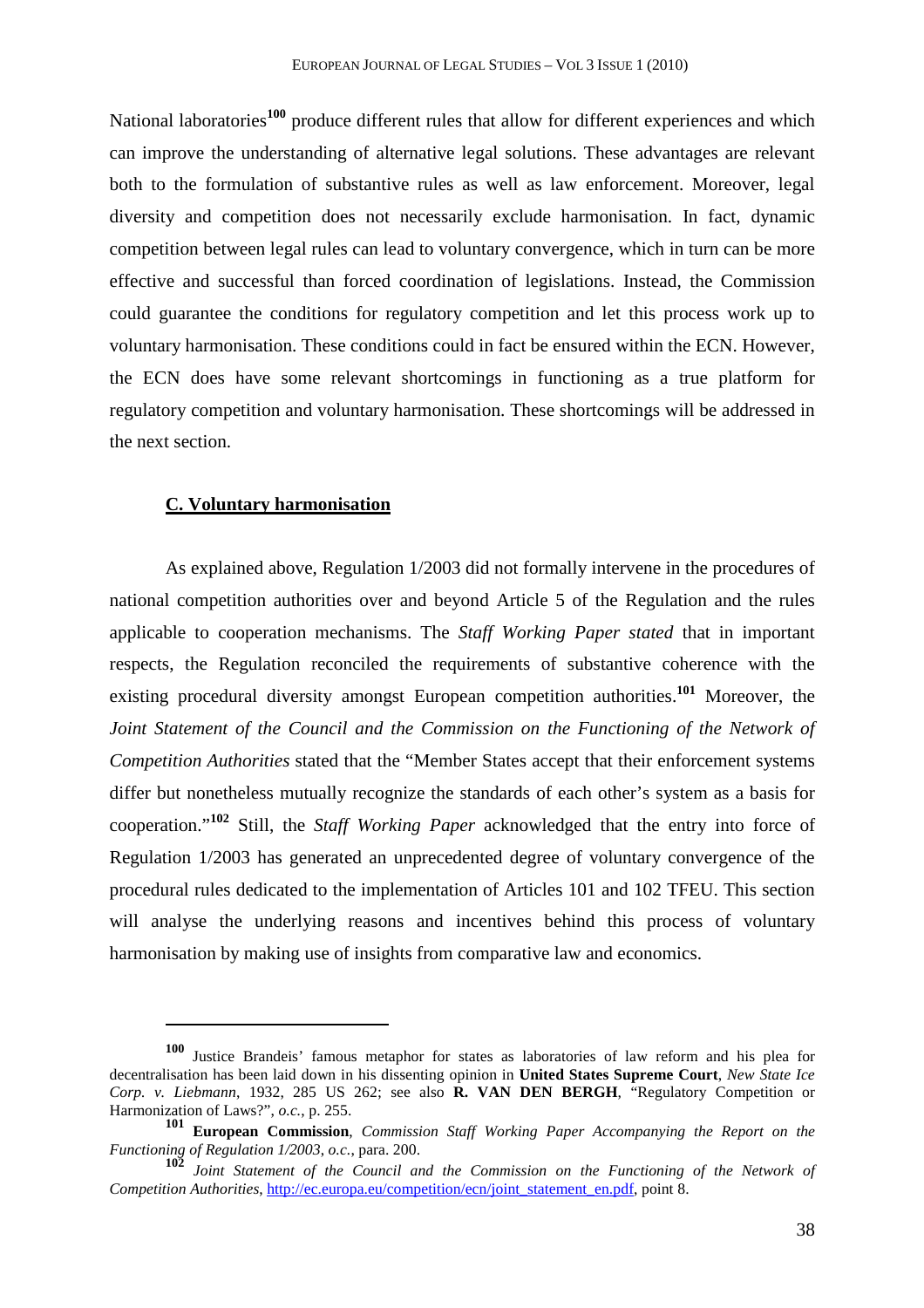Comparative law and economics compares and evaluates the law of alternative legal systems with the 'efficient' model offered by economic theory.<sup>103</sup> It deals with 'legal transplants' by measuring them with the tool of efficiency and offers an economic analysis of institutional alternatives tested in legal history.**<sup>104</sup>** It "deals with the transplants that have been made, why and how they were made, and the lessons to be learned from this".<sup>105</sup> While providing comparative lawyers with the measuring tools of economics, it places the notion of efficiency in a dynamic perspective by offering a comparative dimension with concrete alternative rules and institutions.**<sup>106</sup>**

Convergence between different legal rules towards an efficient model may take place as a result of a legal transplant or as an outcome of a competitive process between different legal formants.**<sup>107</sup>** In the first case, legal transplants are implemented because they proved to be efficient in other legal systems. In the second case, convergence towards efficiency is the result of the interaction between different legal formants. So, while legal transplants are governed by hierarchy, the second scenario is characterised by competition.**<sup>108</sup>**

As section 2 of this paper and Table I demonstrated above, EU Member States voluntarily harmonised some elements of the national procedures in competition law. Yet, this process displays some shortcomings in terms of the used benchmark and in terms of the ECN's methods to achieve convergence.

Convergence between the different national rules uses Regulation 1/2003 and some accompanying soft-law instruments as its benchmark. Thus, harmonisation took place so far took place through imposed legal transplants and through implementation by the Member States of similar procedural rules as those of the Commission's. The underlying rationale might be that if these rules and enforcement methods have worked effectively and efficiently in the hands of the Commission, they will prove successful in the hands of the NCAs as well. However, the efficiency of these rules and their comparative advantage *vis-à-vis* other

**<sup>103</sup> U. MATTEI, L. ANTONIOLLI and L. ROSSATO**, "A. Comparative Law and Economics", in **B. BOUCKAERT and G. De GEEST eds.**, *Encyclopedia of Law and Economics*, Cheltenham, Edward Elgar, 2000, pp. 506-507; See also **U. MATTEI,** "Efficiency in Legal Transplants: An Essay in Comparative Law and Economics", *International Review of Law and Economics*, 1994, Vol. 14, pp. 3-19.

**<sup>104</sup> N.K. KOMESAR,** *Imperfect Alternatives: Choosing Institutions in Law, Economics and Public Policy*, Chicago, University of Chicago Press, 1994.

**<sup>105</sup> A. WATSON**, "Comparative Law and Legal Change", *Cambridge Law Journal*, 1978, p. 313, at p. 318.

**<sup>106</sup> U. MATTEI, L. ANTONIOLLI and L. ROSSATO**, "Comparative Law and Economics", *o.c.*, pp.512-13.

**<sup>107</sup>** *Ibid*., pp.508-511. **<sup>108</sup>** *Ibid*., pp. 510-511.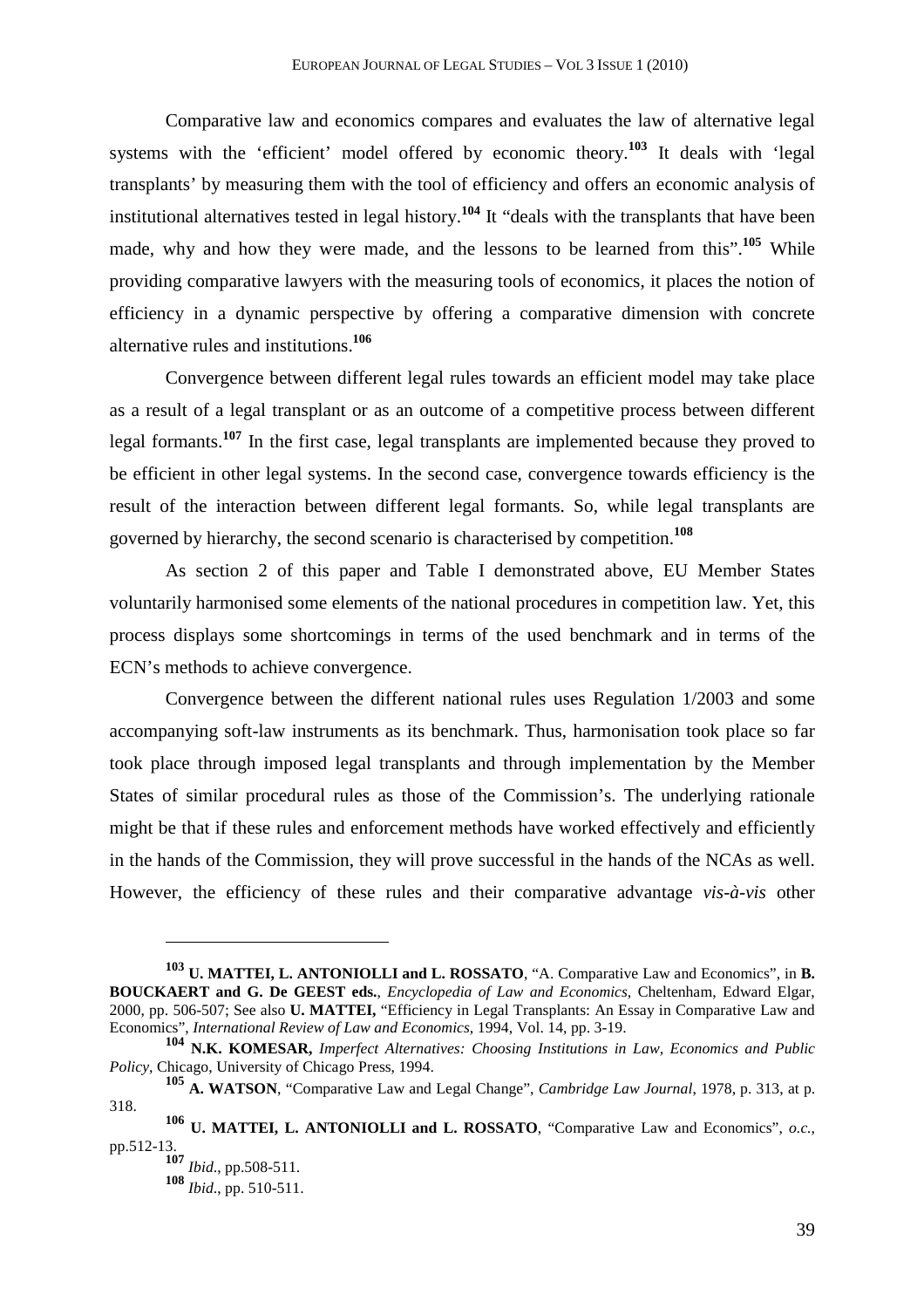national rules have neither been analysed nor confirmed. Furthermore, the success of such legal transplants is not guaranteed in the different institutional frameworks of the Member States, where agencies often have to divide resources between several competences. The actual outcome of enforcement depends heavily on the existing institutional framework.

The influence of the institutional framework should not be underestimated in measuring actual law enforcement and in understanding why a certain legal rule proves to be successful or fails in different institutional contexts.<sup>109</sup> Neo-institutional economics<sup>110</sup> emphasises the relevance of institutions and path dependence in explaining the evolution of legal systems both when legal change is endogenous and when it results from a legal transplant. Similar measures will lead to different outcomes because of diverging informal rules and informal constraints in different economies. Institutional path dependency is the downstream institutional choice inherent in any institutional framework which makes it difficult to alter the direction of an economy once it is in a certain institutional path. Formal rules can be changed overnight, but informal constraints change slowly.**<sup>111</sup>**

The insights of institutional economics have proved especially helpful in explaining the experience of the CEECs with regard to their transition process from central planning to a market economy and the implementation of competition laws.<sup>112</sup> The new enforcement models of the European Commission have a strong influence in all Member States. However, actual application of the mode was especially weak in the CEECs.**<sup>113</sup>**

Despite the blueprint convergence of procedural rules the NCAs could not or did not actually enforce these rules due to certain constraints present in their institutional framework. The strengthened enforcement tools have not always delivered the expected results in actual enforcement. This is, for example, the case with regard to the power to investigate private premises. No actual experience of this form of investigation exists in Cyprus, Spain, Sweden,

**<sup>109</sup>** Institutions consist of formal rules (such as laws and regulations) and informal rules (derived from culture, tradition, custom and attitude) that determine the behaviour of individuals and organisations. Formal rules and informal constraints are interdependent and in constant interaction.

**<sup>110</sup>** See *supra* note 44.

**<sup>111</sup> D.C. NORTH**, *The Contribution of the New Institutional Economics to an Understanding of the Transition Problem*, WIDER Annual Lectures*,* Helsinki, March 1997, p. 13.

**<sup>112</sup>** The failure to take institutions into account when designing reform policies has generated serious difficulties and challenges in these countries. **OECD**, *Small economies and competition policy: background paper*, OECD Global Forum on Competition, CCNM/GF/COMP(2003)4, pp. 9-10.

**<sup>113</sup>** In the CEECs, there are significant socio-economic factors, both formal and informal, that have a decisive impact on whether and how the implemented rules are actively invoked. These socio-economic factors are related to the process of economic transition, to the lack of previously existing market mechanisms and experience with free markets, to the absence of interaction between market regulation and constitutional and institutional reforms, and to the revival of private law and private law courts.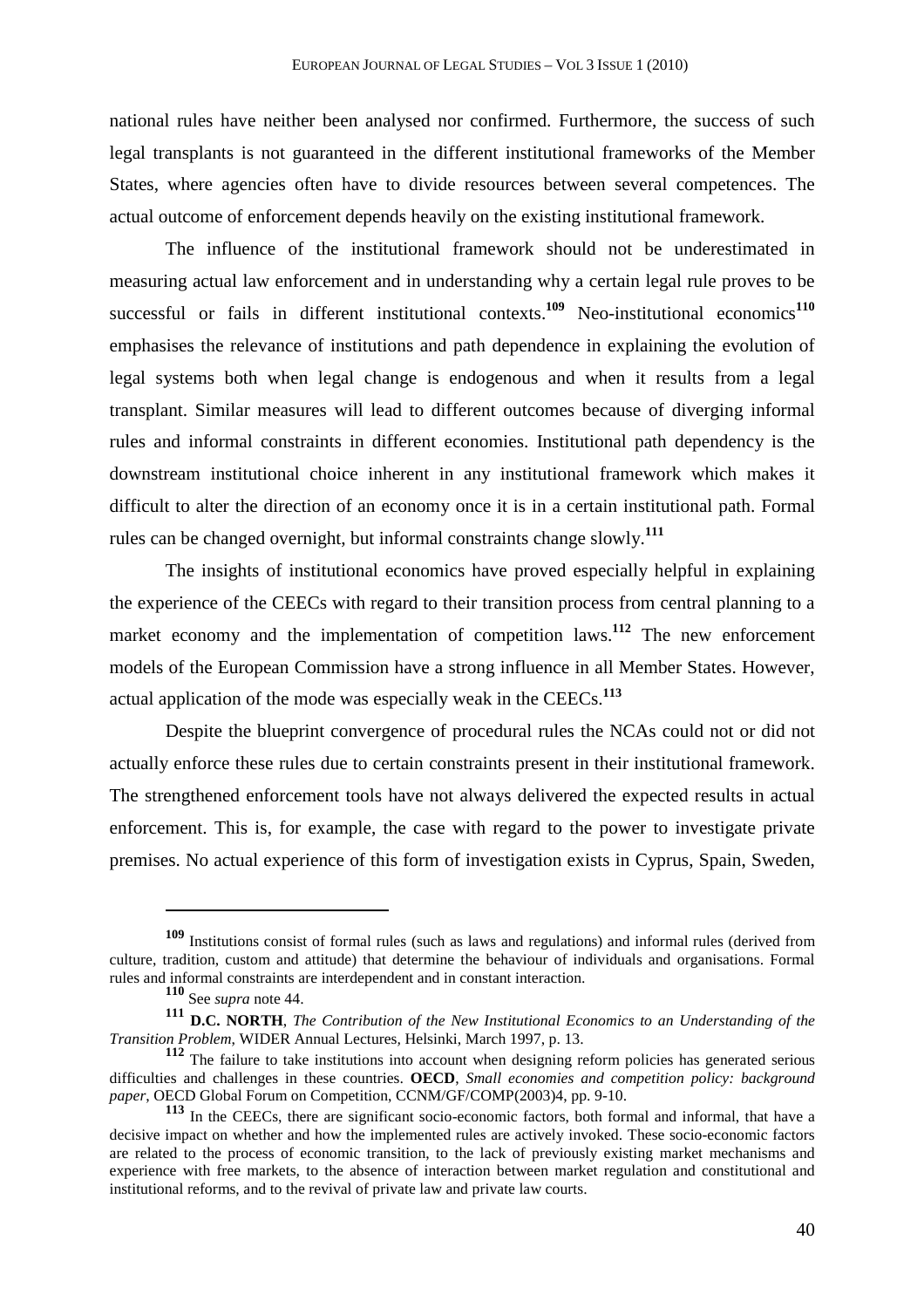the Czech Republic, Greece, Luxembourg, Estonia, Hungary, Malta, Romania, Slovenia and Slovakia. In Portugal, Bulgaria, Finland, Italy and Denmark, this form of investigation has not even been foreseen in the competition rules.**<sup>114</sup>**

A similar experience can be found with regard to leniency programmes, which are often praised as the model for procedural convergence and a clear result of the cooperation mechanism within the ECN. However, Malta does not have a leniency programme. As for the CEECs, even though they have clearly defined leniency programmes (and Slovenia applies some other provisions that make termination of proceedings or fine reduction possible), the actual application has so far been very limited. The programmes adopted initially proved to be unproductive as a result of insufficient transparency or uncertainty about eligibility. That is why many national programmes have recently been revised and slowly begin to be applied in competition proceedings in the Member States.**<sup>115</sup>**

In addition, the comparison of national laws within the ECN seems to be steered from the center by the Commission, establishing the EU rules as the benchmark for harmonisation. While the Commission was seemingly decentralising enforcement powers, in fact it has retained a central policy-making role but without any control mechanism. As mentioned above, the work and procedures of the ECN are determined by soft-law measures beyond Regulation 1/2003 and the Network Notice, which procedures are not subject to judicial review by the EU Courts. The work in the ECN results in non-binding policy communications, but these might imply significant policy changes.**<sup>116</sup>** Due to the ECN's lack of transparency, it is difficult to see whether the harmonisation resulting from its work is the outcome of regulatory competition or legal transplants. The ECN's success could be seen in its character of a new mode of governance based on consultation, negotiations and soft-law instruments instead of

**<sup>114</sup> European Commission**, *Commission Staff Working Paper Accompanying the Report on the Functioning of Regulation 1/2003*, *o.c.*, para. 202.

**<sup>115</sup>** The Czech Office for the Protection of Competition applied its leniency programme for the first time in 2004 with regard to a cartel agreement in the energy drinks market. Poland had its first leniency case regarding a cartel agreement in 2006, but revised its 2004 leniency programme significantly in 2009, due to shortcomings of the previous model. In the Czech Republic, Hungary and Slovakia, a marker system exists as well. However, in the Czech Republic, the decision to grant a 'marker' is entirely at the discretion of the Antimonopoly Office. **Global Legal Group**, *Cartels & Leniency 2009*, Chapter 36, Slovakia (M.H. Zahradnik and Madárová), p. 214; Chapter 10, Czech Republic (A. Braun, D. Bicková), p.54; Chapter 18, Hungary (G.J. Bacher, Budai), p.102. In Hungary, leniency has been applied in a few cartel cases, but only one of these cases was already closed by decision of the Competition Council in 2007. Vj-81/2006 Since 2009, Hungary has had a leniency programme even with regard to unfair and restrictive market practices. Leniency policy related provisions of Act No LVII of 1996 on the prohibition of unfair and restrictive market practices (2009).

**<sup>116</sup> F. CENGIZ**, *Regulation 1/2003 Revisited*, *o.c.*, p. 25.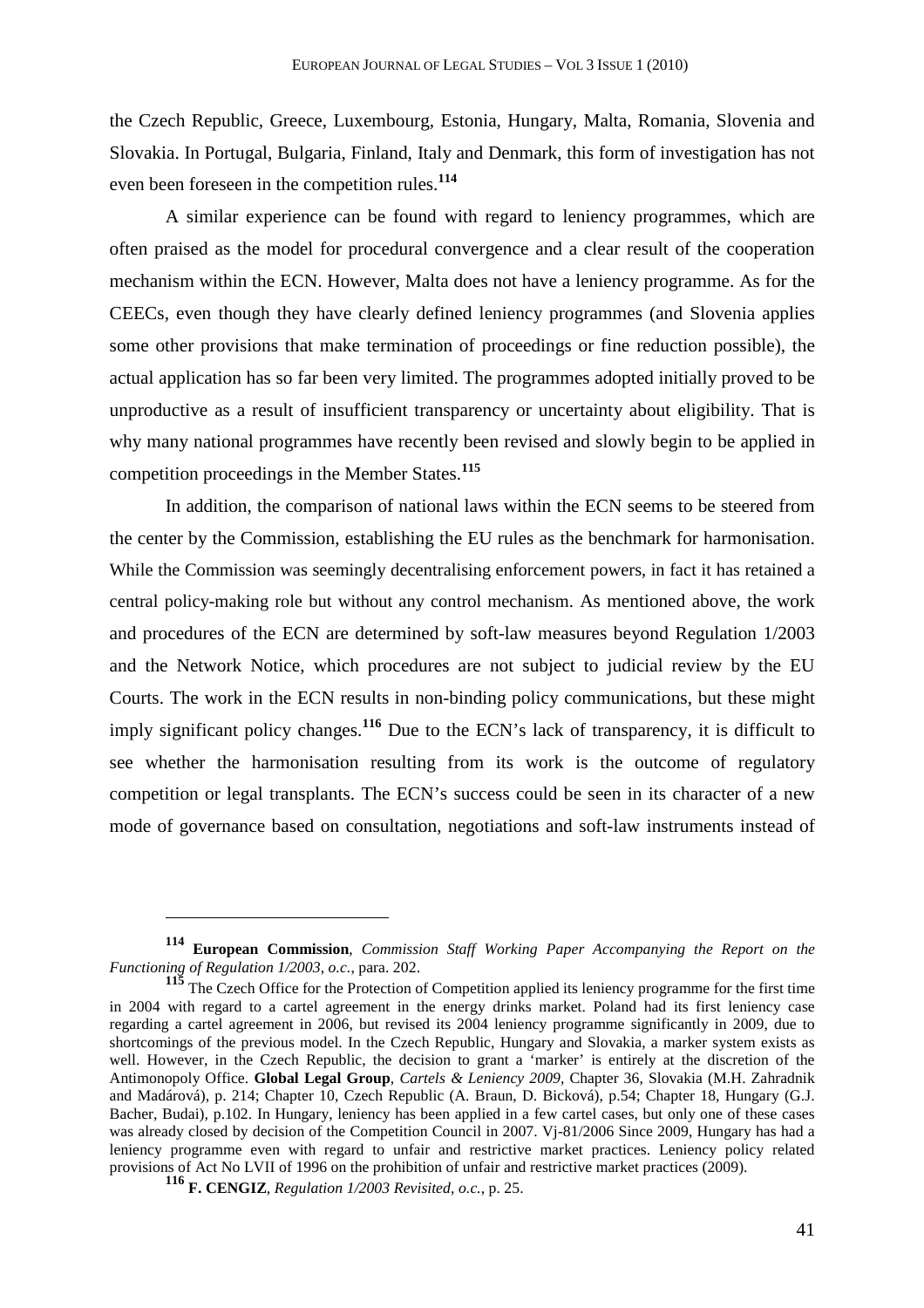on command and hierarchy in the form of hard law.**<sup>117</sup>** However, flexibility should be balanced with formal controls on the Commission's as well as the NCAs' activities.

Still, the ECN is a significant channel of harmonisation in a bottom-up perspective. The ECN has increased pressure on the agencies to quantify their enforcement and advocacy work.**<sup>118</sup>** This process is encouraged further by reputation mechanisms such as the OECD country reports, the International Competition Network or even the Global Competition Review rankings.**<sup>119</sup>** These mechanisms make actual enforcement modalities more visible and may induce competition among the agencies. Even though enforcement methods legislated in soft-law instruments at the EU level do not oblige Member States to follow those guidelines, there is certainly some pressure both from the Commission as well as within the ECN to adopt similar instruments in national legislations.

## **VI. Conclusions**

 $\overline{a}$ 

Until now, comparative analysis has not been closely associated with competition law. Even after the decentralisation of EU competition law enforcement, one might not think of the need to compare national laws, as one of the main achievements of the new system was an increased convergence of substantive national rules. However, the new enforcement system made the differences between national procedural rules and institutional settings visible as the decentralised enforcement of EU rules necessitated a closer look at the procedures framing law enforcement and the institutions enforcing the competition rules. As the Commission no longer holds the exclusive position of enforcing EU competition law, but has to safeguard the uniform and consistent application of EU rules, it was urged to compare national procedures and assess the impact of the differences. The Commission has done so clearly with the aim of further harmonising national rules and thus creating a level playing field also in areas presently outside of the realm of EU law, such as unilateral conduct and procedural rules. The

**<sup>117</sup> D. COEN and M. THATCHER**, "Network Governance and Multi-level Delegation:European Networks of Regulatory Agencies", *Journal of Public Policy*, 2008, Vol. 28, No. 1, pp. 49-71; **I. MAHER**, "Competition Law in the International Domain: Networks as a New Form of Governance", *Journal of Law and Society,* 2002, Vol. 29, No. 1, pp. 112-136.

**<sup>118</sup>** However, it has to be admitted that quantification of the enforcement work of national competition authorities lacks clearly defined and commonly agreed benchmarks. **I. MAHER**, *The Rule of Law and Agency: The Case of Competition Policy*, IEP Working Paper 06/01, March 2006, http://www.chathamhouse.org.uk/files/3318\_wp0306competition.pdf, p. 4. See also **W.E. KOVACIC**, *Using Evaluation to Improve the Performance of Competition Policy Authorities*, Background Note, Evaluation of the actions and resources of competition authorities, OECD, DAF/COMP(2005)30.

<sup>119</sup> **I. MAHER**, *The Rule of Law and Agency*, *o.c.*, pp. 4-5.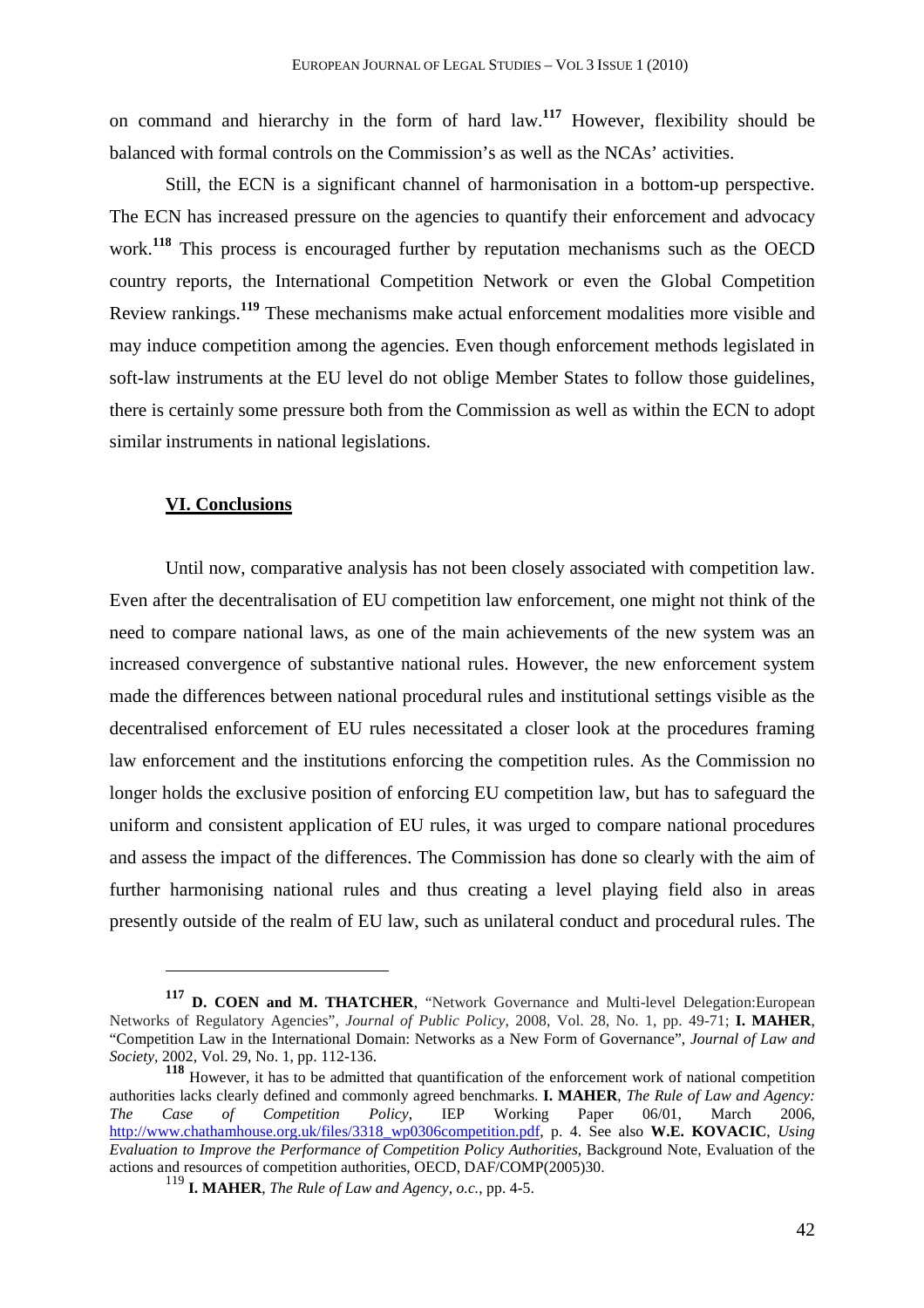Commission's comparative analysis and its conclusions have been documented in the *Report on Regulation 1/2003* and can be also deduced from the ECN's work. One field which is remarkably absent in these comparative exercises, is the examination of the different institutional designs. Although the impact of different institutional settings on law enforcement has not been entirely neglected by the Commission, it has not explored this issue deeply.

This paper took a critical look at the Commission's intention to further harmonise certain substantive and procedural rules of the Member States. There seem to be few arguments to do so. Not only do relevant legal and constitutional problems arise, economic arguments also favour legal diversity. First, the Commission faces the problem of the lack of EU competence to harmonise procedural laws. The procedural rules are 'protected' by the national procedural autonomy of the Member States from EU intervention. Moreover, the Commission has furnished no evidence that such harmonisation measures are indeed needed for the unification of the internal market. Earlier cases in consumer law should warn the Commission that the ECJ will not hesitate to break down and reverse harmonisation measures of the Commission when it finds that the legal basis is not justified. The way forward could, however, be some kind of compartmentalised harmonisation for procedural rules in the field of economic law. Secondly, there are good economic reasons for regulatory competition that can be accommodated within the ECN. The ECN is a unique forum for policy discussions and comparative work among the NCAs. It has a great potential to serve as the platform for exchanging alternative legal solutions of the national competition law laboratories and as a melting pot for voluntary harmonisation. Nevertheless, when one examines the methods used within the network, significant questions of efficiency and accountability arise. The comparison of national laws is managed and steered by the Commission and takes place on the basis of the benchmark provided by the EU rules. Moreover, the ECN is not transparent for outside actors and the reach of judicial review is marginalised, which leaves the steering role of the Commission uncontrolled. The success of the Network needs to be reassessed in the light of these fundamental problems.

The framework for regulatory competition between the Member States and the Commission should be guaranteed in an objective and efficient way, without the imposition of EU legal transplants. Not EU rules, but genuine competition between the different legal formants should dominate. The arguments from comparative law and economics and especially from neo-institutional economics emphasising the influence of institutional frameworks on actual law enforcement support this approach. Informal harmonisation is a